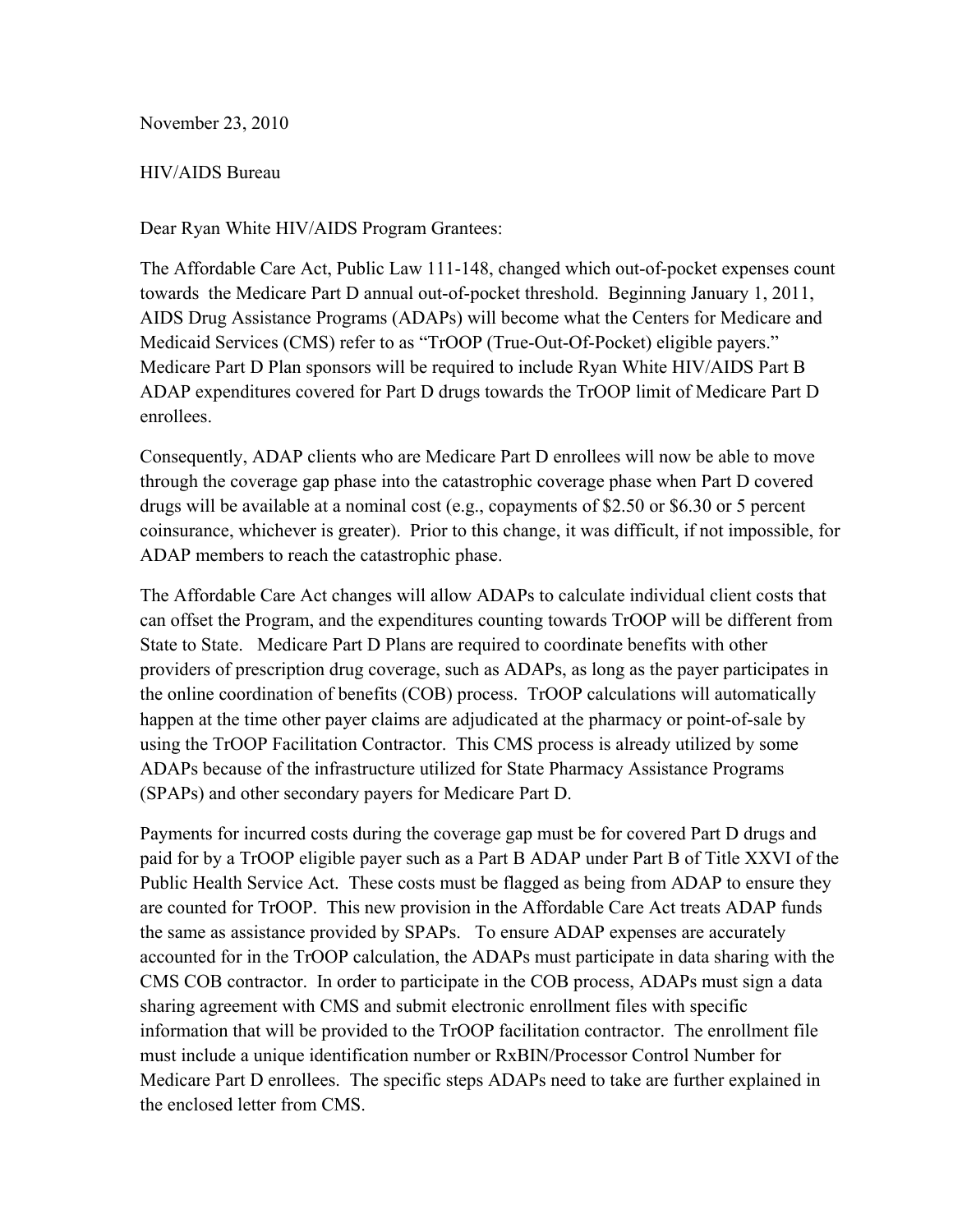Counting ADAP as TrOOP will get Medicare beneficiaries through the coverage gap phase of the Part D benefit more quickly, while allowing ADAP's limited resources to be used more effectively. We understand the importance of this provision to both Program Grantees and beneficiaries and encourage all ADAPS to develop the data systems necessary to take advantage of Part D TrOOP process in 2011. In order to help answer your questions and ensure a timely understanding of the changes, in the following weeks, the HIV/AIDS Bureau, in collaboration with CMS, will schedule a Webinar session for all Part B Grantees and ADAPs. This session will present the changes related to TrOOP and the specific technical requirements for participation.

Enclosed is a letter from CMS that includes specific technical information to the grantees, including the ADAP Data Sharing Agreement User's Guide and frequently asked questions. If you have additional questions, please contact your project officer.

Sincerely,

 Deborah Parham Hopson, PhD, RN, FAAN Assistant Surgeon General Associate **Administrator** 

Enclosure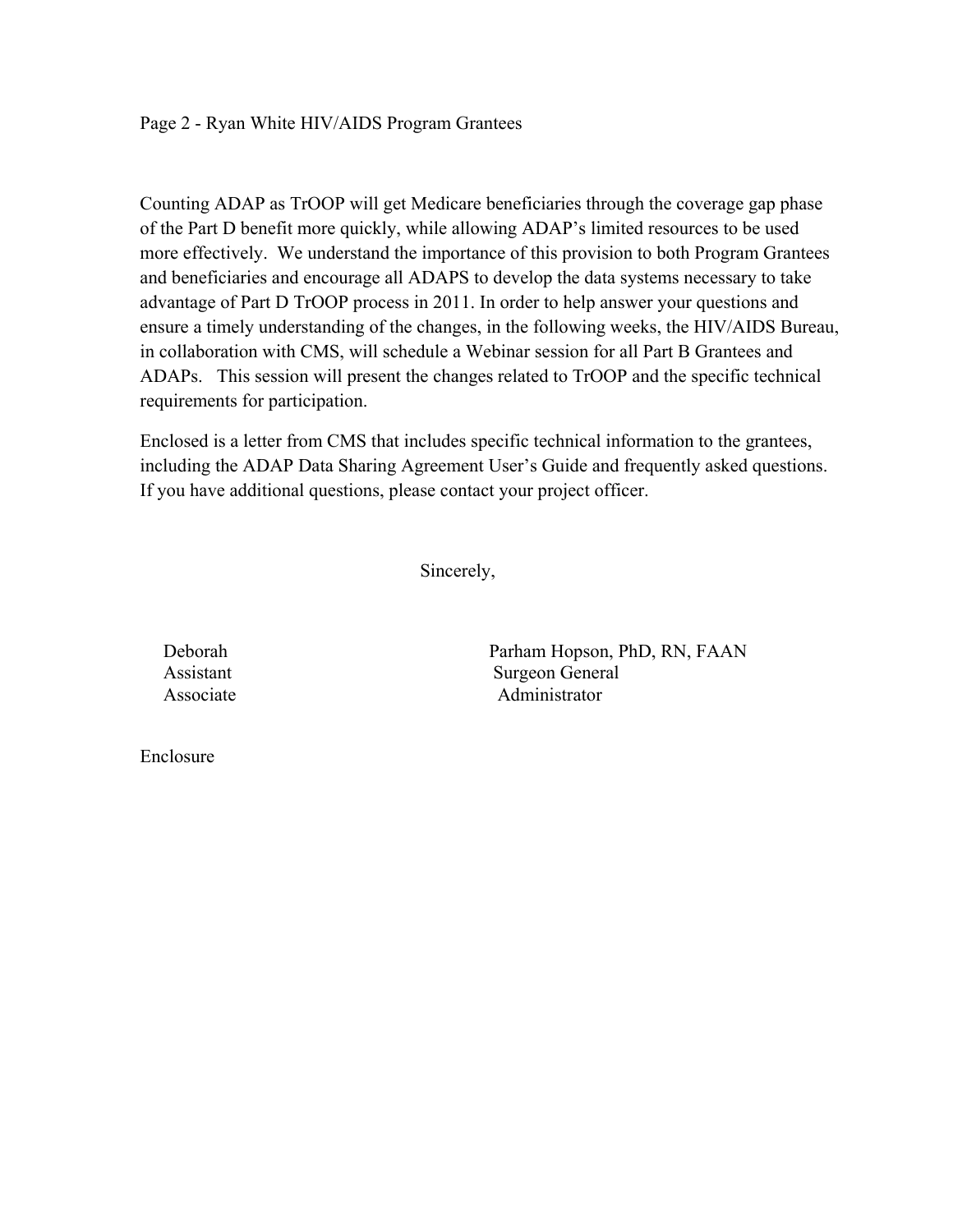Department of Health & Human Services Centers for Medicare & Medicaid Services 7500 Security Boulevard Baltimore, Maryland 21244-1850



#### **CENTER FOR MEDICARE**

Deborah Parham Hopson, PhD, RN, FAAN Assistant Surgeon General Associate Administrator HIV/AIDS Bureau Health Resources and Services Administration

Dear Dr. Parham:

This letter provides instructions for AIDS Drug Assistance Programs (ADAPs) to ensure Part D sponsors properly track their members' true out-of-pocket (TrOOP) drug costs in accordance with section 3314 of the Affordable Care Act. Section 3314 of Affordable Care Act amended 1860D–2(b)(4)(C) of the Social Security Act (the Act) to treat ADAP drug costs as incurred costs for the purpose of applying the TrOOP limit.

These instructions will familiarize ADAPs with the Part D coordination of benefit (COB) and TrOOP facilitation real-time and batch processes. While ADAPs may adopt either approach (batch or real-time), the Centers for Medicare & Medicaid Services (CMS) highly recommends that ADAPs consider processing their Part D secondary claims in real-time at the point-of-sale (pharmacy), if they have not already done so. When ADAPs process claims at the point-of-sale, Part D sponsors are mandated by Federal statute and regulation to automatically adjust ADAP claims as a result of retroactive changes to Part D primary claims (e.g., changes to a member's Federal low-income subsidy status). In other words, ADAPs that choose not to participate in the real-time COB process will have to pursue collection of any overpaid cost sharing instead of the Part D sponsor automatically refunding overpaid amounts.

Part D policy guidance related to the COB and TrOOP processes is detailed in regulation at 42 CFR 423.100 and 423.464, as well as Chapters 5 and 14 of the Medicare Prescription Drug Benefit Manual. CMS is currently updating the regulation to address the new ADAP policies.

#### **Overview of the Medicare Prescription Drug Benefit (Part D) TrOOP Policy**

The Medicare Prescription Drug Program (Part D) requires contracted sponsors of Part D plans to provide "qualified prescription drug coverage" to enrolled members. Regardless of the benefit structure utilized by the Part D sponsor to administer the qualified prescription drug coverage to its enrolled members, the sponsor is required to apply an annual out-of-pocket spending threshold (i.e., TrOOP limit) as part of the benefit. Once a beneficiary's TrOOP limit is met, the beneficiary enters the catastrophic coverage phase of the benefit and his/her covered Part D prescription drug costs are significantly reduced. Also, the Federal government subsidizes most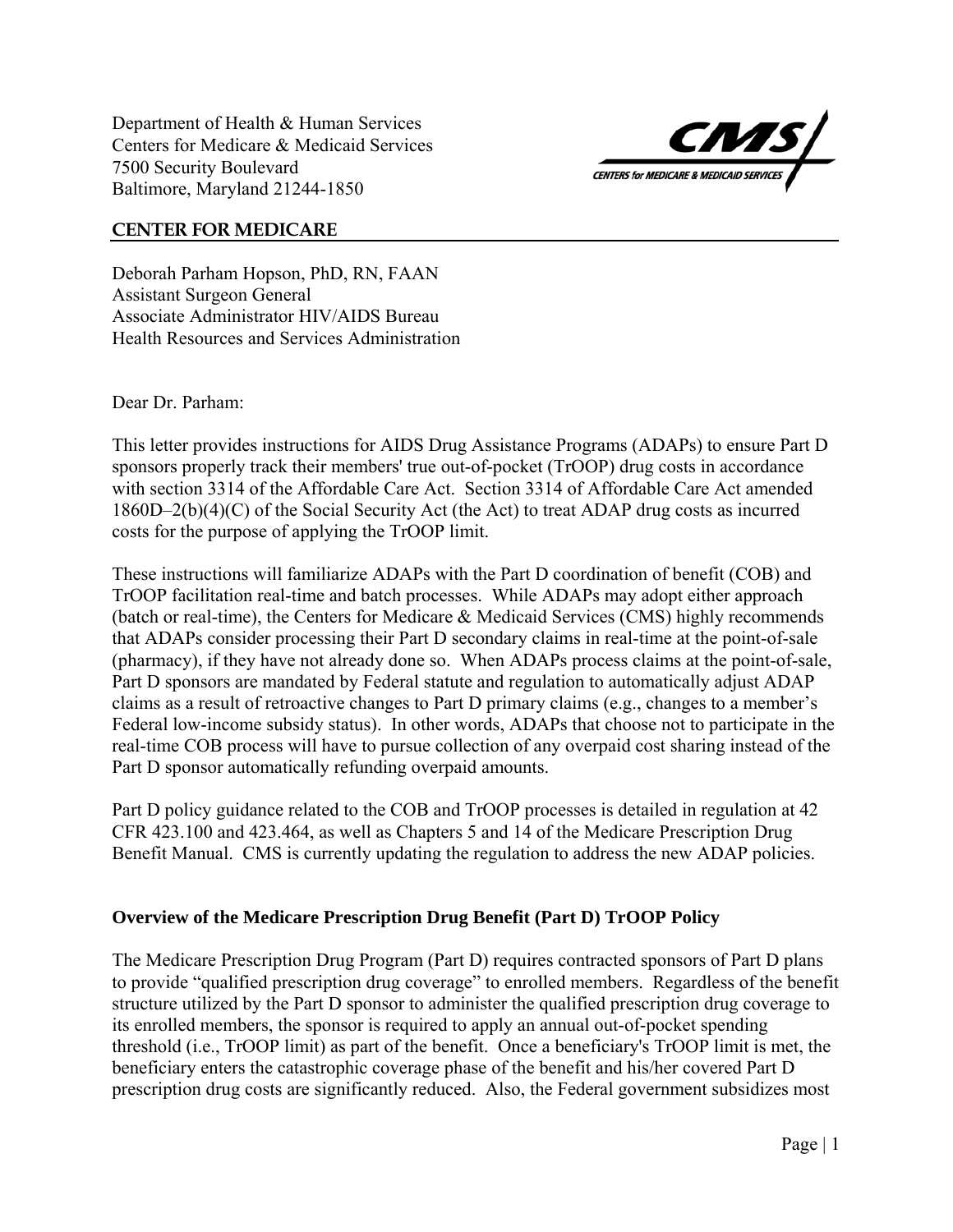of the prescription drug claims during the catastrophic coverage stage, net the member's nominal cost sharing. For purposes of determining when a beneficiary meets this threshold, the Part D sponsor must track each member's unsubsidized spending or "true out-of-pocket" (TrOOP) costs against the TrOOP limit. In CY 2011, a beneficiary enters the catastrophic coverage stage when he/she incurs \$4,550 in TrOOP costs.

Prior to January 1, 2011, the costs that counted towards a beneficiary's TrOOP limit included those costs incurred by the beneficiary (or "person" on his/her behalf, including, for example, a family member or charity), costs of the Federal low-income subsidy, and costs incurred by state pharmaceutical assistance programs (SPAPs). These incurred costs must be for covered Part D drugs (Part D drugs included on the plan's formulary or treated as being included in a plan's formulary as a result of a coverage exception or appeal) and paid for by the beneficiary or a TrOOP-eligible entity or payer. Section 3314 of the Affordable Care Act amended 1860D–  $2(b)(4)(C)$  of the Act to treat the following costs as incurred costs for the purpose of applying TrOOP:

- Costs borne or paid by the Indian Health Service (IHS), an Indian tribe or tribal organization, or an urban Indian organization (as defined in section 4 of the Indian Health Care Improvement Act); or,
- Costs borne or paid for under an AIDS Drug Assistance Program (ADAP) under part B of title XXVI of the Public Health Service Act. CMS instructed Part D sponsors to begin updating their systems to ensure that TrOOP accumulators appropriately account for these costs beginning January 1, 2011.

# **TrOOP Accumulation and Coordination of Benefit (COB) Process in Real-Time**

To assist Part D sponsors with correctly calculating the TrOOP amount for its members, CMS contracted with RelayHealth, a pharmacy switch, to facilitate the transfer of supplemental payer claim information to Part D sponsors. The primary function of the TrOOP facilitation contractor is to identify patient paid amounts remaining after other payers have wrapped around Part D claims so that Part D sponsors can identify these costs and accumulate TrOOP correctly for each of their members.

For the TrOOP facilitation process to work properly, Part D sponsors (or their processors), other payers, pharmacy switches (claims routers), and the TrOOP facilitator must interact to accurately track a patient's TrOOP costs in real-time. To ensure ADAP costs are accurately accounted for in the TrOOP calculation, and to permit ADAPs to automatically receive refunds due to retroactive adjustments to claims (e.g., as the result of changes in a member's low-income subsidy status), CMS highly encourages the ADAP to participate in real-time electronic claims processing. ADAPs must also sign a data sharing agreement with CMS and submit electronic enrollment files to CMS' COB contractor with specific information that will be provided to the TrOOP facilitation contractor. Each ADAP enrollment file must include a **unique** RxBIN or RxBIN/Processor Control Number (PCN) combination for its Medicare Part D enrollees. It is the unique RxBIN or RxBIN/PCN combination that allows the pharmacy switch to route the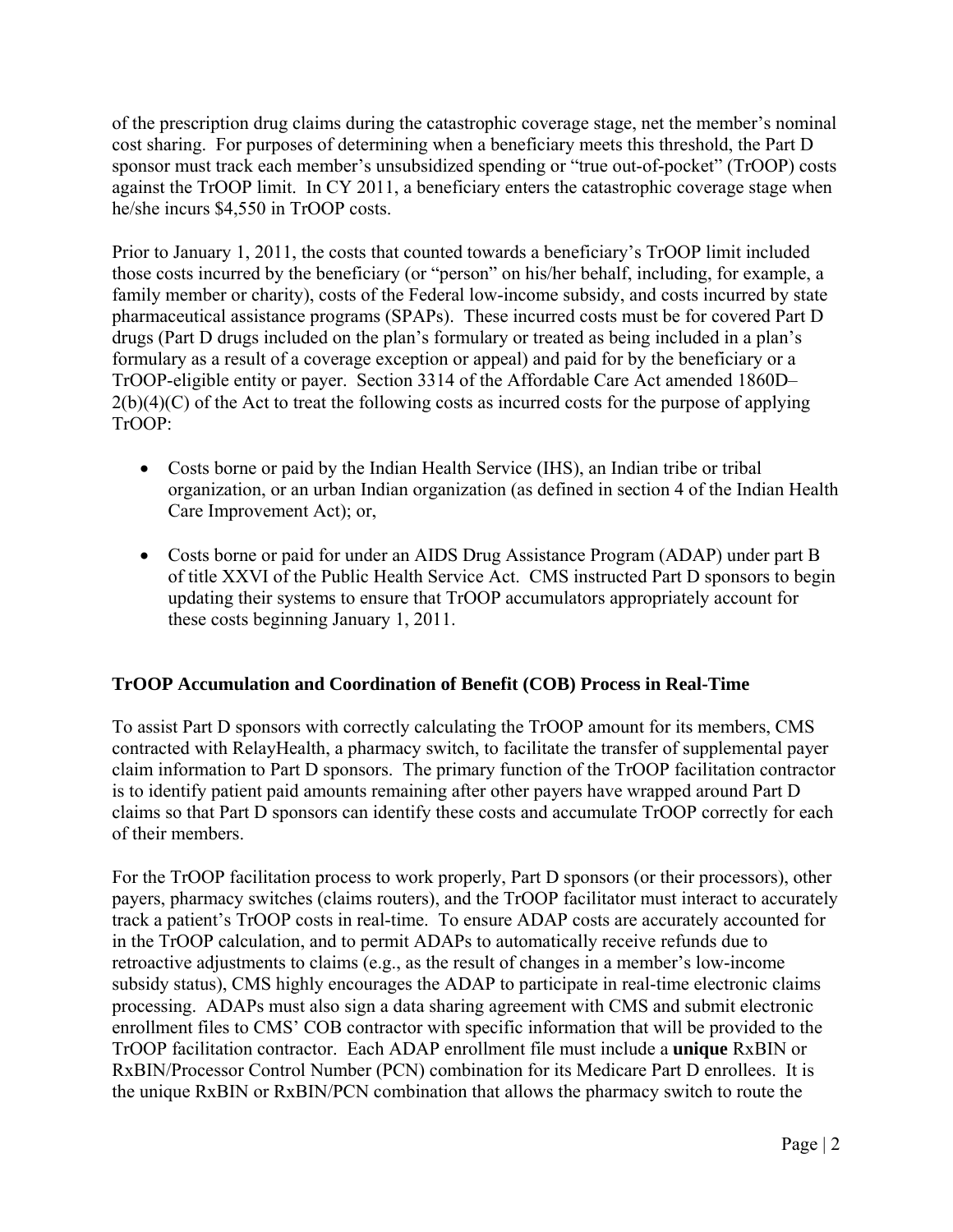ADAP secondary claims data to the TrOOP facilitator, who then provides this information to the Part D sponsors.

Using more technical terms, pharmacy claims to payers are transmitted via "B" transactions. These B transactions are submitted electronically by the pharmacy to their switch. The pharmacy switch forwards to the TrOOP facilitator the B transactions that are not rejected by the secondary payer and that contain a unique RxBIN or RxBIN/PCN combination for a plan that covers Medicare Part D beneficiaries. This identifier is the flag that pharmacy switches use to route the data to the TrOOP facilitator. The TrOOP facilitator uses the information contained in the B transaction to trigger the creation of a reporting transaction (N transaction) and delivers the N transaction to the Part D sponsor. All claims submitted to other payers must be processed through a pharmacy switch so that the pharmacy switch can deliver the transactions to the TrOOP facilitator enabling accurate TrOOP reporting at the Part D sponsor. An illustration of this process is provided in Attachment 1.

# **TrOOP Facilitator Batch Process**

In order for the COB and TrOOP tracking processes to function as effectively as possible, ADAPs need to supply paid claims information to the Part D sponsor after making a payment that is supplemental to a Medicare payment. This will happen automatically if the ADAP participates in the real-time claims adjudication process and reports their coverage information to CMS in accordance with the processes above.

However, if the ADAP does not have electronic claims processing capability, the ADAP may alternatively submit a batch file of supplemental claims information or make arrangements to submit information in another format to the TrOOP facilitator. The supplemental claims data submitted to the TrOOP facilitator will then be supplied to Part D sponsors for TrOOP calculation. If the ADAP uses the batch process, it must still establish a unique RxBIN/PCN and participate in the data sharing exchange with CMS' COB contractor. If the ADAP does not either support the on-line or batch process, no N transaction will be created and Part D sponsors will not be required to coordinate benefits if the claim(s) later adjust.

Further information on the batched claims process is available on the TrOOP facilitator's website https://medifacd.relayhealth.com/Payers/MediFacD\_TroopPayers.htm. Choose "Establish Batch Account" under the drop down menu.

# **Steps to Ensure Proper TrOOP Calculation for Part D ADAP Members**

Below are the steps that should be taken by the ADAP in order to fully participate in the COB and TrOOP facilitation process:

 electronically at the point-of-sale. **(Not required for batch TrOOP facilitation process)** 1. Consider obtaining the services of an on-line claims processor to process claims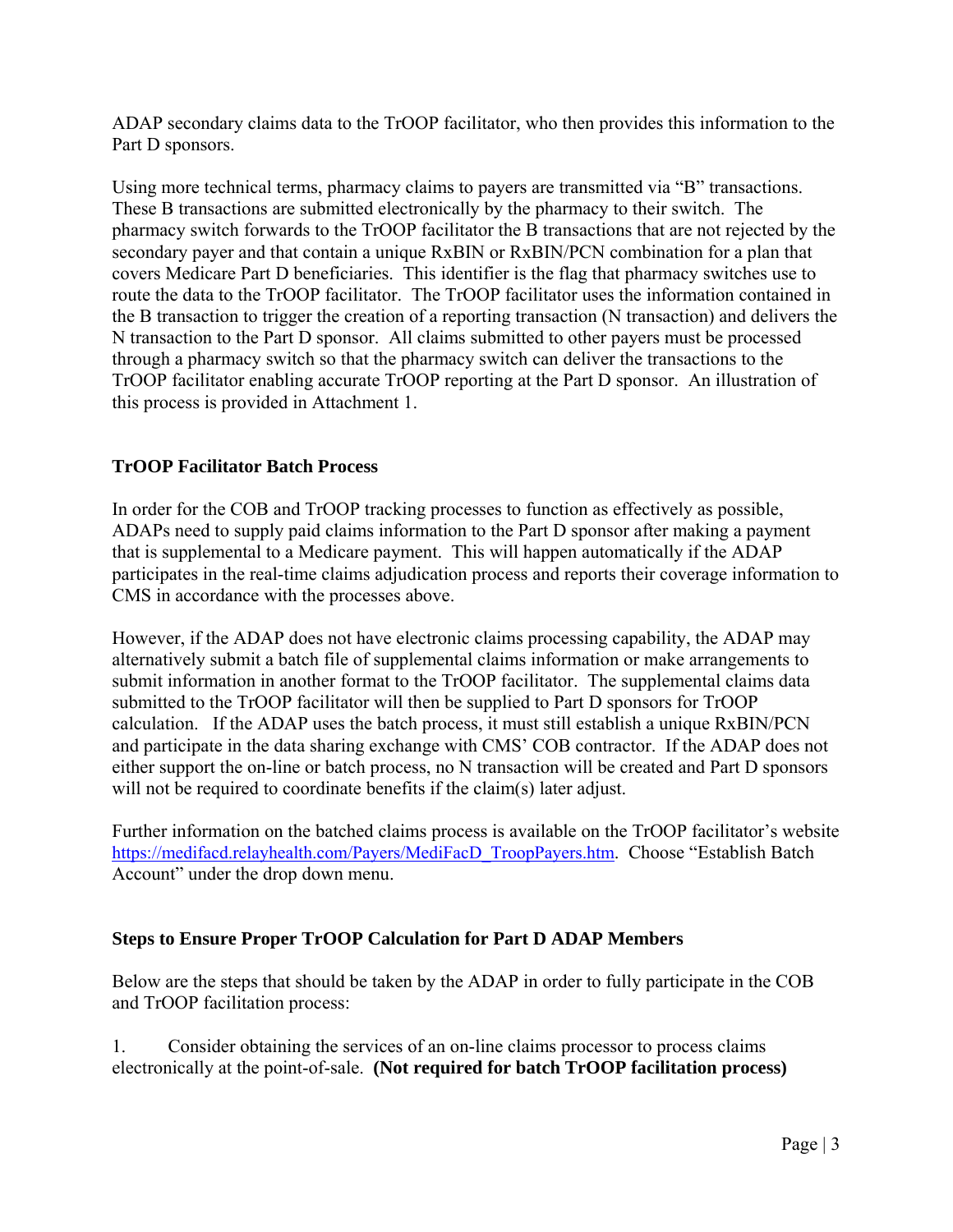Obtaining services of a processer or Pharmacy Benefit Manager (PBM) for real-time claims adjudication is not a requirement to ensure TrOOP is calculated correctly, and CMS understands that for some ADAPs, the expense of a processor or setting up a system for real-time claims adjudication may not be worth it, especially for smaller ADAPs. However, Pharmacy Benefit Managers (PBMs) or processors are extremely knowledgeable about the point-of-sale, real-time claims adjudication process. These organizations likely participate on industry workgroups such as the National Council for Prescription Drug Programs (NCPDP) to ensure electronic claims process industry standards are followed. They will also provide the needed assistance to ensure TrOOP facilitation and claims reconciliation is performed correctly as part of the real-time process. If your ADAP would like to pursue real-time claims adjudication, we suggest the ADAP contact its State Medicaid agency or SPAP to find out if your program can contract with the same processor. The ADAP may also consult the Pharmaceutical Care Management Association (PCMA) or Pharmacy Benefit Management Institute (PBMI) for a list of member PBMs/processors.

2. Sign a data sharing agreement (DSA) and participate in the COB enrollment file exchange with CMS's COB contractor. **(Required for TrOOP facilitation)** 

ADAPs are required to sign a data sharing agreement (DSA) and follow the instructions contained in the attached user guide when participating in the COB enrollment data file exchange. The information the ADAP provides via its enrollment file to the COB contractor, in particular, the unique RxBIN or RxBIN/PCN, is sent to both the TrOOP facilitator and the Part D sponsors. The DSA and User Guide are found in Attachments 2 and 3.

3. Establish a unique RxBIN or RxBIN/PCN combination for their Part D members and submit this information as part of the COB contractor enrollment file exchange. **(Required for TrOOP facilitation)** 

As explained above, the unique RxBIN/PCN allows the claim to be routed to the TrOOP facilitator so that the TrOOP facilitator may build an "N" transaction which will provide the Part D sponsor with the supplemental payer information that is necessary to calculate TrOOP correctly.

 **facilitation)** 4. Ensure that the ADAP or its processor, when processing secondary claims, accepts and processes only those claims that use the same 4Rx information submitted on the ADAP's input file (4Rx – BIN/PCN/Group ID/Member ID) to the COB contractor. **(Required for TrOOP** 

CMS found that when SPAPs accepted and processed claims using only some of the 4Rx information submitted on their input file to the COB contractor file, the Part D sponsor was unable calculate TrOOP correctly.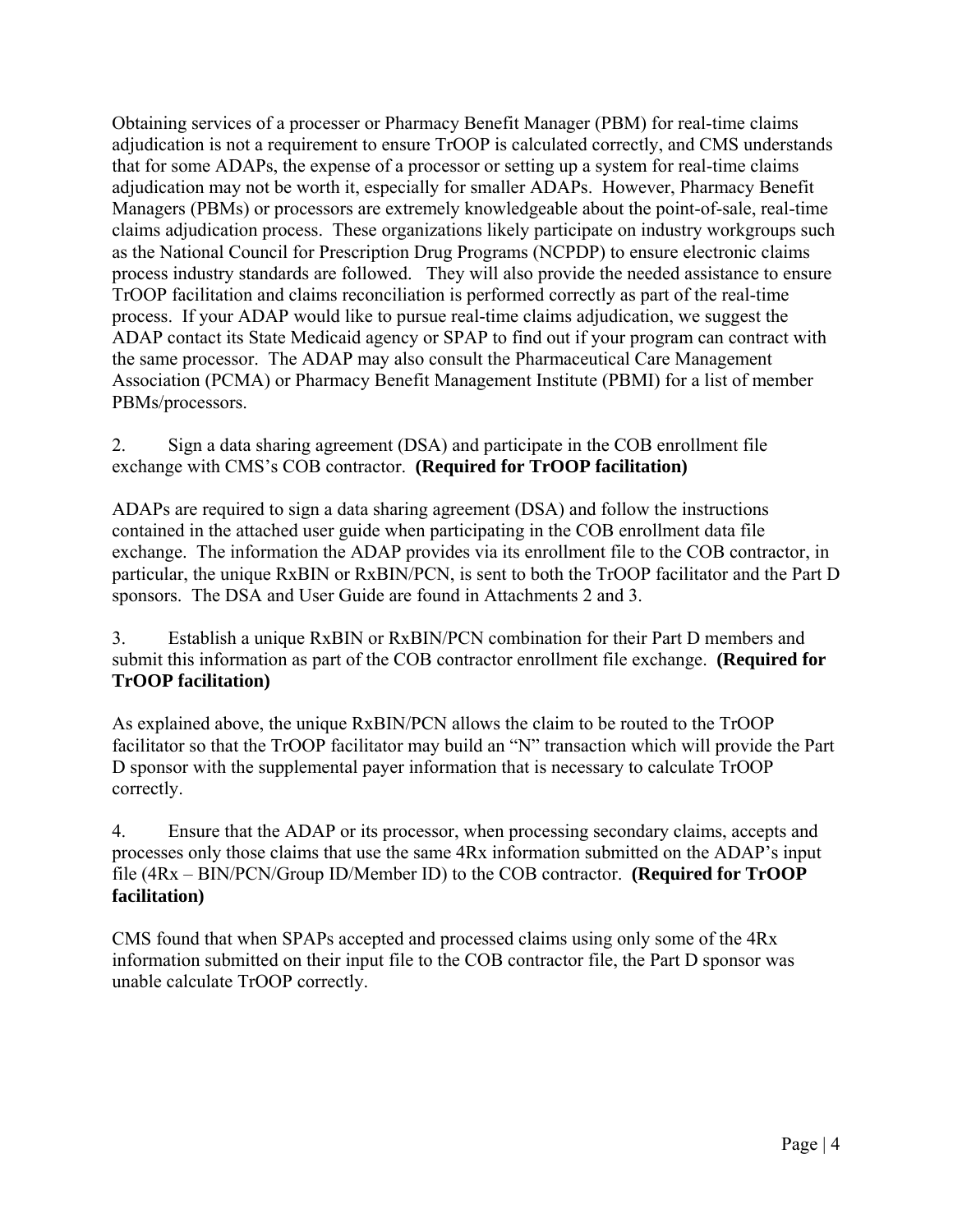# **hesitate referring them to one of the individuals below: If the ADAP grantees have any questions regarding the TrOOP facilitation process, do not**

Christine Hinds (TrOOP policy) (410)786-4578 or christine.hinds@cms.hhs.gov

Bill Decker (COB Data Sharing Agreement and Enrollment file exchange) (410)786-0125 or william.decker@cms.hhs.gov

Reynold Mercado (COB Contractor – GHI) 646-458-6797 or mercado@ehmedicare.com

Sincerely,

Director Cynthia G. Tudor, Ph.D., Medicare Drug Benefit and C&D Data Group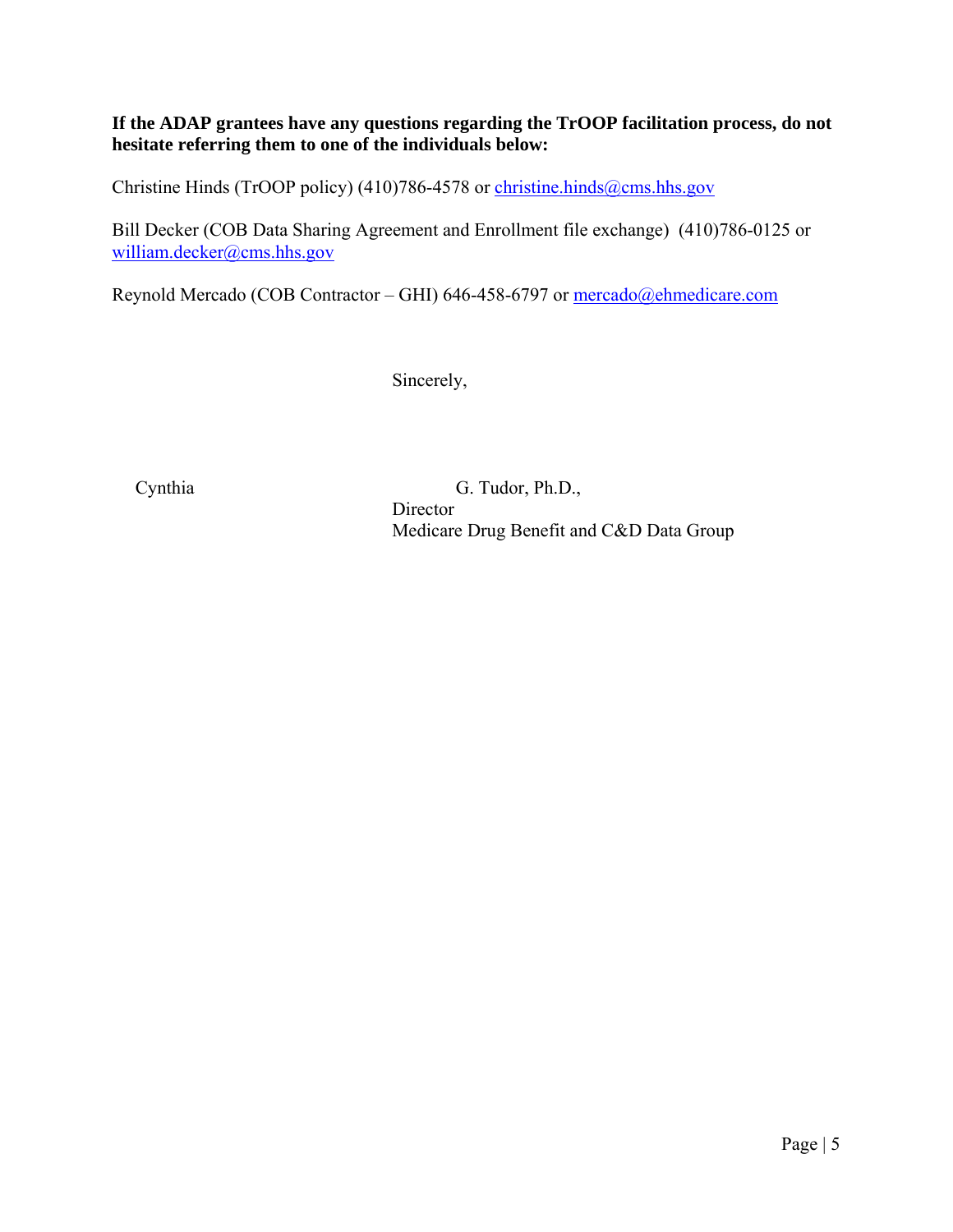## Attachment 1

#### **NCPDP v5.1 B1 Transaction Flow**

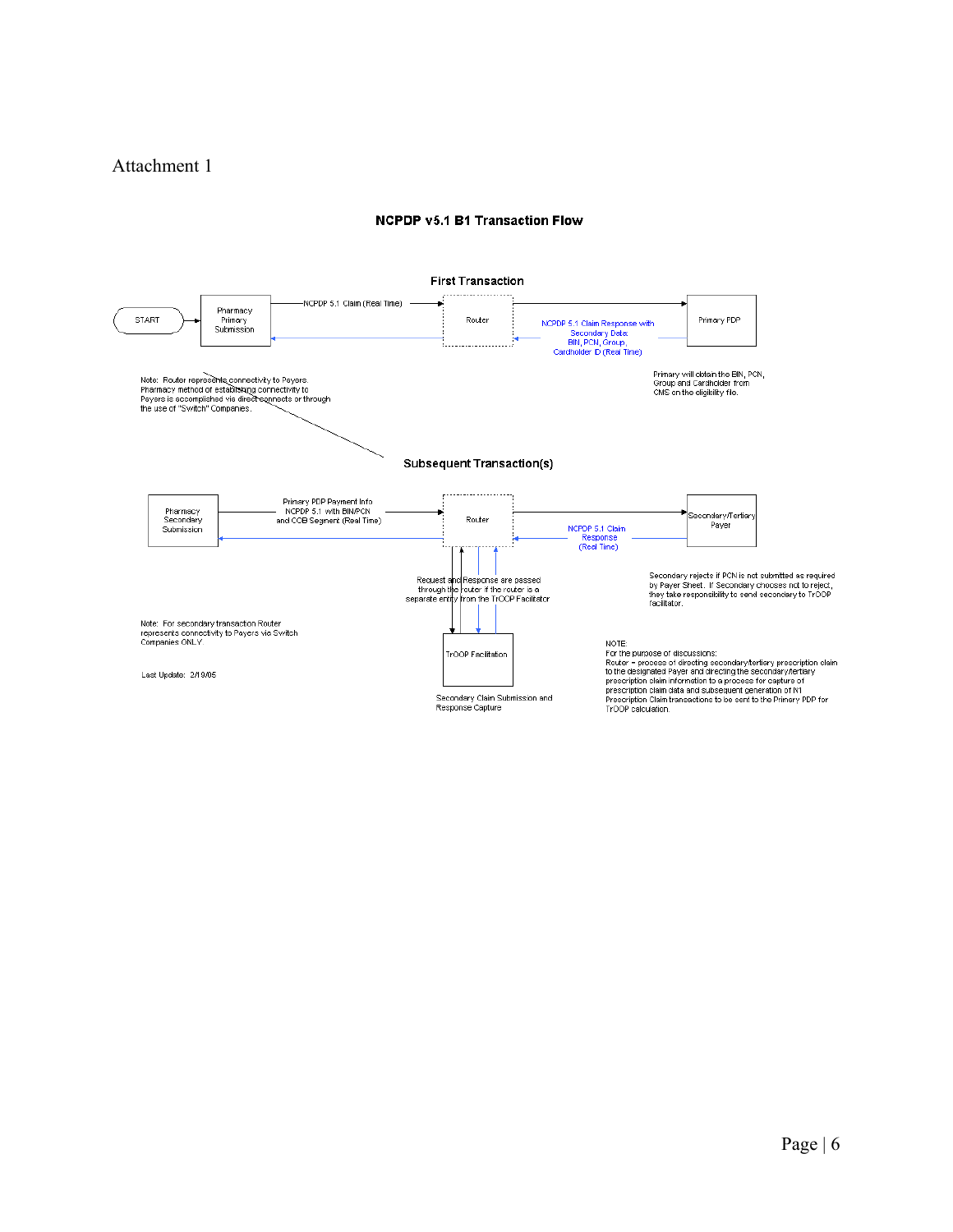# **ADAP DATA SHARING AGREEMENT**

# **Supplemental Drug Program Data Sharing**

# **USER GUIDE**

# **For Use by State AIDS Drug Assistance Programs (ADAPs)**

# **Version Effective Date: July 12, 2010**

# **INTRODUCTION**

This ADAP Data Sharing Agreement **USER GUIDE** is the body of information and instructions state AIDS Drug Assistance Programs (ADAPs) will find useful as they implement and manage the information sharing process with CMS. In particular, the ADAP Data Sharing Agreement (DSA) and the information in this document will allow ADAPs to coordinate Medicare Part D drug benefit coverage with CMS under the terms of the Medicare Modernization Act (MMA).

 *PERIODICALLY, THE INFORMATION PROVIDED IN THIS USER GUIDE WILL CHANGE.* As current requirements are refined and new processes developed, our ADAP partners will be provided with new and up-to-date sections of this Guide. These updated versions should replace any older versions of the Guide that you might have. Please contact the CMS should you have any questions regarding this User Guide.

If would like more general information about the current ADAP data exchange process, please E-mail william.decker@cms.hhs.gov. Remember to provide us with the E-mail address, phone number and other contact information for any individuals you would like to have added to our distribution list.

#### **RECENT CHANGES: Updates to this edition of the User Guide**

- We have revised this DSA throughout to reflect all ADAP DSA requirements current as of July, 2010.
- We have updated the section titled Contact Protocol for Data Exchange Problems; Page 21.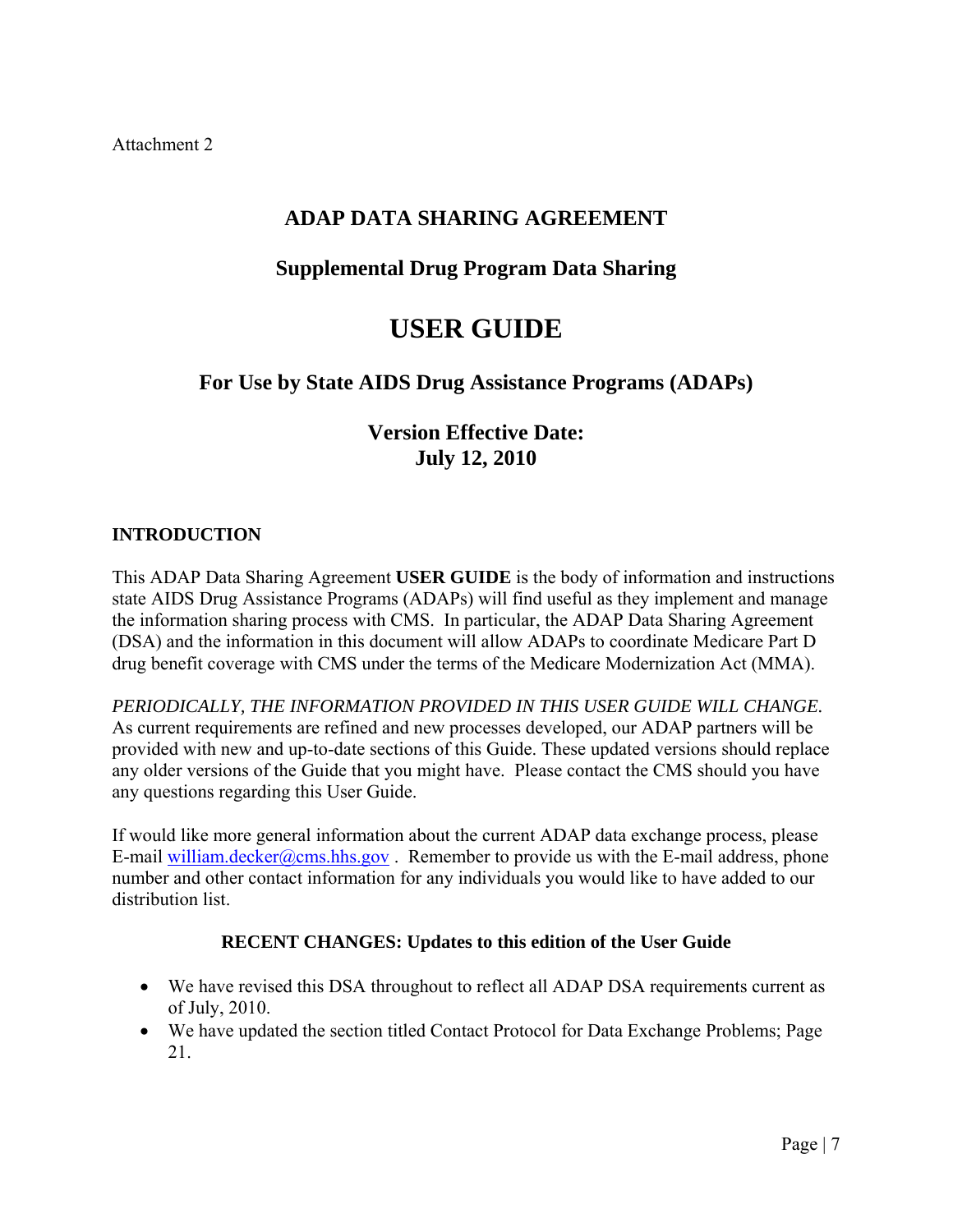# **SECTION A: COMPLETING AND SIGNING AN ADAP DSA**

Before the CMS – ADAP relationship can become operational, the potential ADAP Data Sharing Agreement partner and CMS have to sign and exchange completed copies of the ADAP Data Sharing Agreement (DSA). This section has the instructions for completing an ADAP DSA for signature.

The DSA signature package consists of two documents: The DSA itself, and the ADAP DSA *Implementation Questionnaire*. The DSA partner will return three signed copies of the DSA *and*  one completed copy of the Implementation Questionnaire to CMS. CMS will not consider an ADAP DSA to be in force until the DSA partner has provided CMS with a completed copy of the Implementation Questionnaire. The ADAP DSA will be countersigned by CMS and a completed copy will be returned to the new DSA partner. Further DSA implementation procedures will also be provided at that time.

1. In the first paragraph on Page 1 of the ADAP DSA, insert all of your specific identifying information where indicated. The date that the partner completes the signature process will be entered here, and will be the "Effective Date." However, if you wish, the date you enter may be prospective or retroactive. For example, some ADAP DSA partners prefer to enter the first day of the month in which they expect the DSA to be signed. But bear in mind that if you enter a prospective date, CMS cannot begin full implementation of the DSA until we reach it.

2. Enter the date that is requested on Page 4 of the ADAP DSA, in Section C, 1. This is the starting date for health plan enrollment information that is entered on the first regular production Initial Input File you provide to CMS.

3. On Page 9, in Section M, enter the ADAP partner's Administrative and Technical contact information.

4. Page 9, Section N: Upon receipt of an ADAP DSA signed by the partner, CMS will provide the required Technical contact information. This does not need to be completed to execute the Agreement.

5. In the footer of the Implementation Questionnaire, Attachment C, insert the partner's business name.

*To avoid unnecessary processing delays, we strongly recommend that you use an overnight delivery service* and send your signed ADAP Data Sharing Agreement copies and the Implementation Questionnaire to:

> William F. Decker Centers for Medicare and Medicaid Services Office of Financial Management Division of Medicare Benefit Coordination Mail Stop: C3-14-16 7500 Security Boulevard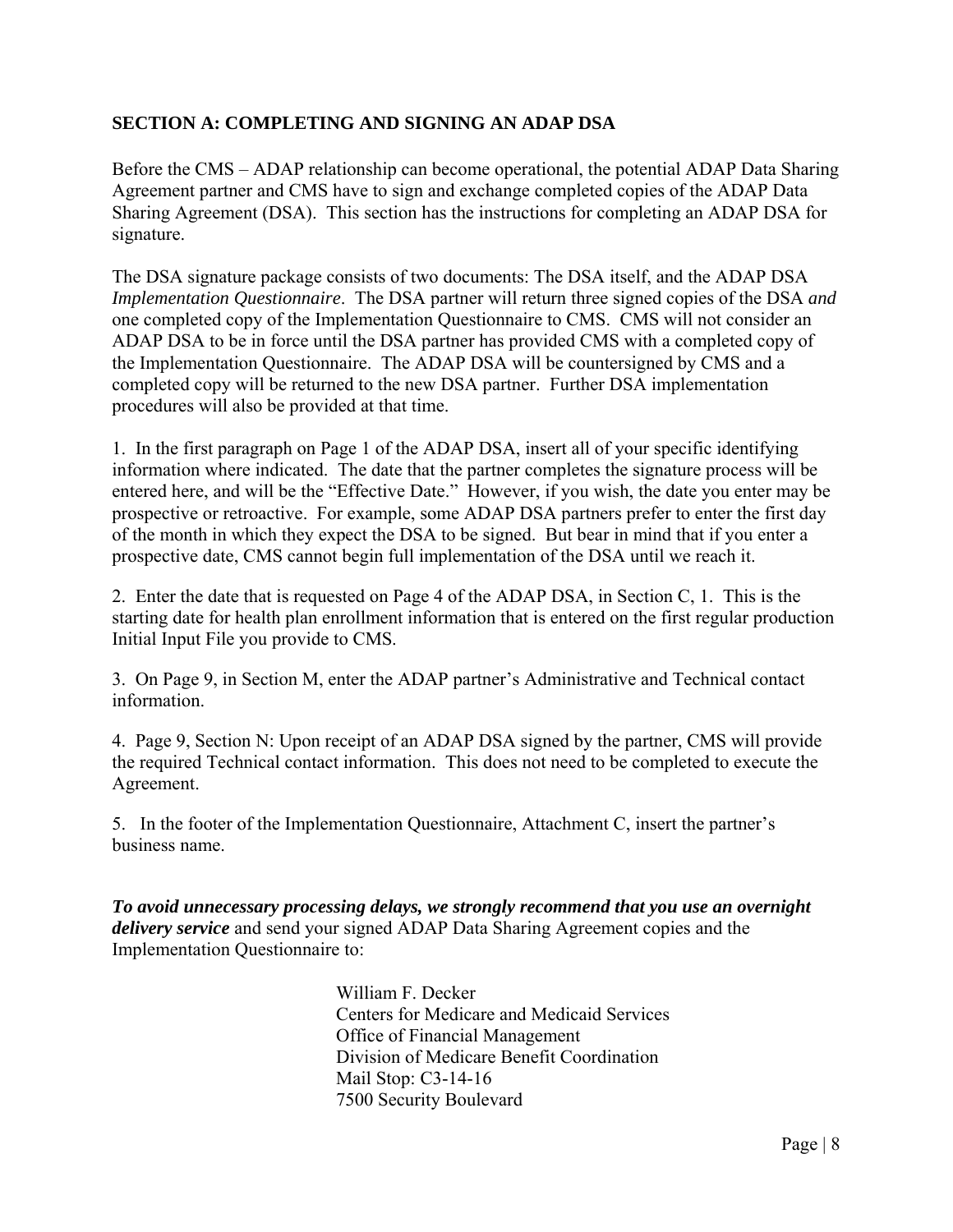# **SECTION B: THE ADAP DATA FILES – Standard Reporting Information**

The CMS has contracted with GHI, Inc. in New York City to provide technical support for all of the data sharing partnership agreements CMS has entered into. GHI has been designated the DSA Coordination of Benefits Contractor (COBC). ADAP partners will be exchanging data files with the COBC directly, while CMS will remain responsible for overall DSA program management.

Standard Data Files: The data exchanged through the ADAP process is arranged in two different file formats (sometimes referred to as record layouts). An ADAP partner electronically transmits a data file to the COBC. This *input file* is the method through which the ADAP data sharing partner will submit its covered ADAP enrollee population. The COBC processes the data in this *input file*, then at a prescribed time electronically transmits a *response file* to the partner. The response file to the partner will contain Medicare Part D enrollment information for all ADAP enrollees who also have Part D.

Current versions of the Standard Data Files immediately follow. Once again we remind you that details of the information provided here are likely to change from time to time. You will be notified of any changes.

# **I. The Input and Response File Data Layouts**

*The ADAP Input File***:** This is the data set transmitted from an ADAP partner to the COBC on a monthly basis. It is used to report information regarding the ADAP enrollees – people who are eligible for and enrolled in an ADAP and receive coverage through such a program. We use *full file replacement* as the method to update eligibility files. Each month's Input File from the ADAP will fully replace the previous month's file. The business rules for use of the ADAP Input File immediately follow the data file layout itself.

|              | ADAP Input File Layout for Part D - 249 bytes |             |                     |               |                                                                                                                    |
|--------------|-----------------------------------------------|-------------|---------------------|---------------|--------------------------------------------------------------------------------------------------------------------|
| <b>Field</b> | <b>Name</b>                                   | <b>Size</b> | <b>Displacement</b> | Data Type     | <b>Description</b>                                                                                                 |
| 1.           | <b>SSN</b>                                    | 9           | $1-9$               | Numeric       | Social Security Number – Required<br>Populate with spaces if unavailable.                                          |
|              | 2. HIC<br>-N                                  | 12          | $10-21$             | Alpha-Numeric | Medicare Health Insurance Claim<br>Number<br>Required if SSN not provided.<br>Populate with spaces if unavailable. |
| 3.           | Surname                                       | 6           | 22-27               | Text          | Surname of Covered Individual -<br>Required                                                                        |

#### **Table 1: ADAP Input File Layout**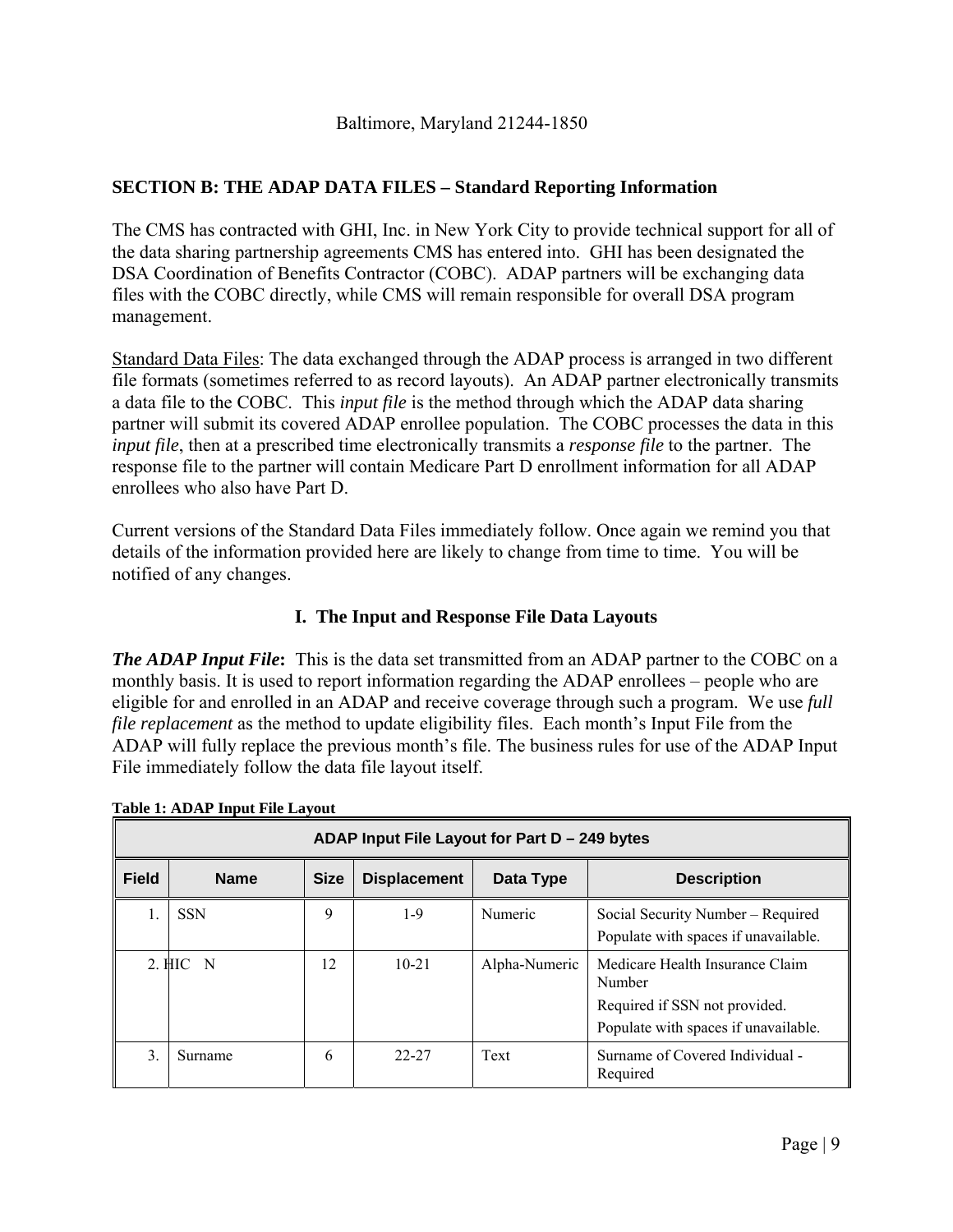|              | ADAP Input File Layout for Part D - 249 bytes |              |                     |                          |                                                                                                                                                        |
|--------------|-----------------------------------------------|--------------|---------------------|--------------------------|--------------------------------------------------------------------------------------------------------------------------------------------------------|
| <b>Field</b> | <b>Name</b>                                   | <b>Size</b>  | <b>Displacement</b> | Data Type                | <b>Description</b>                                                                                                                                     |
| 4.           | <b>First Initial</b>                          | 1            | 28-28               | Text                     | First Initial of Covered Individual -<br>Required                                                                                                      |
| 5.           | <b>DOB</b>                                    | 8            | 29-36               | Date                     | Date of Birth of Covered Individual -<br>Required<br><b>CCYYMMDD</b>                                                                                   |
| 6.           | Sex Code                                      | $\mathbf{1}$ | 37-37               | Numeric                  | Sex of Covered Individual - Required<br>0: Unknown<br>$1:$ Male<br>2: Female                                                                           |
|              | 7. Effectiv e Date                            | 8            | 38-45               | Date                     | Effective Date of ADAP Coverage -<br>Required<br><b>CCYYMMDD</b>                                                                                       |
| 8.           | <b>Termination Date</b>                       | 8            | $46 - 53$           | Date                     | Termination Date of ADAP Coverage<br>- Required<br>CCYYMMDD - Use all zeros if open-<br>ended                                                          |
|              | 9. NPlanID                                    | 10           | 54-63               | Filler                   | Future use for National Health Plan<br>Identifier. Fill with spaces only                                                                               |
| 10.          | Rx ID/Policy<br>Number                        | 20           | 64-83               | Text                     | Covered Individual Pharmacy Benefit<br><b>ID</b> for ADAP<br>$Rx$ ID Required if Coverage Type = U<br>Policy Number Required if Coverage<br>$Type = V$ |
| 11.          | Rx Group                                      | 15           | 84-98               | Text                     | <b>ADAP Pharmacy Benefit Group</b><br>Number                                                                                                           |
| 12.          | Part D RxPCN                                  | 10           | 99-108              | Text                     | Part D specific ADAP Pharmacy<br>Benefit Processor Control Number                                                                                      |
| 13.          | Part D RxBIN                                  | 6            | 109-114             | Text                     | Part D specific ADAP Pharmacy<br>Benefit International Identification<br>Number. Required when Coverage<br>Type (Field $16$ ) = U                      |
| 14.          | Toll-Free Number                              | 18           | 115-132             | Text plus "("<br>and ")" | Pharmacy Benefit Toll-Free Number                                                                                                                      |
| $15.$ Doc    | ument Control<br>Number                       | 15           | 133-147             | Text                     | Document Control Number, Assigned<br>by ADAP - Required                                                                                                |
| 16.          | Coverage Type                                 | $\mathbf{1}$ | 148-148             | Alpha-Numeric            | Coverage Type Indicator - Required<br>U: Network (electronic, point-of-sale<br>benefit)<br>V: Non-Network (other type of<br>benefit)                   |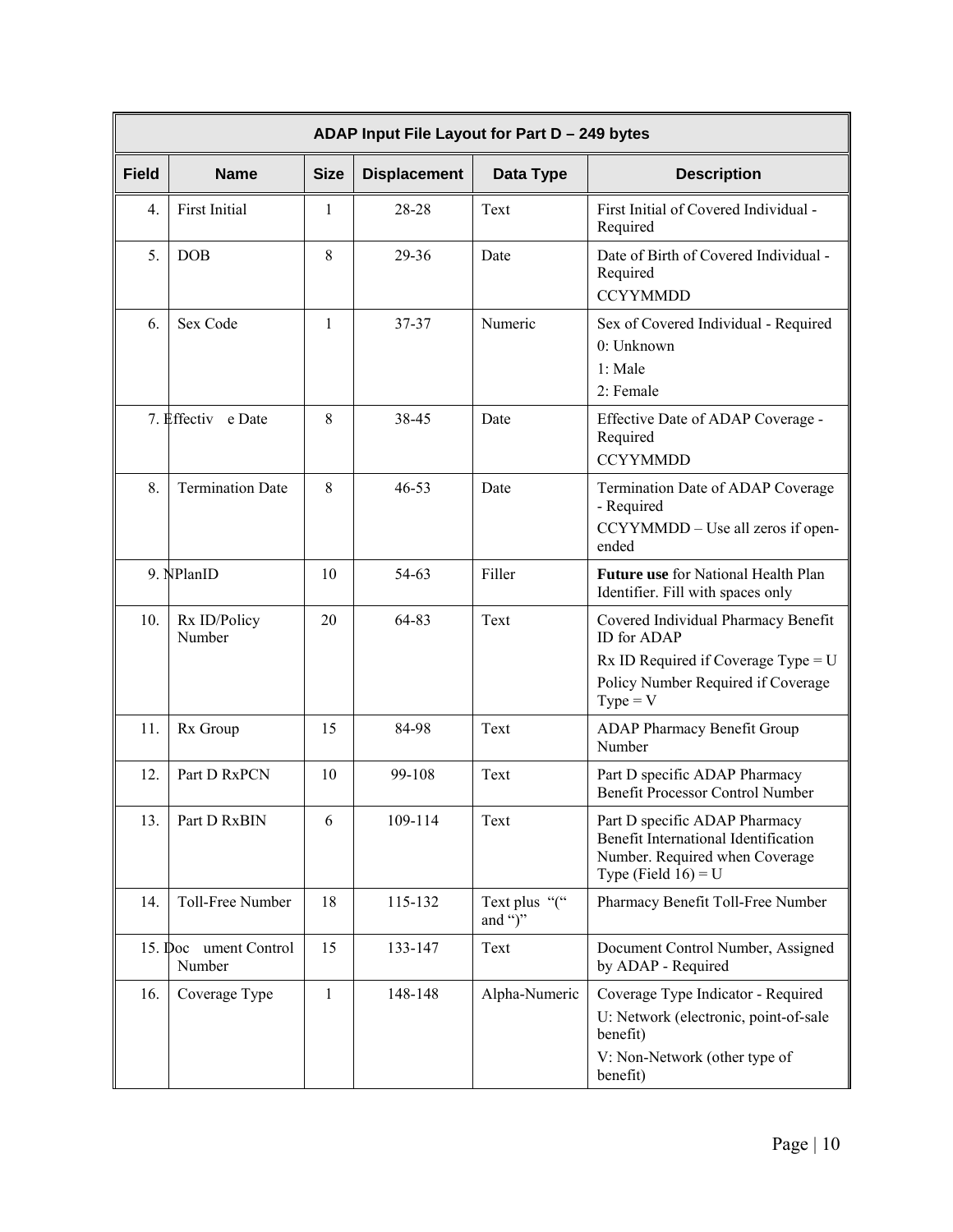|              | ADAP Input File Layout for Part D - 249 bytes |                |                     |               |                                                                                                                                                   |
|--------------|-----------------------------------------------|----------------|---------------------|---------------|---------------------------------------------------------------------------------------------------------------------------------------------------|
| <b>Field</b> | <b>Name</b>                                   | <b>Size</b>    | <b>Displacement</b> | Data Type     | <b>Description</b>                                                                                                                                |
| 17.          | Insurance Type                                | $\mathbf{1}$   | 149-149             | Alpha-Numeric | Insurance Type - Required<br>N: Non-qualified State Program<br>O: Other<br>P: PAP<br>Q: SPAP (Qualified – Send LIS Data)<br>R: Charity<br>S: ADAP |
| 18.          | Filler                                        | 100            | 150-249             | Alpha-Numeric | <b>Unused Field</b><br>Fill with spaces only                                                                                                      |
|              | HEADER RECORD - All fields required           |                |                     |               |                                                                                                                                                   |
| 1.           | Header Indicator                              | $\overline{2}$ | $1 - 2$             | Alpha-Numeric | Should be: 'H0'                                                                                                                                   |
|              | $2. AD AP-ID$                                 | 5              | $3 - 7$             | Alpha-Numeric | ADAP Identifier                                                                                                                                   |
| 3.0          | ontractor<br>Number                           | 5              | $8 - 12$            | Alpha-Numeric | Should be: 'S0000'                                                                                                                                |
|              | 4. File<br>Date                               | 8              | $13 - 20$           | Date          | <b>CCYYMMDD</b>                                                                                                                                   |
|              | 5. Filler                                     | 229            | 21-249              | Alpha-Numeric | <b>Unused Field</b><br>Fill with Spaces.                                                                                                          |
|              | TRAILER RECORD - All fields required          |                |                     |               |                                                                                                                                                   |
| 1.           | <b>Trailer Indicator</b>                      | 2              | $1 - 2$             | Alpha-Numeric | Should be: 'T0'                                                                                                                                   |
|              | $2. AD AP-ID$                                 | 5              | $3 - 7$             | Alpha-Numeric | ADAP Identifier                                                                                                                                   |
| 3. C         | ontractor<br>Number                           | 5              | $8 - 12$            | Alpha-Numeric | Should be: 'S0000'                                                                                                                                |
|              | 4. File<br>Date                               | 8              | $13 - 20$           | Date          | <b>CCYYMMDD</b>                                                                                                                                   |
| 5.           | Record Count                                  | 9              | $21-29$             | Numeric       | Number of records on file                                                                                                                         |
|              | 6. Filler                                     | 220            | 30-249              | Alpha-Numeric | <b>Unused Field</b><br>Fill with Spaces.                                                                                                          |

*The ADAP Response File***:** This is the data set transmitted from the COBC to the ADAP partner after the information supplied in the partner's ADAP Input File has been processed by the COBC. It consists of the same data elements in the Input File, with any corrections applied, and disposition and edit codes which let you know what we did with the record. The response will also contain new information for the partner regarding the submitted ADAP enrollees, including Medicare enrollment information if an ADAP client is found on the Medicare database.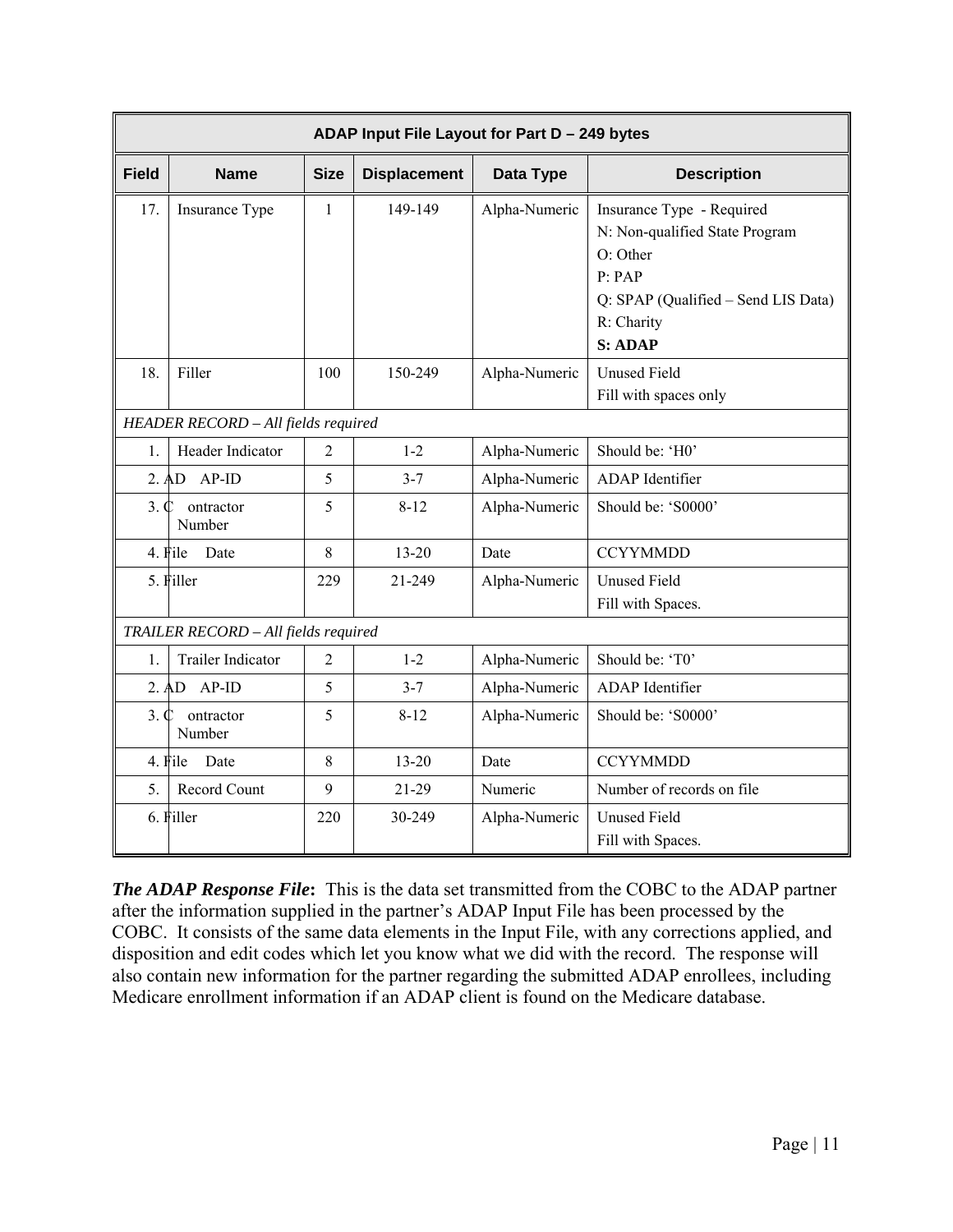**Table 2: ADAP Response File Layout** 

|                 | ADAP Response File Layout for Part D - 417 bytes |              |                     |                   |                                                                              |
|-----------------|--------------------------------------------------|--------------|---------------------|-------------------|------------------------------------------------------------------------------|
| <b>Field</b>    | <b>Name</b>                                      | <b>Size</b>  | <b>Displacement</b> | Data Type         | <b>Description</b>                                                           |
|                 | 1. SSN                                           | 9            | $1-9$               | Alpha-<br>Numeric | Social Security Number                                                       |
|                 | 2. HIC N                                         | 12           | $10 - 21$           | Alpha-<br>Numeric | Medicare Health Insurance Claim<br>Number                                    |
|                 | 3. Su mame                                       | 6            | $22 - 27$           | Alpha-<br>Numeric | Surname of Covered Individual                                                |
|                 | 4. First<br>Initial                              | $\mathbf{1}$ | 28-28               | Alpha-<br>Numeric | First Initial of Covered Individual                                          |
| 5. $\mathbf{D}$ | <b>OB</b>                                        | 8            | 29-36               | Alpha-<br>Numeric | Date of Birth of Covered Individual<br><b>CCYYMMDD</b>                       |
|                 | 6. Sex<br>Code                                   | $\mathbf{1}$ | $37 - 37$           | Alpha-<br>Numeric | Sex of Covered Individual<br>0: Unknown<br>1: Male<br>2: Female              |
|                 | 7. Ef fective Date                               | 8            | 38-45               | Alpha-<br>Numeric | Effective Date of ADAP Coverage<br><b>CCYYMMDD</b>                           |
| 8.              | Term ination Date                                | 8            | $46 - 53$           | Alpha-<br>Numeric | Termination Date of ADAP Coverage<br>CCYYMMDD *All zeros if open-ended       |
|                 | 9. NP1<br>anID                                   | 10           | 54-63               | Alpha-<br>Numeric | Future use for National Health Plan<br>Identifier                            |
|                 | $10. R \times ID$                                | 20           | 64-83               | Alpha-<br>Numeric | Covered Individual Pharmacy Benefit<br><b>ID</b> for ADAP                    |
|                 | 11. R x Group                                    | 15           | 84-98               | Alpha-<br>Numeric | <b>ADAP Pharmacy Benefit Group</b><br>Number                                 |
|                 | 12. Part<br>D RxPCN                              | 10           | 99-108              | Alpha-<br>Numeric | Part D specific ADAP Pharmacy Benefit<br>Processor Control Number            |
| 13.             | Part D RxBIN                                     | 6            | 109-114             | Alpha-<br>Numeric | Part D specific ADAP Pharmacy Benefit<br>International Identification Number |
| 14.             | Toll-Free Number                                 | 18           | 115-132             | Alpha-<br>Numeric | Pharmacy Benefit Toll-Free Number                                            |
|                 | 15. Ori ginal<br>Document<br>Control Number      | 15 1         | 33-147              | Alpha-<br>Numeric | Document Control Number, Assigned<br>by ADAP                                 |
| 16.             | <b>COBC</b> Document<br>Control Number           | 15 1         | 48-162              | Alpha-<br>Numeric | Document Control Number Assigned by<br>COBC                                  |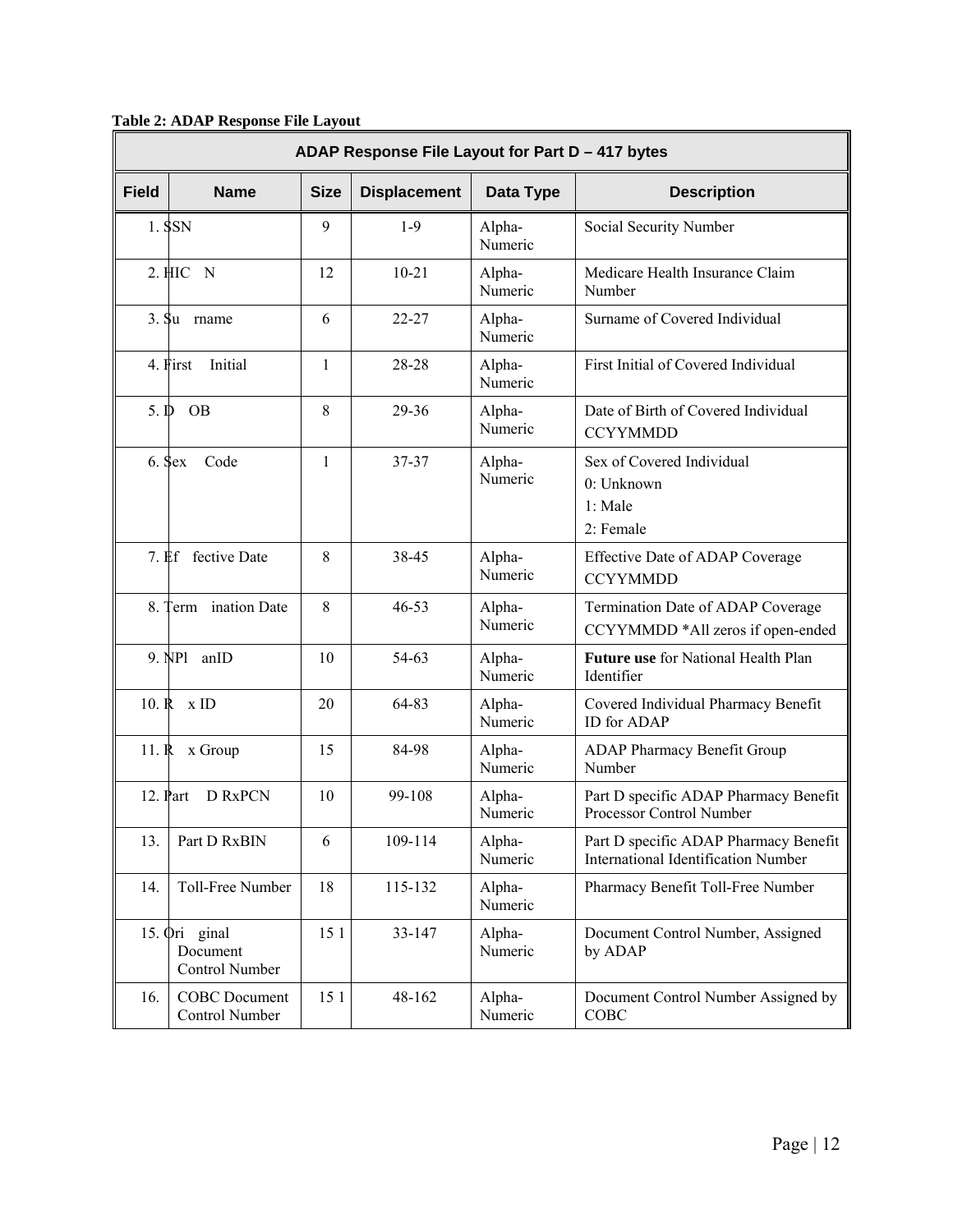|                  | ADAP Response File Layout for Part D - 417 bytes |                |                     |                    |                                                                                                                                                 |
|------------------|--------------------------------------------------|----------------|---------------------|--------------------|-------------------------------------------------------------------------------------------------------------------------------------------------|
| <b>Field</b>     | <b>Name</b>                                      | <b>Size</b>    | <b>Displacement</b> | Data Type          | <b>Description</b>                                                                                                                              |
| 17.              | Coverage Type                                    | 1              | 163-163             | Alpha-<br>Numeric' | Coverage Type Indicator<br>U: Network (Electronic, Point-of-Sale<br>Benefit)<br>V: Non-Network (Other type of Benefit)                          |
| 18.              | Insurance Type                                   | $\mathbf{1}$   | 164-164             | Alpha-<br>Numeric  | N: Non-qualified State Program<br>O: Other<br>P: PAP<br>Q: SPAP (Qualified – Send LIS Data)<br>R: Charity<br><b>S: ADAP</b>                     |
| 19.              | Rx Current<br><b>Disposition Code</b>            | $\overline{2}$ | 165-166             | Alpha-<br>Numeric  | Rx Result (Action taken by COBC)                                                                                                                |
| $20. \mathbb{C}$ | urrent<br><b>Disposition Date</b>                | 8              | 167-174             | Alpha-<br>Numeric  | Date of Rx Result<br>(CCYYMMDD)                                                                                                                 |
|                  | 21. Edi t Code 1                                 | $\overline{4}$ | 175-178             | Alpha-<br>Numeric  | Error Code                                                                                                                                      |
|                  | 22. Edi t Code 2                                 | $\overline{4}$ | 179-182             | Alpha-<br>Numeric  | Error Code                                                                                                                                      |
|                  | 23. Edi t Code 3                                 | $\overline{4}$ | 183-186             | Alpha-<br>Numeric  | Error Code                                                                                                                                      |
|                  | 24. Edi t Code 4                                 | $\overline{4}$ | 187-190             | Alpha-<br>Numeric  | Error Code                                                                                                                                      |
| 25.              | Part D Eligibility<br><b>Start Date</b>          | 8              | 191-198             | Alpha-<br>Numeric  | Earliest Date that Beneficiary is eligible<br>to enroll in Part D. Refer to Field 46 for<br>Part D Plan Enrollment Date<br><b>CCYYMMDD</b>      |
| 26.              | Part D Eligibility<br>Stop Date                  | 8              | 199-206             | Alpha-<br>Numeric  | Date Beneficiary is no longer eligible to<br>receive Part D Benefits - Refer to Field<br>47 for Part D Plan Termination Date<br><b>CCYYMMDD</b> |
| 27.              | Medicare<br><b>Beneficiary Date</b><br>of Death  | 8              | 207-214             | Alpha-<br>Numeric  | Medicare Beneficiary Date of Death<br><b>CCYYMMDD</b>                                                                                           |
| 28.              | Filler                                           | 8              | 215-222             | Alpha-<br>Numeric  | <b>Unused Field</b>                                                                                                                             |
| 29.              | Filler                                           | 8              | 223-230             | Alpha-<br>Numeric  | <b>Unused Field</b>                                                                                                                             |
| 30.              | Filler                                           | $\mathfrak{Z}$ | 231-233             | Alpha-<br>Numeric  | <b>Unused Field</b>                                                                                                                             |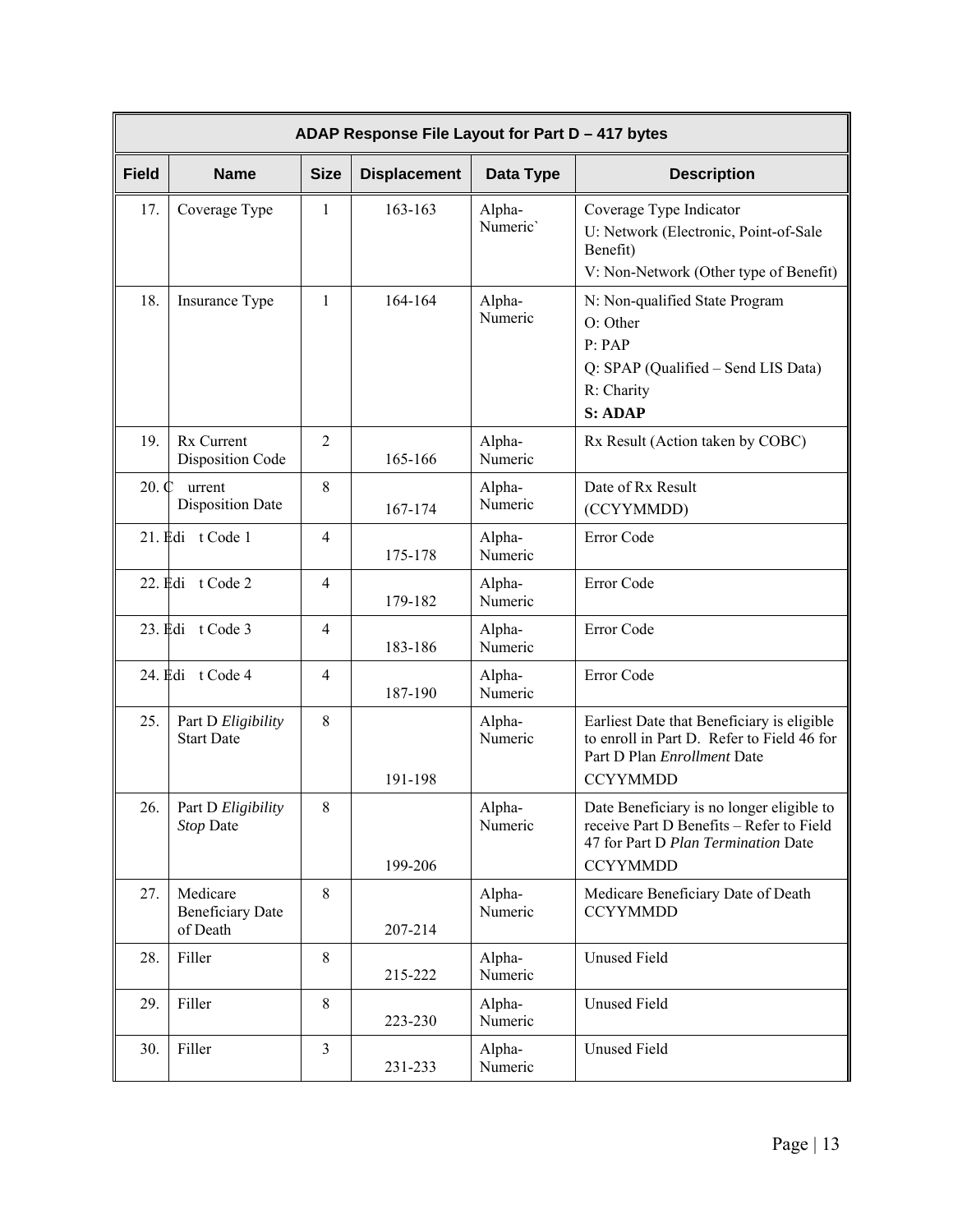|              | ADAP Response File Layout for Part D - 417 bytes               |                |                     |                   |                                                                                             |
|--------------|----------------------------------------------------------------|----------------|---------------------|-------------------|---------------------------------------------------------------------------------------------|
| <b>Field</b> | <b>Name</b>                                                    | <b>Size</b>    | <b>Displacement</b> | Data Type         | <b>Description</b>                                                                          |
| 31.          | Filler                                                         | 8              | 234-241             | Alpha-<br>Numeric | <b>Unused Field</b>                                                                         |
| 32.          | Filler                                                         | $\mathbf{1}$   | 242-242             | Alpha-<br>Numeric | <b>Unused Field</b>                                                                         |
| 33.          | Filler                                                         | $\mathbf{1}$   | 243-243             | Alpha-<br>Numeric | <b>Unused Field</b>                                                                         |
| 34.          | Filler                                                         | $\mathbf{1}$   | 244-244             | Alpha-<br>Numeric | <b>Unused Field</b>                                                                         |
| 35.          | Filler                                                         | $\mathbf{1}$   | 245-245             | Alpha-<br>Numeric | <b>Unused Field</b>                                                                         |
| 36.          | Filler                                                         | $\mathbf{1}$   | 246-246             | Alpha-<br>Numeric | <b>Unused Field</b>                                                                         |
| 37.          | Filler                                                         | $\mathbf{1}$   | 247-247             | Alpha-<br>Numeric | <b>Unused Field</b>                                                                         |
| 38.          | Filler                                                         | $\mathbf{1}$   | 248-248             | Alpha-<br>Numeric | <b>Unused Field</b>                                                                         |
| 39.          | Filler                                                         | $\mathbf{1}$   | 249-249             | Alpha-<br>Numeric | <b>Unused Field</b>                                                                         |
| 40.          | Filler                                                         | $\mathbf{1}$   | 250-250             | Alpha-<br>Numeric | <b>Unused Field</b>                                                                         |
| 41.          | Filler                                                         | $\mathbf{1}$   | 251-251             | Alpha-<br>Numeric | <b>Unused Field</b>                                                                         |
| 42.          | Filler                                                         | $\overline{2}$ | 252-253             | Alpha-<br>Numeric | <b>Unused Field</b>                                                                         |
| 43.          | Filler                                                         | 9              | 254-262             | Alpha-<br>Numeric | <b>Unused Field</b>                                                                         |
| 44.          | Filler                                                         | 8              | 263-270             | Alpha-<br>Numeric | <b>Unused Field</b>                                                                         |
| 45.          | <b>Current Medicare</b><br>Part D Plan<br>Contractor<br>Number | 5              | 271-275             | Alpha-<br>Numeric | Contractor Number of the Current Part<br>D Plan in which the Beneficiary is<br>Enrolled     |
| 46.          | Current Part D<br>Plan Enrollment<br>Date                      | 8              | 276-283             | Alpha-<br>Numeric | Effective Date of Coverage Provided by<br>Current Medicare Part D Plan<br><b>CCYYMMDD</b>   |
| 47.          | Current Part D<br>Plan Termination<br>Date                     | 8              | 284-291             | Alpha-<br>Numeric | Termination Date of Coverage Provided<br>by Current Medicare Part D Plan<br><b>CCYYMMDD</b> |
| 48.          | Filler                                                         | $\,8\,$        | 292-299             | Alpha-<br>Numeric | <b>Unused Field</b>                                                                         |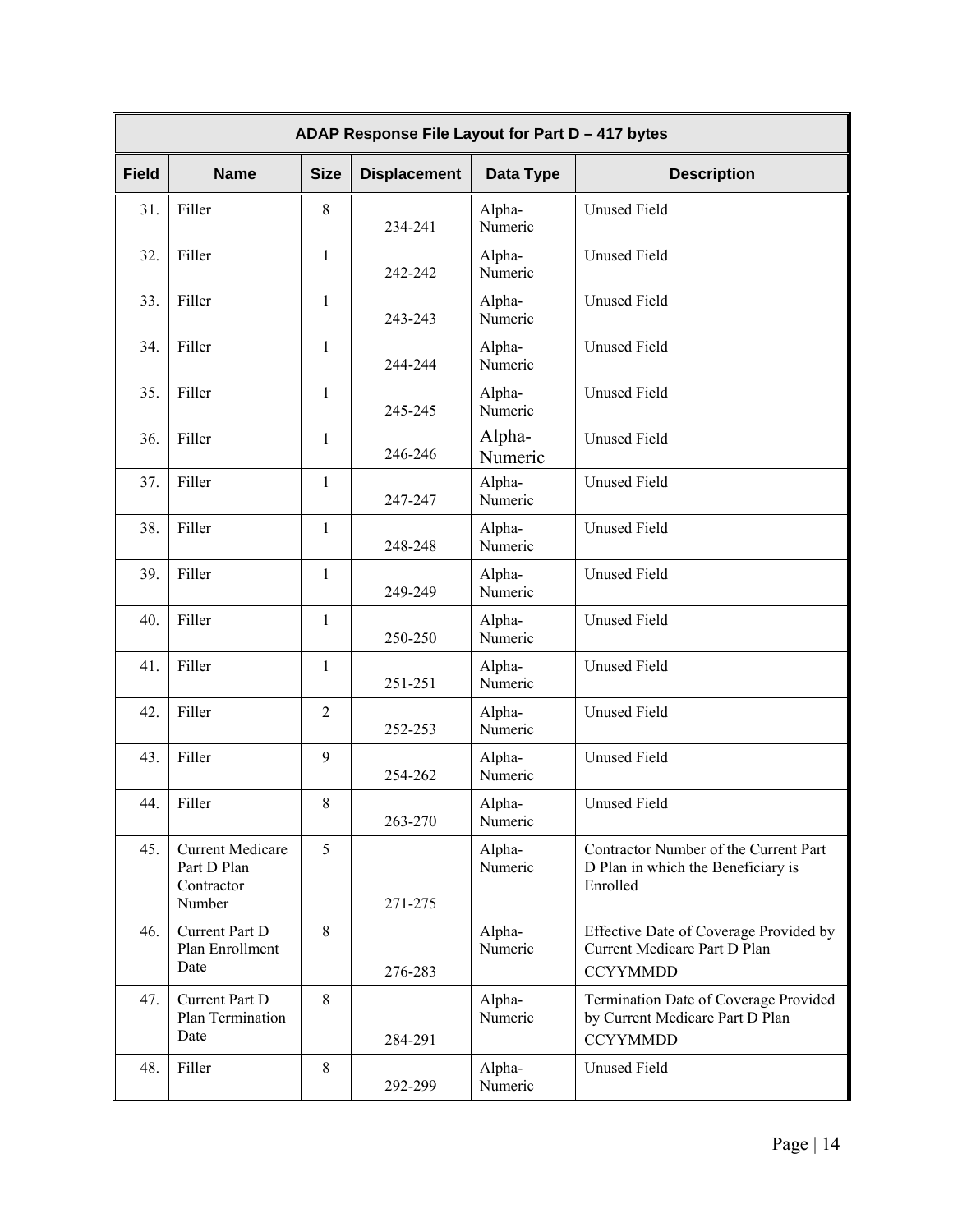|                    | ADAP Response File Layout for Part D - 417 bytes |                |                     |                   |                                   |
|--------------------|--------------------------------------------------|----------------|---------------------|-------------------|-----------------------------------|
| <b>Field</b>       | <b>Name</b>                                      | <b>Size</b>    | <b>Displacement</b> | Data Type         | <b>Description</b>                |
| 49.                | Filler                                           | $\,$ 8 $\,$    | 300-307             | Alpha-<br>Numeric | <b>Unused Field</b>               |
| 50.                | Filler                                           | $\overline{2}$ | 308-309             | Alpha-<br>Numeric | <b>Unused Field</b>               |
| 51.                | Filler                                           | $\overline{2}$ | 310-311             | Alpha-<br>Numeric | Unused Field.                     |
| 52. PBP            |                                                  | $\overline{3}$ | 312-314             | Alpha-<br>Numeric | Part D Plan Benefit Package (PBP) |
| 53.                | Filler                                           | $\overline{3}$ | 315-317             | Alpha-<br>Numeric | <b>Unused Field</b>               |
| 54.                | Filler                                           | $\mathbf{1}$   | 318                 | Alpha-<br>Numeric | <b>Unused Field</b>               |
| 55.                | Filler                                           | 99             | 319-417             | Alpha-<br>Numeric | Unused Field.                     |
|                    | <b>HEADER RECORD</b>                             |                |                     |                   |                                   |
|                    | 1. Heade r Indicator                             | $\overline{2}$ | $1 - 2$             | Alpha-<br>Numeric | Should be: 'H0'                   |
|                    | 2. AD<br>$AP-ID$                                 | 5              | $3 - 7$             | Alpha-<br>Numeric | ADAP Identifier                   |
| 3.0                | ontractor<br>Number                              | 5              | $8 - 12$            | Alpha-<br>Numeric | Should be: 'S0000'                |
|                    | 4. File<br>Date                                  | 8              | $13 - 20$           | Alpha-<br>Numeric | <b>CCYYMMDD</b>                   |
|                    | 5. Filler                                        | 397            | 21-417              | Alpha-<br>Numeric | <b>Unused Field</b>               |
|                    | <b>TRAILER RECORD</b>                            |                |                     |                   |                                   |
|                    | 1. Trai ler Indicator                            | $\overline{2}$ | $1 - 2$             | Alpha-<br>Numeric | Should be: 'T0'                   |
|                    | $2. AD$ AP ID                                    | 5              | $3 - 7$             | Alpha-<br>Numeric | ADAP Identifier                   |
| $3. \, \mathbb{C}$ | ontractor<br>Number                              | 5              | $8 - 12$            | Alpha-<br>Numeric | Should be: 'S0000'                |
|                    | 4. File<br>Date                                  | 8              | $13 - 20$           | Alpha-<br>Numeric | <b>CCYYMMDD</b>                   |
|                    | 5. Reco rd Count                                 | 9              | 21-29               | Alpha-<br>Numeric | Number of records on file         |
|                    | 6. Filler                                        | 388            | 30-417              | Alpha-<br>Numeric | <b>Unused Field</b>               |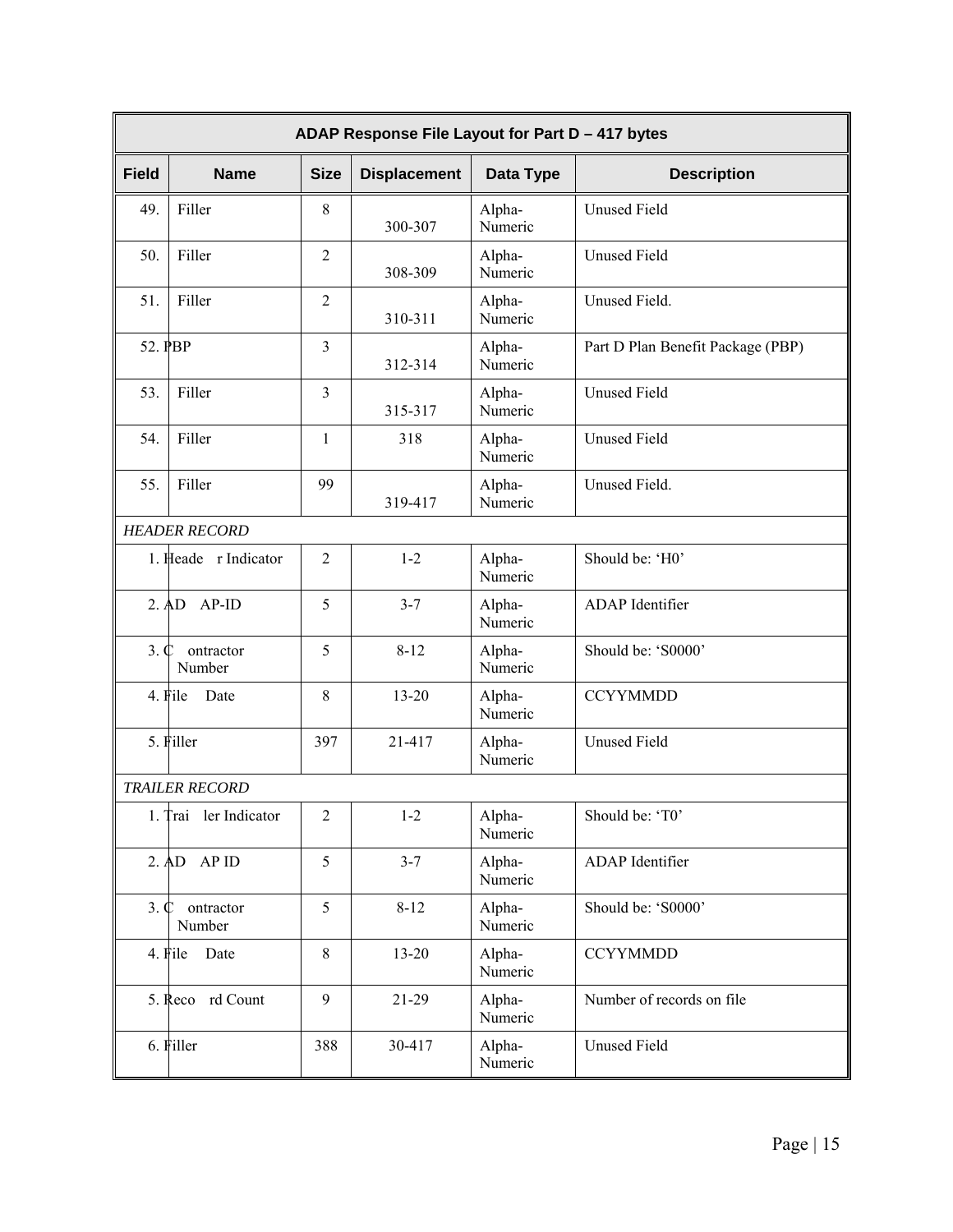# **Data Type Key**

*Conventions for Describing Data Values.* The table below defines the data types used by the COBC for its external interfaces (inbound and outbound). The formatting standard defined for each data type corresponds to the data type identified for each field within the interface layout.

This key is provided to assist in the rules behind the formatting of data values contained within layout fields for ADAP Data Exchange Layouts.

| Table 3: Data Type Key |  |  |  |
|------------------------|--|--|--|
|------------------------|--|--|--|

| Data            | <b>Formatting Standard</b>                                         | <b>Examples</b>                                                 |
|-----------------|--------------------------------------------------------------------|-----------------------------------------------------------------|
| Type /          |                                                                    |                                                                 |
| <b>Field</b>    |                                                                    |                                                                 |
| <b>Numeric</b>  | Zero through $9(0 \rightarrow 9)$<br>$\bullet$                     | "12345"<br>Numeric $(5)$ :<br>$\bullet$                         |
|                 | Padded with leading zeroes<br>$\bullet$                            | Numeric (5):<br>"00045"<br>$\bullet$                            |
|                 | Populate empty fields with spaces<br>$\bullet$                     | $\epsilon$ $\epsilon$<br>$\zeta\,\zeta$<br>Numeric $(5)$ :<br>٠ |
| <b>Alpha</b>    | A through Z<br>$\bullet$                                           | Alpha (12): "TEST EXAMPLE"<br>$\bullet$                         |
|                 | Left justified<br>$\bullet$                                        | Alpha (12): "EXAMPLE<br>$\bullet$                               |
|                 | Non-populated bytes padded with spaces<br>$\bullet$                |                                                                 |
| Alpha-          | A through $Z$ (all alpha) + 0 through 9 (all numeric)<br>$\bullet$ | Alphanum (8): "AB55823D"<br>$\bullet$                           |
| <b>Numeric</b>  | Left justified<br>$\bullet$                                        | Alphanum $(8)$ : "MM221<br>$\bullet$                            |
|                 | Non-populated bytes padded with spaces<br>$\bullet$                |                                                                 |
| <b>Text</b>     | Left justified<br>$\bullet$                                        | "AB55823D"<br>Text $(8)$ :<br>$\bullet$                         |
|                 | Non-populated bytes padded with spaces<br>$\bullet$                | "XX299Y"<br>Text $(8)$ :<br>$\bullet$                           |
|                 | A through $Z$ (all alpha) + 0 through 9 (all numeric)<br>$\bullet$ | Text $(18)$ :<br>$\bullet$                                      |
|                 | + special characters:                                              | "ADDRESS@DOMAIN.COM"                                            |
|                 | Comma $(.)$<br>٠                                                   | Text (12): "800-555-1234"<br>$\bullet$                          |
|                 | Ampersand $(\&)$<br>$\bullet$                                      | $\epsilon$<br>Text $(12)$ :<br>4434                             |
|                 | Space ()<br>٠                                                      |                                                                 |
|                 | Dash $(-)$<br>$\bullet$                                            |                                                                 |
|                 | Period (.)<br>$\bullet$                                            |                                                                 |
|                 | Single quote (')<br>$\bullet$                                      |                                                                 |
|                 | $\text{Colon}$ $\left($ :)<br>$\bullet$                            |                                                                 |
|                 | Semicolon (;)<br>$\bullet$                                         |                                                                 |
|                 | Number $(\#)$<br>$\bullet$                                         |                                                                 |
|                 | Forward slash (/)<br>$\bullet$                                     |                                                                 |
|                 | At sign $(a)$<br>$\bullet$                                         |                                                                 |
| <b>Date</b>     | Format is field specific<br>$\bullet$                              | CCYYMMDD (e.g. "19991022")                                      |
|                 | Fill with all zeroes if empty (no spaces are<br>$\bullet$          | Open ended date: "00000000"                                     |
|                 | permitted)                                                         |                                                                 |
| <b>Filler</b>   | Populate with spaces<br>$\bullet$                                  |                                                                 |
| <b>Internal</b> | Populate with spaces<br>$\bullet$                                  |                                                                 |
| <b>Use</b>      |                                                                    |                                                                 |
|                 | Above standards should be used unless otherwise noted in layouts   |                                                                 |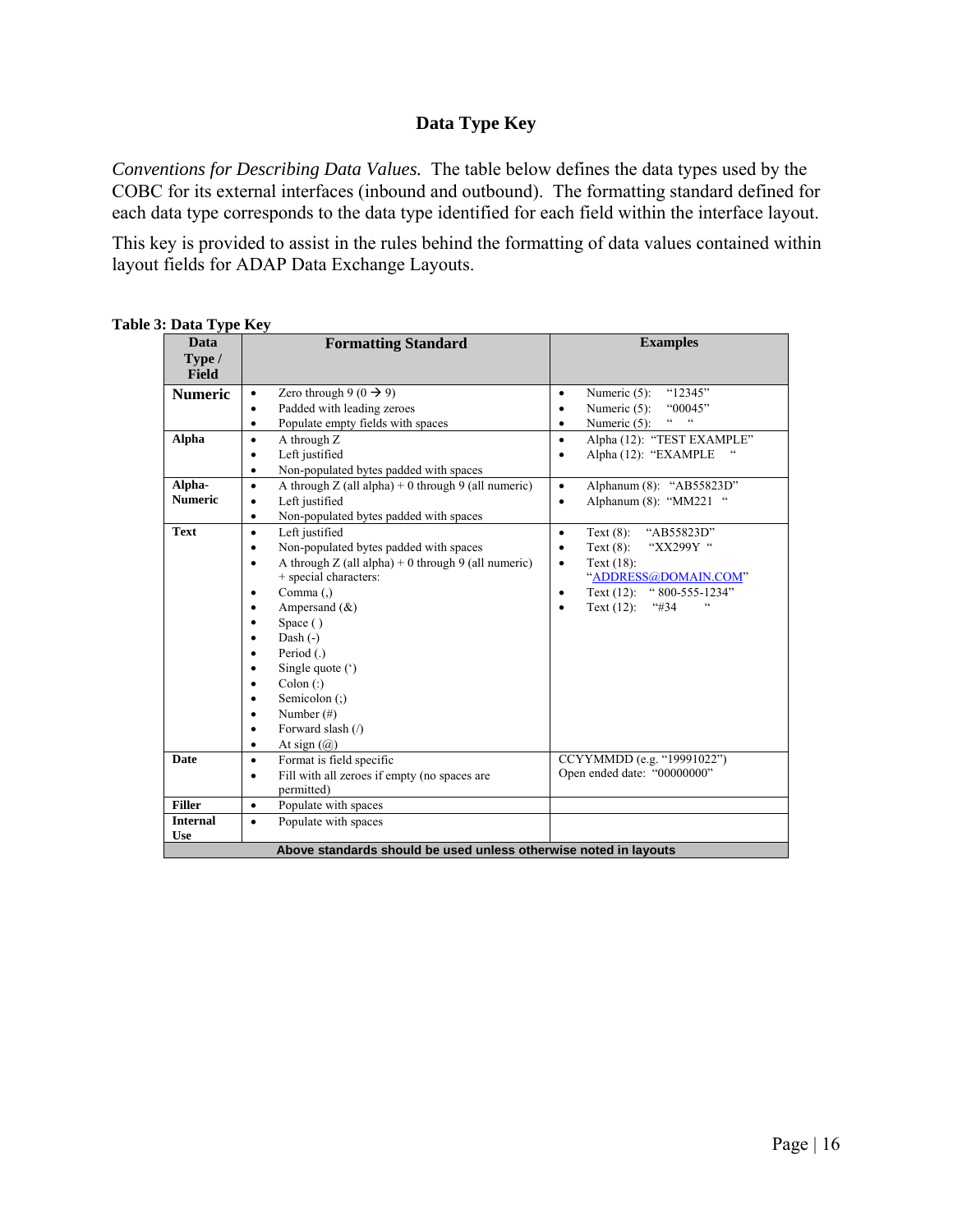### **II. The ADAP Data Exchange Process**

The information following describes the data review process used by the Coordination of Benefits Contractor (COBC).

## **ADAP Processing Requirements**

1. The System shall be able to receive an external file from an ADAP via Secure File Transfer Protocol (FTP) or a dedicated T-1 line (AGNS).

2. The System shall be able to confirm the external ADAP file format.

3. The System shall check enrollee records received on the ADAP file for the mandatory fields.

4. The System shall match enrollee records received on the ADAP file to the Benefits Master Table.

5. The System shall be able to provide information pertaining to all prescription drug coverage information for Part D beneficiaries as stored on the Part D database (the MBD).

6. The System shall be able to create and transmit a file for the MBD containing ADAP enrollees with their specific Part D plan information.

7. The system shall be able to update the Beneficiary Part D table with information received on the ADAP records.

8. The System shall be able to create and transmit a return file to the ADAP containing response records. A response record is only generated when an add, update, or delete transaction is detected. The ADAP partner will not receive response records for input records that provide no changes.

9. The System shall be able to process a full-file replacement of the ADAP records on a monthly basis.

# **DSA Program Description**

The purpose of the ADAP data sharing agreement process is to coordinate the prescription drug benefits between Medicare Part D plans and ADAPs, as specifically required by the MMA and subsequent law. This collection of all prescription drug related benefits will facilitate the tracking of TrOOP (True Out-of-Pocket) expenses incurred by each Medicare beneficiary.

In order to coordinate benefit information, data must be collected from each ADAP on each of its enrollees. This information will be transmitted to the COBC where it will be edit-checked, and matched against Medicare Program eligibility data. When a match is found, the COBC will be able to combine the beneficiary's ADAP information and Medicare Part D specific information to create a complete record of the beneficiary's state and federal prescription drug benefits. The combined drug benefits information will be loaded into the Medicare Beneficiary Database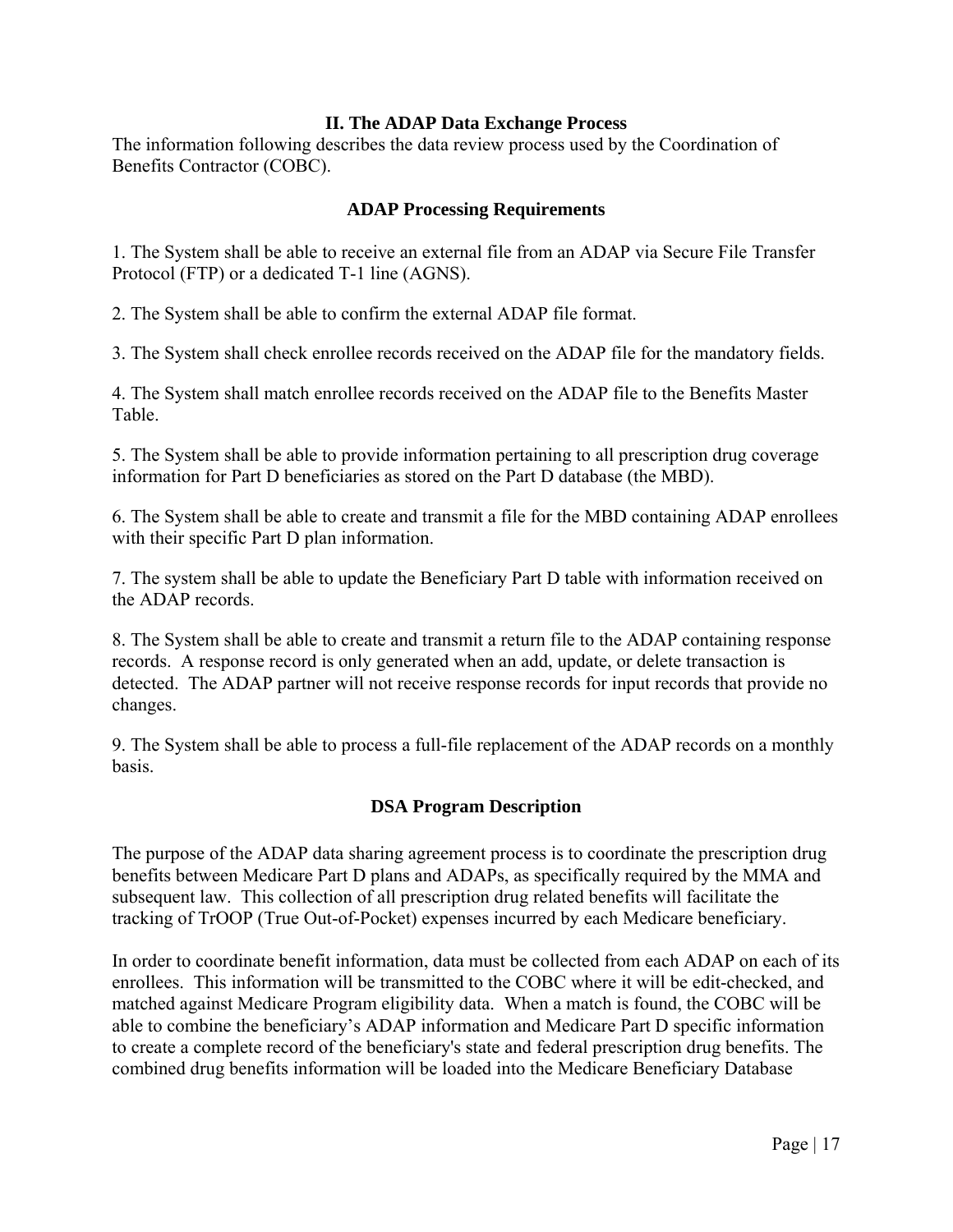(MBD). Beneficiary data will be sent from the MBD to the TrOOP Facilitation contractor and to Part D plans.

A response file will also be created to send to the ADAP. This file will contain one status record for each record initially submitted by the ADAP to the COBC. Records in the response file will indicate whether or not the ADAP enrollee is a Part D beneficiary; whether or not the COBC applied the record to the Medicare Beneficiary Database (MBD); if the record was not applied to the MBD, why (e.g., the record contained errors or the record did not provide enough information about the enrollee); what Part D plan the beneficiary is in enrolled in; and other Part D enrollment information.

Listed below are the disposition codes that the COBC may provide to each ADAP Partner in the updated Response File.

| Table 4: Disposition Codes |                                                                                                                                                                                                                        |
|----------------------------|------------------------------------------------------------------------------------------------------------------------------------------------------------------------------------------------------------------------|
| <b>DISPOSITION CODES</b>   | <b>DESCRIPTION</b>                                                                                                                                                                                                     |
| 01                         | Record accepted by CMS System as an "Add" or a "Change"<br>record.                                                                                                                                                     |
| SP                         | Transaction edit; the record is being returned with at least one edit<br>(specific SP edits described below).                                                                                                          |
| 50                         | Record still being processed by CMS. Internal CMS use only; no<br>Partner action is required.                                                                                                                          |
| 51                         | Beneficiary is not in file on CMS System. Record will not be.<br>recycled. Individual may not be entitled to Medicare. Partner<br>should attempt to re-verify beneficiary status based on<br>information in its files. |

#### **Table 4: Disposition Codes**

The COBC will perform edit checks of the ADAP input file which will generate the following error codes as necessary. The COBC will supply the results to the Partner. The ADAP will be expected to correct any errors, or update any missing information on its enrollees, and retransmit this data on the following month's file. The SP errors that would apply for drug records are as follows:

#### **Table 5: SP Errors**

| <b>Error Code</b> | <b>Description</b>                                                                                                     |
|-------------------|------------------------------------------------------------------------------------------------------------------------|
| SP 12             | Invalid HIC Number or SSN. Field must contain alpha or<br>numeric characters. Field cannot be blank or contain spaces. |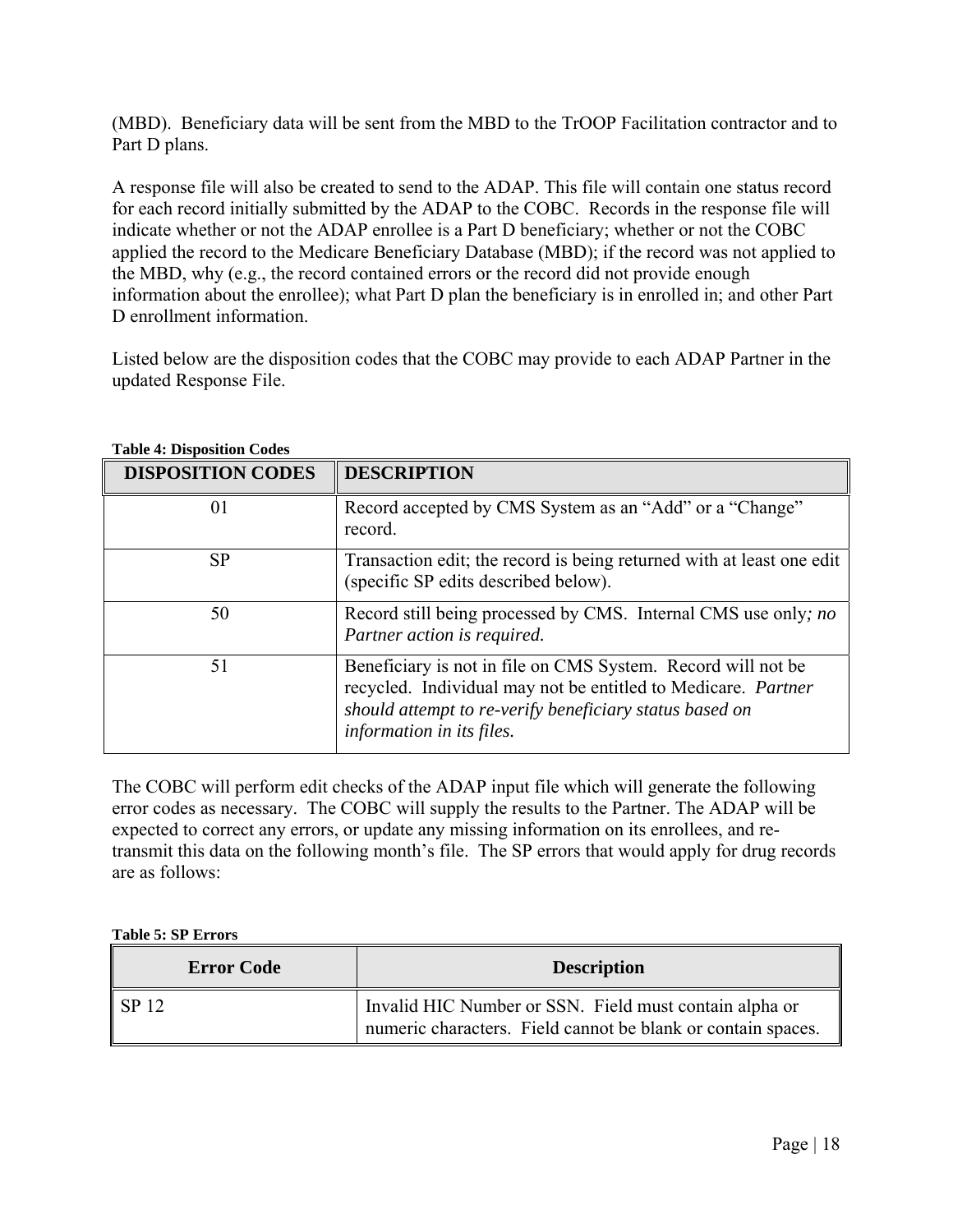| <b>Error Code</b> | <b>Description</b>                                                                                                                                                                                                                                                                                                                                                            |
|-------------------|-------------------------------------------------------------------------------------------------------------------------------------------------------------------------------------------------------------------------------------------------------------------------------------------------------------------------------------------------------------------------------|
| SP 13             | Invalid Beneficiary Surname. Field must contain alpha<br>characters. Field cannot be blank, contain spaces or numeric<br>characters.                                                                                                                                                                                                                                          |
| SP 14             | Invalid Beneficiary First Name Initial. Field must contain<br>alpha characters. Field cannot be blank, contain spaces,<br>numeric characters or punctuation marks.                                                                                                                                                                                                            |
| SP 15             | Invalid Beneficiary Date of Birth. Field must contain<br>numeric characters. Field cannot be blank, contain spaces or<br>alpha characters. Day of the month must be correct. For<br>example, if month = $02$ and date = $30$ , the record will reject.                                                                                                                        |
| SP 16             | Invalid Beneficiary Sex Code. Field must contain numeric<br>characters. Field cannot be blank, contain spaces or alpha<br>characters. Acceptable numeric characters include the<br>following:<br>$1 = Male$<br>$2$ = Female                                                                                                                                                   |
| <b>SP18</b>       | Invalid Document Control Number. Field cannot be blank.<br>ADAP must assign each record a unique number in the event<br>questions concerning a particular record arise and need to be<br>addressed.                                                                                                                                                                           |
| <b>SP 24</b>      | Invalid Coverage Type. Field must contain alpha characters.<br>Field cannot be blank or contain numeric characters. Valid<br>values are:<br>U: Network<br>V: Non-network                                                                                                                                                                                                      |
| SP 31             | Invalid ADAP Effective Date. Field must contain numeric<br>characters. Field cannot be blank, contain spaces, alpha<br>characters or all zeros. Number of days must correspond with<br>the particular month.                                                                                                                                                                  |
| SP 32             | Invalid ADAP Coverage Termination Date. Field must<br>contain numeric characters. Date must correspond with the<br>particular month – CCYYMMDD. For example, 02/27/1997<br>is acceptable, but not 02/30/1997. Cannot be earlier than the<br>ADAP effective date. If there is no termination date<br>(coverage is still active), must use zeros (not spaces) in this<br>field. |
| SP 62             | Incoming termination date is less than effective date.                                                                                                                                                                                                                                                                                                                        |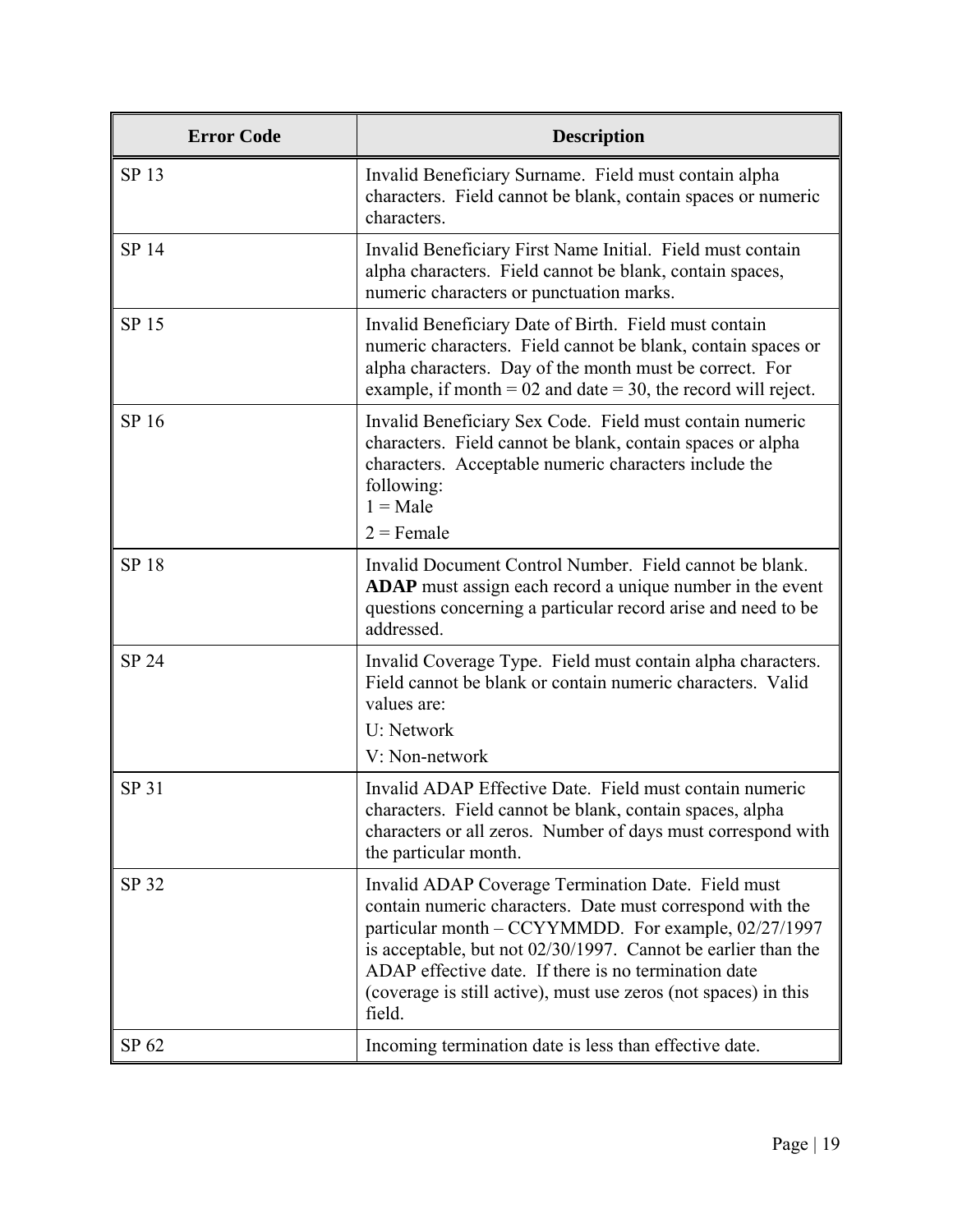Additionally, the COBC will provide RX specific errors:

| <b>Error Code</b> | <b>Description</b>               |
|-------------------|----------------------------------|
| <b>RX 01</b>      | Missing RX ID                    |
| <b>RX 02</b>      | Missing RX BIN                   |
| <b>RX 03</b>      | Missing RX Group Number          |
| <b>RX 04</b>      | Missing Group Policy Number      |
| <b>RX 05</b>      | Missing Individual Policy Number |
| <b>RX 07</b>      | Missing Part D Effective date    |

## **Table 6: RX Specific Errors**

**NOTE:** These are the standard error, edit and disposition codes used by the COBC for processing drug records. However, some of these codes are not applicable to the ADAP data sharing process.

# **ADAP Data Processing**

- 1. Each month the ADAP submits an electronic input file of all enrollees to the COBC over the Internet using Secure FTP or HTTPS or via an existing T-1 line.
- 2. The COBC edits the input file for consistency, and attempts to match those enrollees with Medicare Part D enrollment.
- 3. Where the COBC determines that an enrollee on the ADAP file is a Medicare Part D beneficiary, the COBC updates that record to the CMS Medicare Beneficiary Database (MBD), which holds prescription drug coverage information on all Medicare Part D beneficiaries. The MBD will send daily updates of all prescription drug coverage of Part D beneficiaries to the TrOOP Facilitation Contractor and to the Part D plan that the beneficiaries are enrolled in.
- 4. The COBC then submits a response file to the ADAP via the same method used to submit the input file. This file contains a response record for each input record the ADAP submitted. The response record shows if the ADAP enrollee is a Part D beneficiary, if the COBC applied the record to the MBD, if the record was not applied to the MBD, and why (e.g., the record contained errors or the record did not provide enough information about the enrollee), in which Part D plan the beneficiary is enrolled, and other Part D enrollment information.
- 5. The ADAP then examines the response file to determine whether: The records were applied; the COBC was not able to match the ADAP enrollee in the CMS systems; or the records were not applied because of errors. (The ADAP must correct any records so that from subsequent full replacement input files the corrected records can be applied to the MBD.)
- 6. The ADAP updates its internal records on the Part D enrollment of its enrollees.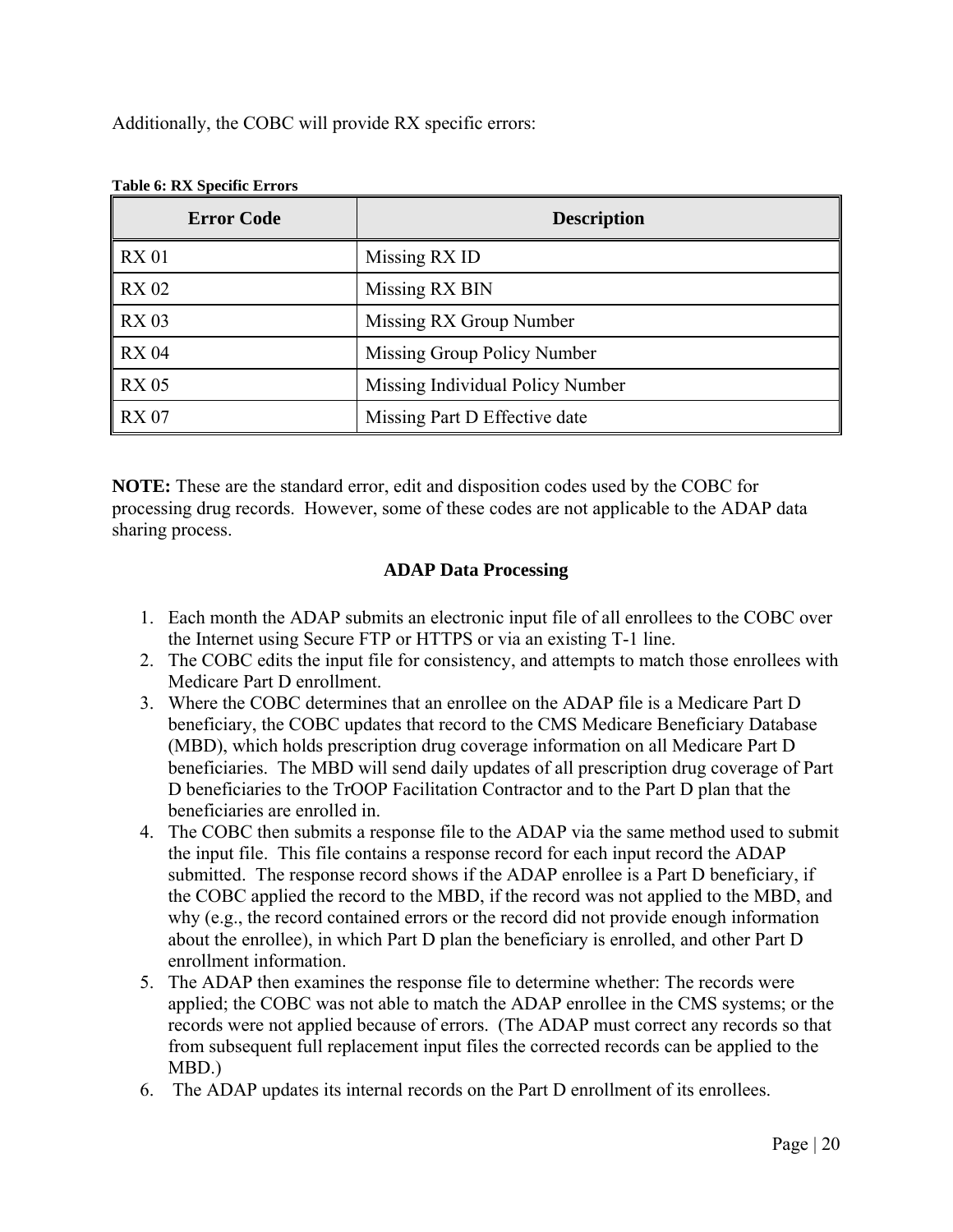7. When the ADAP submits the next monthly full input file, it also sends corrections of all the errors from the previous submission.

# **Business Rules**

- 1. The monthly file submitted by the ADAP is a full-file-replacement. The entire base of enrollees must be submitted each month on this file, including any corrections from the previous month's file. Each month's input file will fully replace the previous month's input file.
- 2. One response file will be returned to each ADAP, containing a response record for each input record received. The disposition of the input record will be provided on the corresponding response record, indicating if the record was accepted.
- 3. The COBC will attempt to create one drug record for each ADAP enrollee record received.
- 4. The COBC will not send incomplete drug records to MBD; consequently, incomplete drug records will not get sent to the TrOOP facilitator.
- 5. The required fields for ADAP records are SSN or HICN, Surname, First Initial, Date of Birth, Sex Code, Network Indicator, ADAP Effective Date, ADAP Termination Date, Coverage Type Indicator, Insurance Type Indicator, and ADAP -ID.

# **III. Establishing Electronic Data Exchange**

A number of methods of electronic data transmission are available when a partner is ready to exchange files with the Coordination of Benefits Contractor (COBC) in test or production modes. Following is an overview of the most common. The Partner's assigned Electronic Data Interchange Representative (EDI Rep) at the COBC will address a Partner's specific questions and concerns.

1. CMS has available two secure Internet transmission options, SFTP and HTTPS. We recommend either of these options for Partners that anticipate having a relatively low volume of data to transmit and that might find it is a burden to secure an AGNS connection. The ADAP partner's assigned EDI Rep at the COBC can advise you on this option.

2. For larger reporters CMS' preferred method of electronic transmission is Connect:Direct (formerly known as Network Data Mover [NDM]) via the AT&T Global Network System (AGNS). Because AGNS is capable of transporting multiple protocol data streams to its members world wide, AGNS service removes the need to support a separate electronic link to each Partner. In addition, for encryption AGNS uses triple DES as its default. Use of either SNA or TCP/IP is available to submitters connected to the AGNS network. FTP via TCP/IP on either a dial or dedicated basis via AGNS is also supported.

Using hard media (e.g., CDs) for data movement or management is not permitted.

# **Special Information for Small AIDS Drug Assistance Programs (ADAPs)**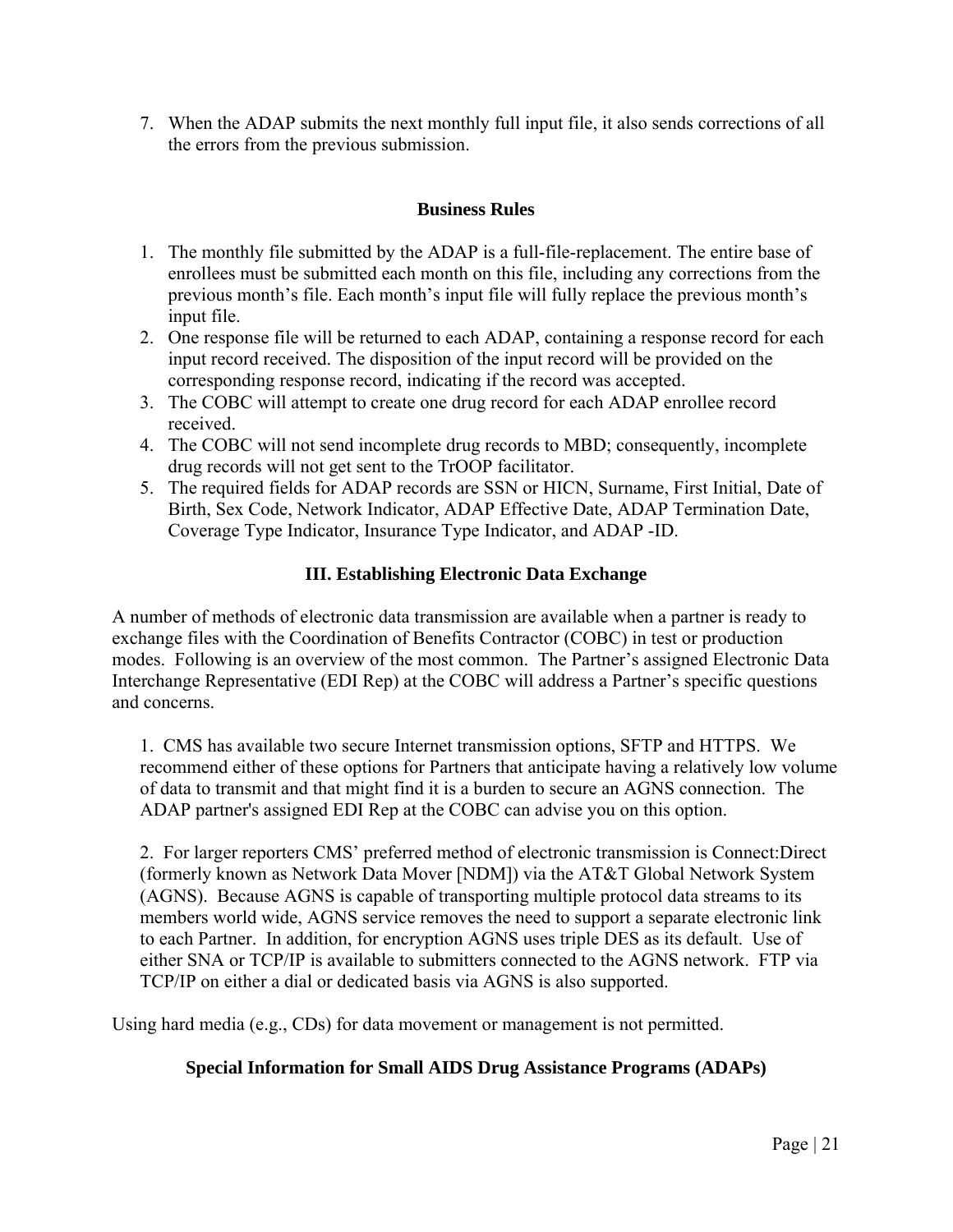We have added a data exchange option to accommodate small ADAPs, those submitting Input Files consisting of 50 or fewer records. These small ADAPs will be able to submit the Input File in a text (txt) or ASCII format. The file must still adhere to the SPAP Input File Layout for Part D – 249 bytes including the Data Type Key provided. Response files will be returned in a text (.txt) format. Refer to the SPAP Response File Layout for Part D for information on the response file. We stress that this option is only available to ADAPs submitting 50 or fewer input records.

# **IV. ADAP Implementation Questionnaire**

The ADAP *Implementation Questionnaire* asks a series of questions of the data sharing partner that helps the CMS and the partner set up the data sharing exchange process. These questions are intended to help you think through some of the issues which need to be addressed before you begin the data exchange and to assure that both the CMS and the ADAP partner are in agreement as to the operational process involved. When sending their signed ADAP Data Sharing Agreement to the CMS, ADAP partners must also send a completed copy of the Implementation Questionnaire. The Questionnaire is listed as Attachment C in the included materials that accompany the Agreement sent out to new ADAP data sharing partners.

# **SECTION C: WORKING WITH THE DATA**

# **I. Obtaining a TrOOP Facilitation RxBIN or RxPCN**

TrOOP is the acronym for "true out-of-pocket" – spending by or on behalf of a Medicare beneficiary that counts toward the beneficiary's Part D cost sharing. ADAP partners that offer a network drug benefit (electronic at point-of-sale) are required to obtain and use a unique TrOOP facilitation RxBIN and RxPCN. These unique code numbers will identify, to the benefits coordination network, the ADAP partner's drug benefits which are supplemental to Part D. The ADAP's use of unique TrOOP Facilitation routing numbers will enable the TrOOP Facilitation Contractor to capture any paid claims that are supplemental to Part D and to send a copy of this information to the Medicare beneficiary's Part D Plan. The Part D Plan will use this supplemental paid claims information to help calculate the enrollee's TrOOP. To be sure these drug claims are routed through the TrOOP Facilitation Contractor, ADAP partners must use a separate and unique RxBIN and RxPCN, in addition to their existing standard RxBIN or RxPCN codes.

If your ADAP needs to acquire a new RxBIN and RxPCN to use for TrOOP facilitation purposes you may contact either of the following two entities. The organization that issues the RxBIN is the American National Standards Institute, or ANSI. ANSI can be contacted through its Web address: www.ansi.org . The National Council for Prescription Drug Programs (NCPDP) issues the RxPCN. The NCPDP can be contacted through its Web address: www.ncpdp.org .

# **II. Testing the Data Exchange Process**

Once the partner's ADAP DSA is in place the partner and the COBC will begin working together closely. At this point the COBC will assign the partner with its own COBC EDI Representative.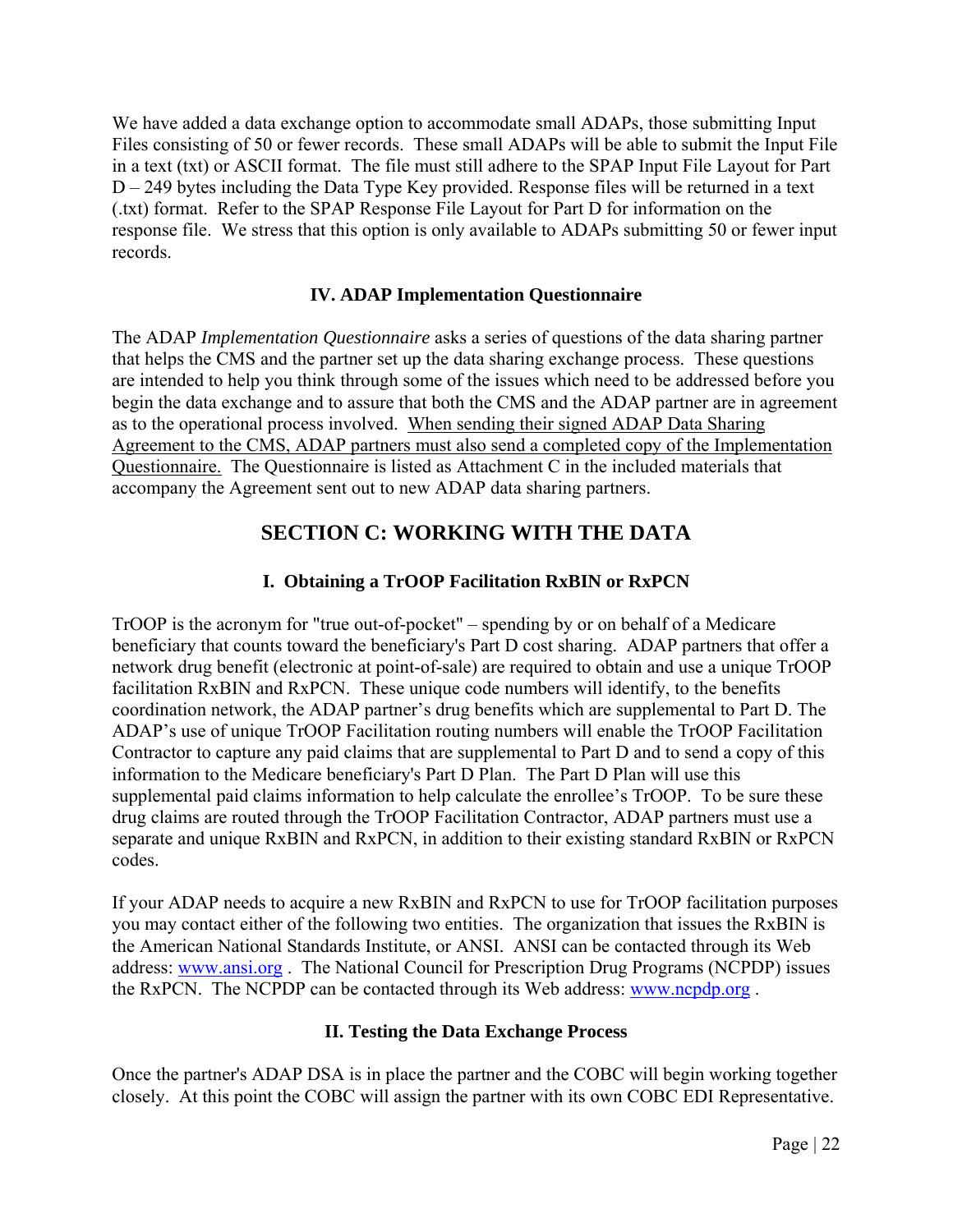The partner's EDI Rep will be the partner's primary point of contact with the ADAP data exchange process, from testing through full production.

**Overview:** Before transmitting its first "live" (full production) input file to the COBC, the partner and the COBC will thoroughly test the file transfer process. Prior to submitting its initial Input Files, the partner will submit a test initial Input File to the COBC. The COBC will correct errors identified in the partner's test Input Files and return test Response Files. Testing will be completed when the partner adds new enrollees in test update Input Files, the COBC clears these transmissions, and the partner and the COBC agree all testing has been satisfactorily completed.

**Details:** The partner and the COBC will begin testing as soon as possible, but no later than 180 days after the date the ADAP DSA is in effect. The population size of a test file will not exceed 1000 records. All administrative and technical arrangements for sending and receiving test files will be made during the "Preparatory Period" (see "Terms and Conditions," Section B, of the ADAP Data Sharing Agreement).

*Testing ADAP records:* The test file record layouts used will be the regular ADAP record layouts. Data provided in the test files will be kept in a test environment, and will not be used to update CMS databases. Upon completion of its review of a test Input File, the COBC will provide the partner with a response for every record found, usually within a week, but no longer than forty-five (45) days after receipt of the test file. After receiving the test Response File in return, the partner will take the steps necessary to correct the problems that were reported on it.

In order to test the process for creating an Update File, a test "Update" will be prepared by the partner; it will "update" data on individuals included in the Test Input File. The partner shall submit the test Update File within ninety (90) days after receipt of the test Response File. The test Update File shall include any corrections made in the previous Test Response File sent to the partner by the COBC. In full file replacement, any corrections made to a file will fully replace what was previously submitted by the partner. Upon completion of its review of the test Update, the COBC will provide the partner a Response for every record on the Test Update File that matched to information in CMS databases. The COBC will provide a test Update Response File to the partner, ordinarily within a week, but no longer than forty-five (45) days after receipt of the partner's test Update Input File.

After all file transmission testing has been completed to the satisfaction of both the ADAP Data Sharing partner and the COBC, the partner may begin submitting its regular production files to the COBC, in accordance with the provisions of Sections C and D of the ADAP Data Sharing Agreement.

# **III. Using Basis for Queries**

When a partner has an immediate need to access Medicare eligibility and enrollment information, BASIS – the Beneficiary Automated Status and Inquiry System – permits a partner to make on-line queries to CMS to find out if it is possible that an individual is eligible for or enrolled in Medicare. Using a private, Web-based host, the ADAP data sharing partner can use BASIS to access Medicare Part D enrollment data. Access to BASIS will be limited to 500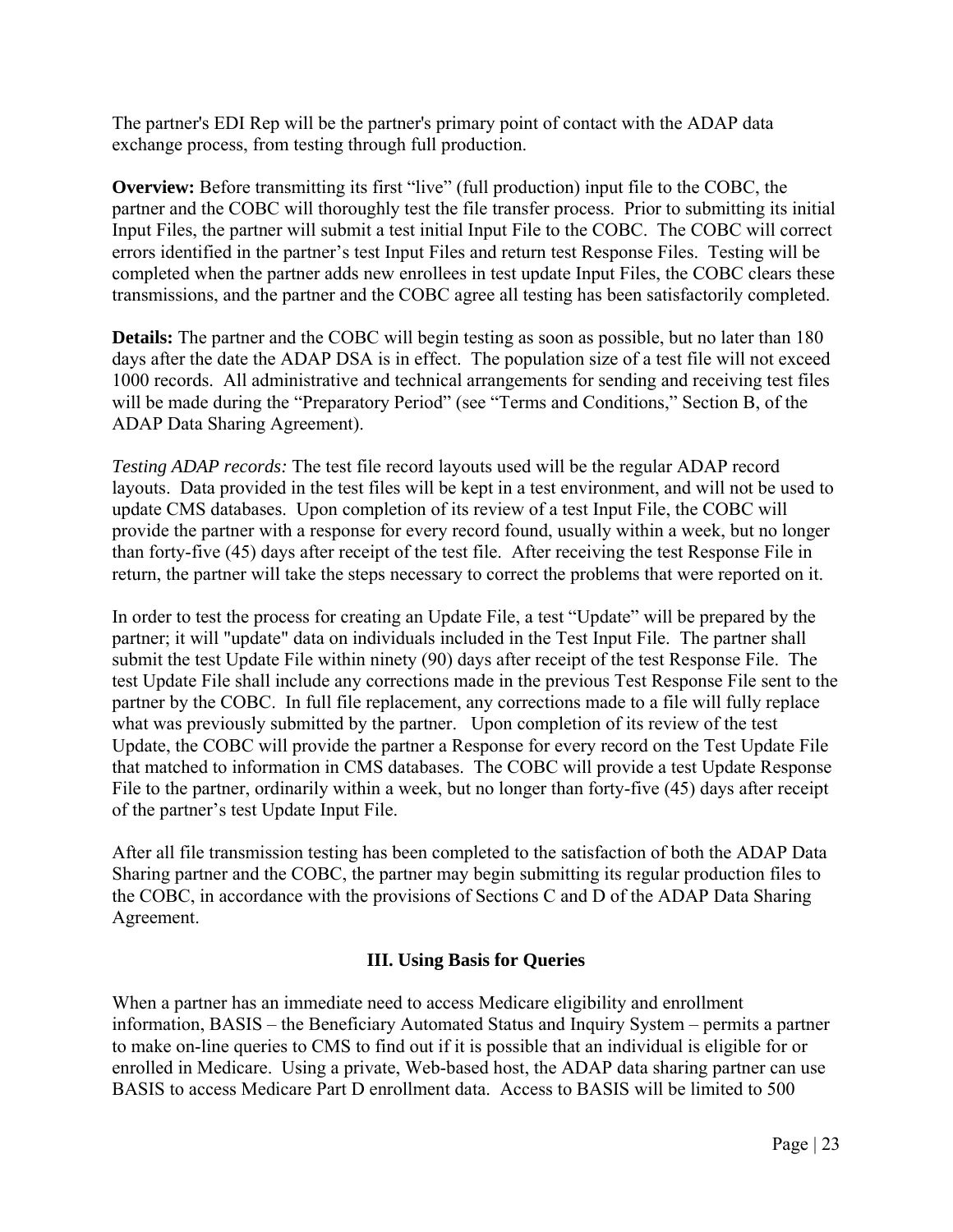queries per month. Access to BASIS is contingent on the partner having submitted its Initial Input Files and its most recent Update Files during its last quarterly production cycle.

In overview, BASIS operates as follows:

- 1. The COBC assigns each partner its own ADAP Personal Identification Number ("SPIN"). The SPIN delivered to the designated ADAP Contact Person within 30 days of submission of the partner's initial Input Files. At this time, the partner will also receive information concerning the designated telephone line to be used for the BASIS application.
- 2. The COBC will notify the partner when the BASIS application is operational and will provide detailed instructions on how to use the BASIS application.
- 3. The partner will use a designated telephone line to access the BASIS application, using its assigned SPIN. For each ADAP Enrollee for whom the partner is requesting Medicare enrollment information, the partner will enter the following data elements that identify the subject of the query:
	- Social Security Number
	- Last Name
	- First Initial
	- Date of Birth
	- $\bullet$  Sex
- 4. The COBC will post the results of inquiry(s) to BASIS as soon as the partner submits its inquiry(s) to the BASIS application.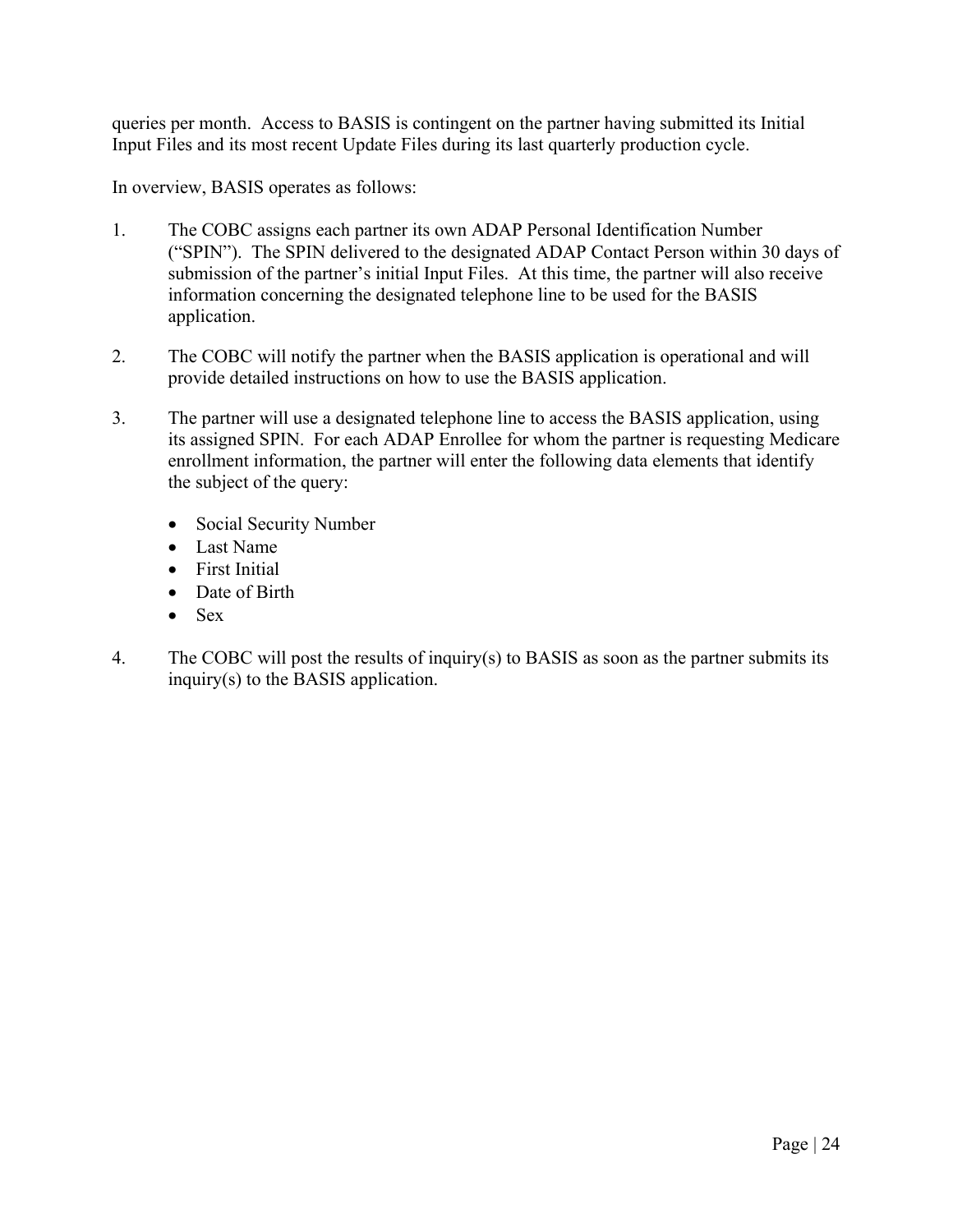# **IV. ADAP File Processing**

On a monthly basis, ADAPs will transmit full file submissions in the file format specified in the agreement. Full file processing requires the ADAP to submit a complete file of enrollees every month. Each month's transmitted file will fully replace the previous month's file.

## **File Level Editing**

Upon receipt of the ADAP Input File, the COBC performs high-level file edits to verify the format and validity of the Input File, including Header and Trailer data and record counts. The size of the ADAP Input File (that is, the number of records contained in the file) is compared to the size of the previous monthly file submitted. *With full file replacement the method for deleting enrollees is to not include previously submitted enrollee files in the current Input File.*  If the most recent Input File size has less then 70% of the records included in the previous month's file, the current Input File will be placed on hold (processing will be suspended) and the COBC will ask the ADAP partner to verify that the high number of delete records in the current submission is correct before processing resumes.

The Input File is then processed at the record level. The system initially attempts to use a SSN to match to a HICN if a HICN is not submitted on the input file. The system will also determine if an incoming enrollee record is an add, update, or delete, or if no action will be taken.

# **Adds**

Once a HICN is identified, the incoming record is compared to CMS databases to match on previously submitted records. The initial matching criteria consist of the HICN, plus the Effective Date of ADAP eligibility, the Insurance Type, and the ADAP ID. If a match of these fields cannot be located on the database, the incoming record is considered an "add."

# **Updates**

If the incoming record matches on these fields, additional fields are compared to determine if the incoming record should be considered an update. These fields include RX ID, RX Group, Part D RxPCN, Part D RxBIN, Toll-Free Number, Coverage Type, and Termination Date. If any of these fields have changed from the previous month's submission the record is considered an "update."

# **Deletes**

*Any records that were part of the previous month's file, but that are not included in the current month's submission, are processed as deleted records.* 

**Deletes should only be used to remove a record that never should have been sent to CMS in the first place.** Routine Input Files should contain records of all ADAP Enrollees whose ADAP enrollment terminated up to twenty-seven (27) months prior to the first day of the month in which the Input File is generated, or whose ADAP enrollment terminated after December 31,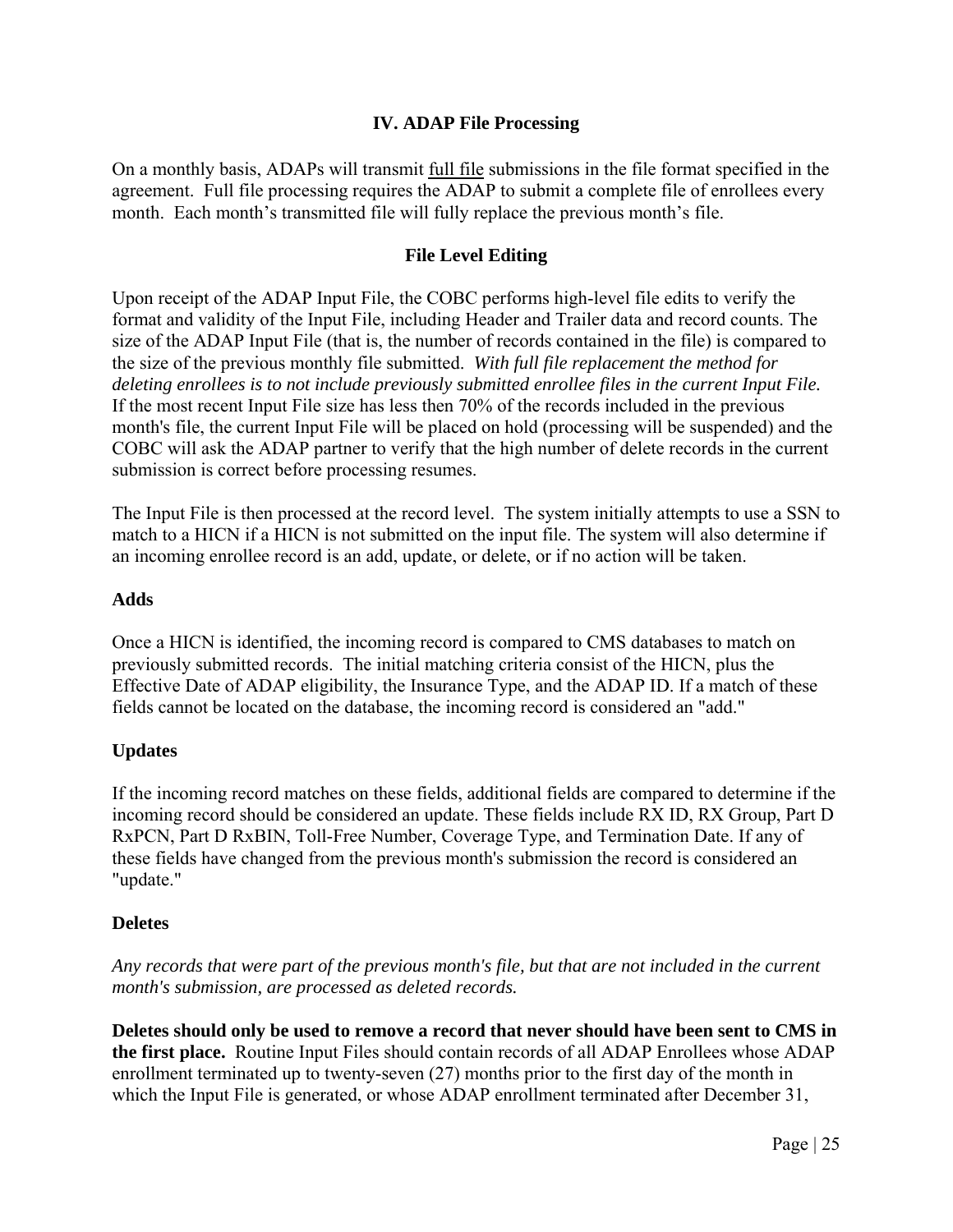2005, whichever date is most recent. Failure to continue submitting these older valid records will cause them to be erroneously deleted from the CMS database.

# **Errors**

Records containing errors are returned to the ADAP with the error code given in the error number field on the response record. The ADAP will correct the error and resubmit the record on the next month's file.

# **Notification to the Medicare Beneficiary Database (MBD)**

After ADAP Input File processing is completed a separate new file is created and transmitted to the MBD. It contains the add, update, and delete records generated by the COBC from the Input File submitted by the ADAP. After processing this input file the MBD sends a response file to the COBC containing Part D enrollment information on ADAP clients who matched to CMS databases.

#### **Response files**

Within 15 days of the ADAP input file submission, the COBC generates and transmits a response file to the ADAP. The file contains responses for any records that were added, updated, or deleted. The file does not contain responses for records where no change was made. However, the response file will also contain new or updated Part D enrollment information for all records, even those resubmitted as unchanged.

# **V. The Distinction between Part D Eligibility and Enrollment**

Some of our data sharing partners have expressed confusion regarding the difference between Part D Eligibility Start and Stop Dates and Current Part D Plan Enrollment and Termination Dates they receive on their response files. While many use these terms interchangeably, these terms have distinct meanings for the CMS data exchange process. To clarify:

Part D Eligibility Start Date: This refers to the first date a beneficiary can enroll in a Part D Plan. It does not mean that the beneficiary has actually enrolled yet, just that through their current Part A or B coverage that they can (they are able to) enroll in a Part D Plan.

Part D Eligibility Stop Date: Refers to the date that the beneficiary is no longer eligible to enroll and receive coverage from any Part D Plan.

Current Part D Plan Enrollment Date: Refers to the start date of Part D coverage for an eligible Medicare beneficiary that has applied for, enrolled, and now has coverage through a Part D Plan.

Current Part D Plan Termination Date: Refers to the date that beneficiary is no longer enrolled in and receiving benefits through a Part D Plan.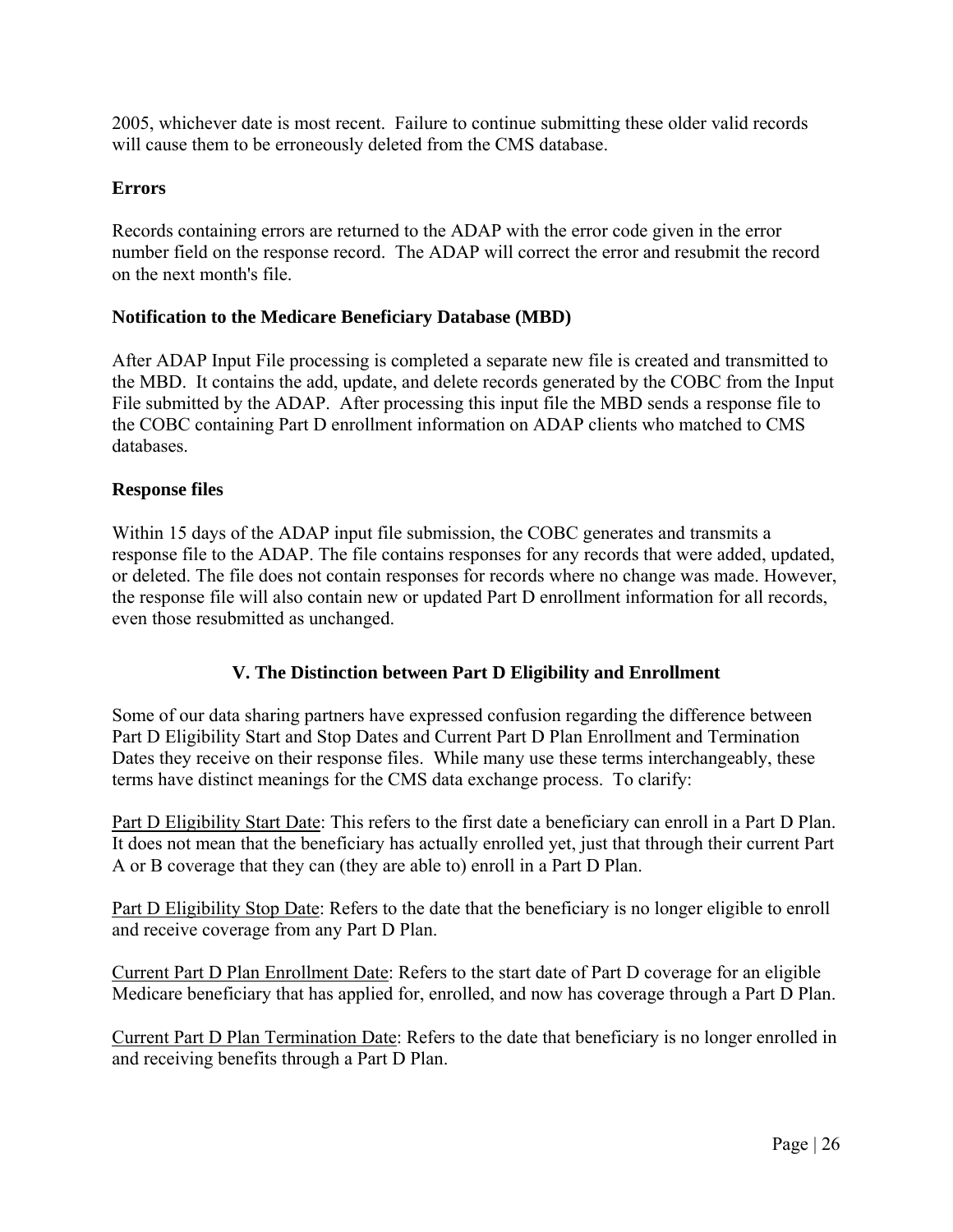In the response files CMS sends you, the Current Part D Plan Enrollment Date provides the effective date of coverage for the Part D benefit by the specific Part D Plan listed as the Current Medicare Part D Plan Contractor Number. The Current Part D Plan Termination Date is the date that beneficiary is no longer receiving benefits under that Part D Plan. These dates are the most important for our data sharing partners because they let you know whether the beneficiary has actually elected coverage under Part D and the time period in which the Part D coverage became effective. In summary, a Medicare beneficiary can be eligible for Part D, but unless the beneficiary is enrolled in a Part D Plan, the beneficiary is not receiving Part D benefits.

# **VI. Contact Protocol for Data Exchange Problems**

In all complex electronic data management programs there is the potential for an occasional breakdown in information exchange. If you have a program or technical problem involving VDSA data exchange, the first person to contact is your own EDI Representative at the COBC. Your EDI Rep should always be sought out first to help you find solutions for any questions, issues or problems you have.

 $if a *q*$  and  $a$  ghimedicare.com. If after working with your EDI Rep, you think your problem could benefit from help at a higher level, please contact the EDI Supervisor, Jeremy Farquhar, at 646-458-6614. His email address is

Mr. Ford's email address is wford@ghimedicare.com. If you feel further escalation is necessary, contact the EDI Manager, Bill Ford, at 646-458-6613.

The COBC Project Director, with overall responsibility for the EDI Department, is Jim Brady. Mr. Brady can be reached at 646-458-6682. His email address is JBrady@ghimedicare.com.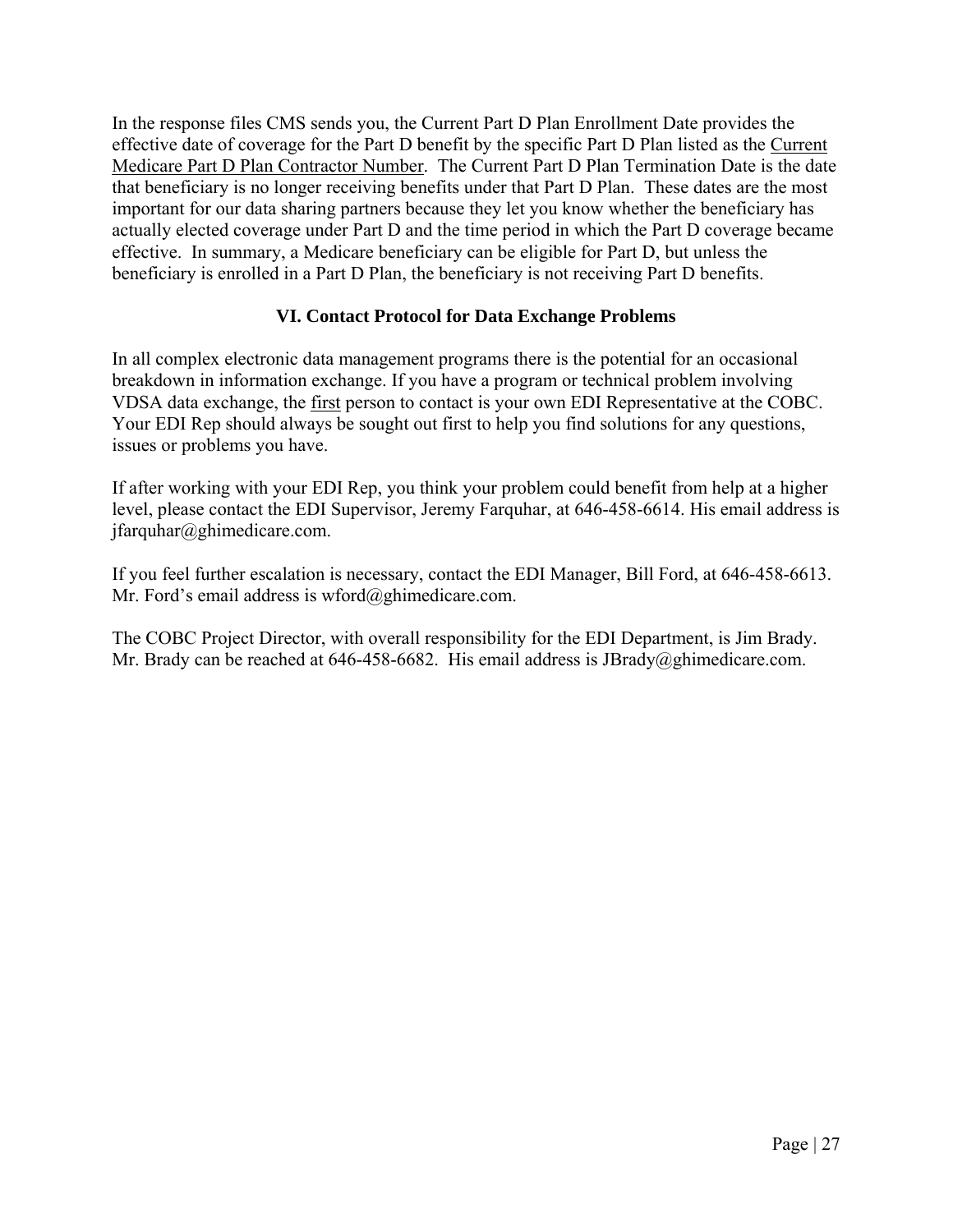# **SECTION D: FREQUENTLY ASKED QUESTIONS**

# **ADAP DATA SHARING AGREEMENT**

# **TABLE OF CONTENTS**

|--|--|

|--|--|--|--|--|

# **General Questions**

# **Q1: When will an ADAP ID be assigned?**

**A1:** The ADAP ID will be assigned by the COBC it has received a copy of the signed DSA from the ADAP data sharing partner.

# **Q2. Is there a possibility of receiving overlapping enrollment or multiple Prescription Drug Plan (PDP) information on a beneficiary?**

A2: CMS will not send multiple records on a beneficiary. ADAPs will receive one record, containing the most recent information available for that beneficiary. If a beneficiary is with one PDP at the beginning of the month, then changes to another PDP mid-month, CMS will send information about the most recent PDP enrollment.

# **Q3: The COBC-ADAP data exchange is a monthly process. What is the schedule for this process? Will the data exchange happen at the beginning, middle or end of month?**

A3: The file receipt schedule is agreed to by the ADAP and the COBC. All ADAPs do not  need to be on the same schedule. The COBC will work with each ADAP partner during the Preparatory Period to set up a reporting and data production schedule.

# months after eligibility has been terminated in the ADAP? **Q4: Why is it necessary for the ADAP to send records on beneficiaries for up to 27**

**A4:** If a record is sent one month, but not the next, the record of that beneficiary will be deleted from the CMS databases. Recall that the ADAP should only delete a record that should not have been added in the first place. 27 months is the period of time a Medicare claim can be filed after the last date of service.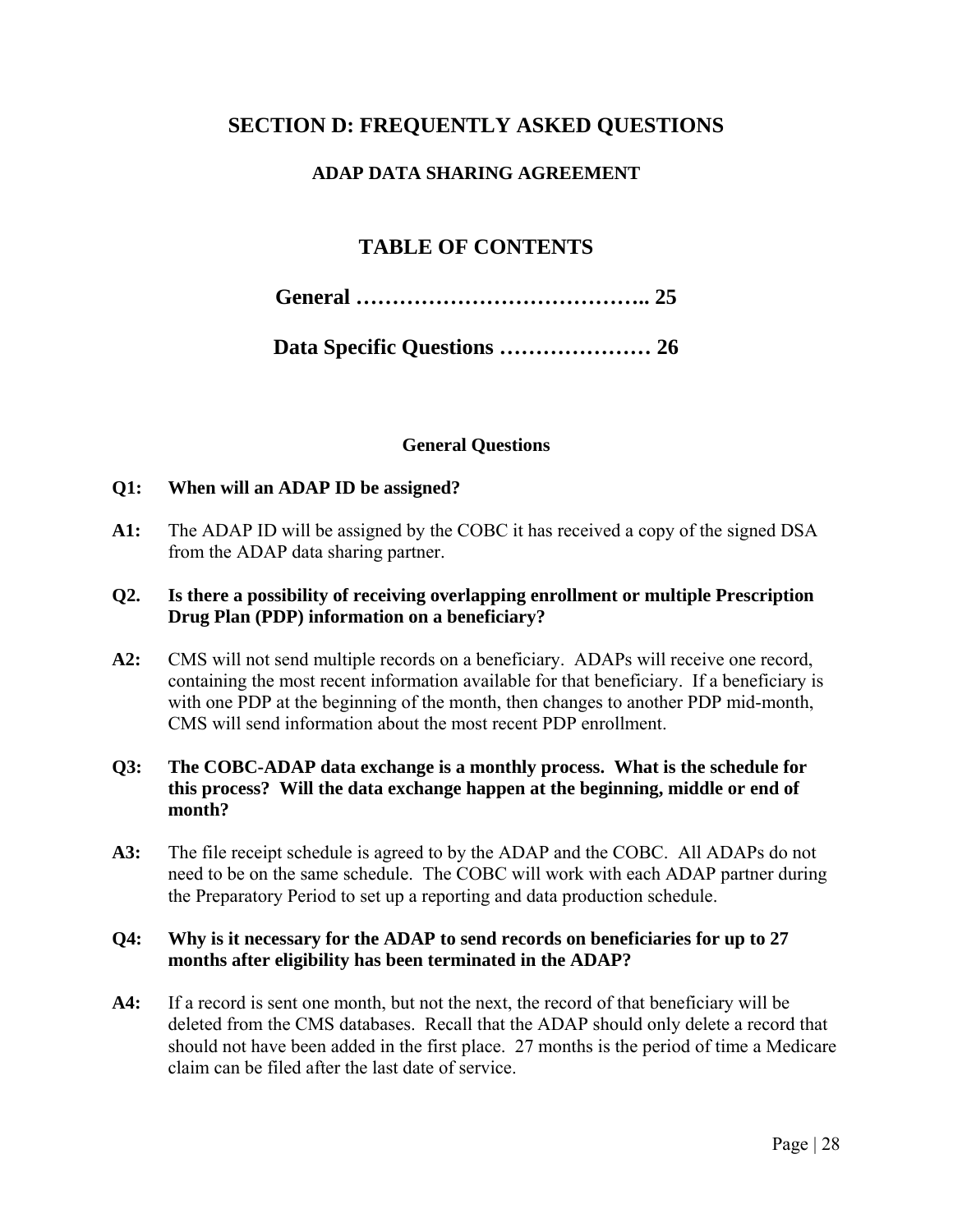- **Q5: In our state we have two ADAPs, one that has about 7,200 clients while the other has fewer than 600 clients. For the sake of minimizing paperwork and maximizing efficiency, can we combine these two programs for the purposes of the ADAP - CMS data sharing agreement?**
- different ADAP IDs, so that a Part D Plan can differentiate between the two programs if A5: Yes, for administrative efficiency you could combine the two programs into one data exchange program. For the actual data exchange, however, we will assign you two it needs to. We can take the files from the same source at the same time, but both sets would need to be separated from each other with unique headers and trailers.

# they be "Contractor" staff? **Q6: With regard to the Administrative and Technical contacts needed for the ADAP - CMS data exchange, must either or both of these contacts be "State" staff or may**

can sign the actual ADAP Data Sharing Agreement. **the State can designate whomever they wish to be the administrative and technical** contacts, including contractor staff, but only a duly authorized representative of the State

# **Q7: What are the requirements that must be met in order to successfully complete the testing of the ADAP data sharing exchange?**

**A7:** For the ADAP partner the minimum CMS requirements are to be able to: (1) submit an initial test Input File that can be processed to the satisfaction of the COBC; (2) receive and process a test Response file from the COBC, and; (3) be able to submit a test update file to the COBC. The COBC has the authority to determine whether or not the ADAP partner has successfully completed testing and can move on to production data exchange.

# **Data Specific Questions**

- **Q1: When the ADAP submits the next monthly full input file, it also sends the corrections of all the errors from the previous submission. Are we sending the full file (all ADAP eligible enrollees)?**
- A1: Yes, you would send a complete full file replacement.

**Q2:** Should we exclude previously matched records?<br>**A2:** No, you <u>must include</u> previously matched records.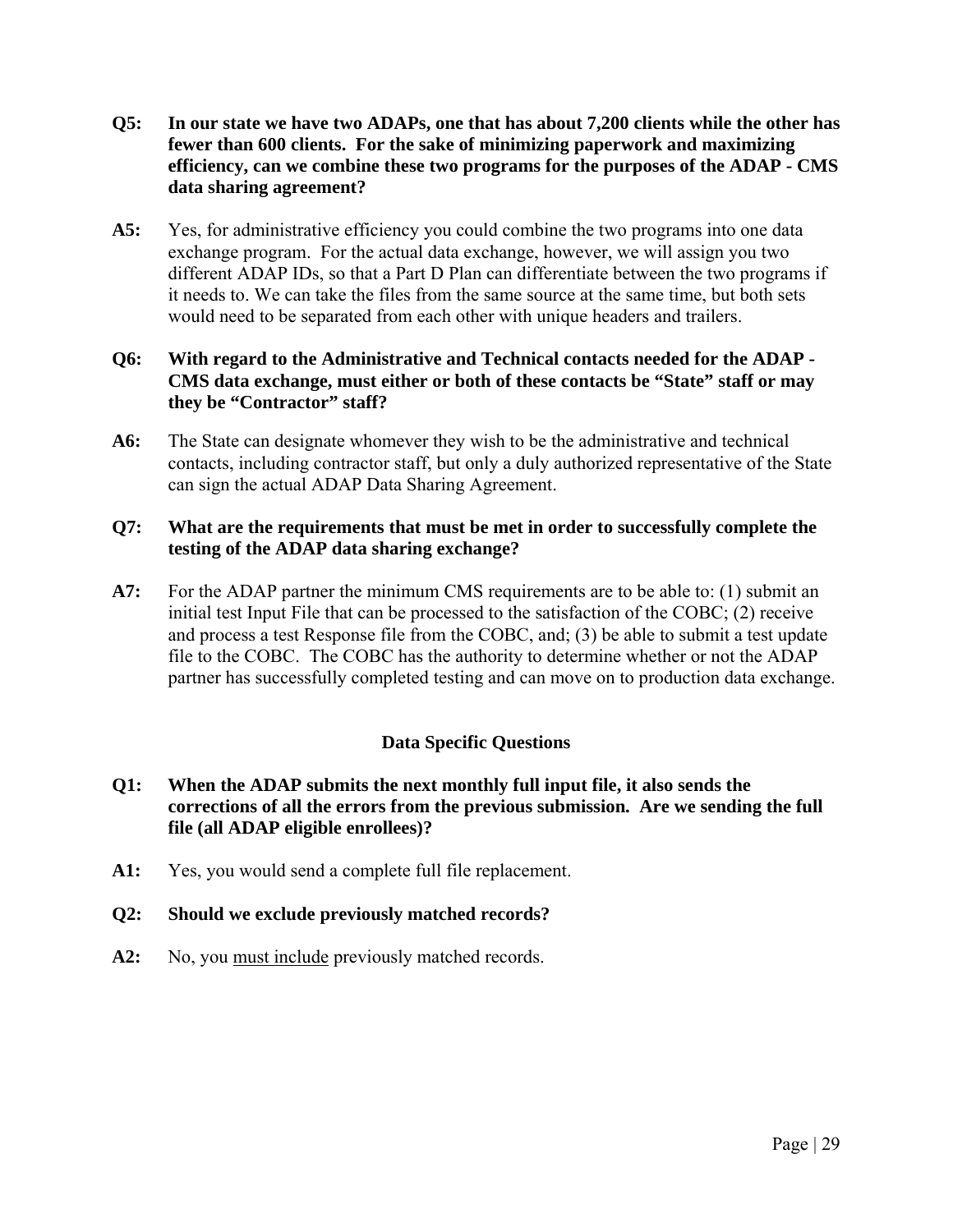# **Q3: Are "errors" just data discrepancies (e.g., a mismatched HICN and SSN)?**

A3: Errors encompass a number of anomalies. They can be data that is intrinsically defective or that contains an invalid value, such as an alpha character in a field requiring a numeric, or the error could be due to a programming mistake. In such case, the Response File will identify the particular error for the ADAP, using our standard error codes.

# **Q4: Will we be receiving only Medicare Part D enrollment information, or will we receive information on all the other sources of prescription coverage carried by the enrollee?**

**A4:** You will receive only Medicare Part D enrollment information for your ADAP clients**.**  We are not permitted to identify other sources of coverage.

#### **Q5: What field identifies Medicare D enrollment?**

**A5:** The Current Medicare Part D Plan Effective Date (field 46 in the ADAP Response File Layout) provides current Medicare Part D enrollment information.

# **Q6: What field identifies the Medicare D insurer?**

A6: The Current Part D Plan Contractor Number (field 45 in the ADAP Response File Layout) identifies the particular Part D plan the beneficiary is enrolled in.

# **Q7: We currently do not mandate collection of an SSN from the participant, although most of our participants have an SSN. In the cases where we do not have a SSN, should we just send the other information we have on the input file? If so, do we zero fill the SSN data field or leave it blank?**

A7: We must have either the Medicare Health Insurance Claim Number (HICN) or the SSN for every individual you submit in order to be able to determine their Medicare entitlement information. If you do not have either one of these numbers to include on a particular individual's record you should not submit that record.

# **Q8: Is the Part D RxBIN and RxPCN the information that is identifying the Part D Plan (carrier) or is it being used to identify other insurance as well?**

**A8:** This information does not identify the Part D Plan. The Part D RxPCN and Part D RxBIN – usually known as the TrOOP RxBIN or TrOOP RxPCN – are code numbers used to enable electronic routing of network pharmacy benefit information. While an ADAP might already have a standard RxBIN or RxPCN to help electronically pay network claims, a separate Part D specific RxBIN or RxPCN is required for the support of the TrOOP facilitation process. These Part D-specific code numbers are used to permit the TrOOP Facilitator to capture and route claims that have been paid secondary to Part D.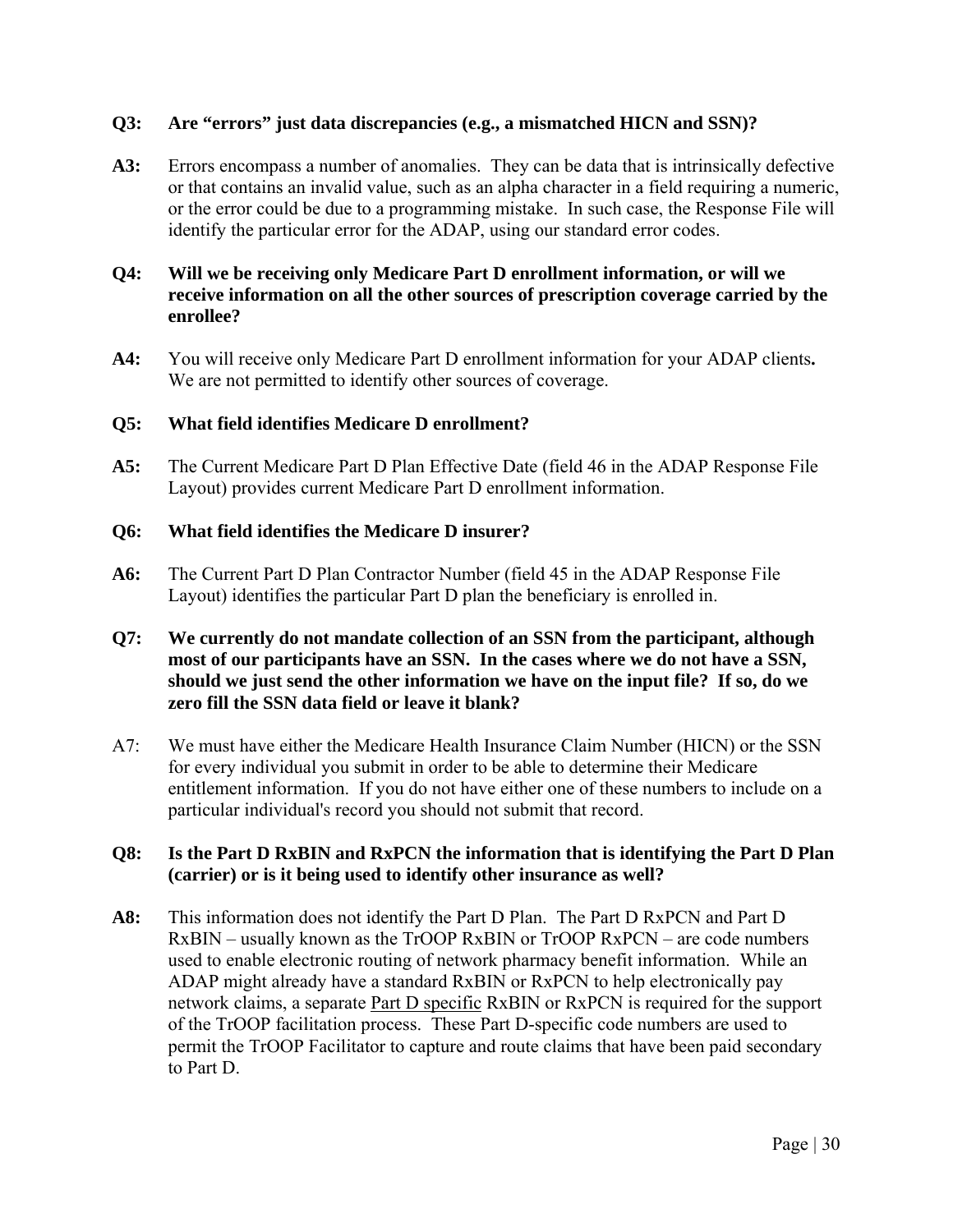# **Q9: What does "network" refer to? Is it a type of coverage, such as HMO or PPO?**

**A9:** "Network" in this context refers to computerized electronic data interchange (EDI). Specifically, it is the EDI system that providers and payers use to move claims information. The health care billing transaction site – often at the point of sale, such as a pharmacy – is a common entry point to the claims transaction network.

# **Q10: What does the "disposition code" identify? Is this simply a "Yes or No" indication of something like coverage on the MBD?**

**A10:** The disposition code lets you know what action the COBC has taken regarding a submitted record. For instance, if the record is not found on CMS databases, the COBC will provide the ADAP partner with a disposition code that indicates that fact. Additionally, if a record is not applied because it contains errors, the cause is shown in the disposition code.

# **Q11: You've added Plan Benefit Package (PBP) to the response file. Is the three byte PBP code unique? Also, we have determined that we will need the PBP enrollment start and end dates. We request that this information be added to the data exchange Response file***.*

only useful when used in conjunction with the PDP's contractor number. We cannot **A11:** PBP information (Field 52 of the ADAP Response File Layout) is now provided. There is no intrinsic logic to the PBP number and it cannot be used alone as an identifier. It is provide a start and stop date for the PBP. If the PBP code changes, ADAPs will receive the new PBP number to be used with the original PDP contractor number, but the PDP coverage dates will not change. ADAPs can program to note the changed PBP ID number and then input the new PBP start date.

# **Q12: Are PDPs eligible for the NPlanID?**

**A12:** The "National Health Plan Identification" – or NPlanID – field is available as a placeholder for anticipated future use. All payers of health care coverage, including Medicare HMOs and Part D Plans will be required to use an NPlanID when it is eventually implemented. But the field is not used at this time.

# **Q13: Will the COBC ADAP response files include retroactive eligibility/enrollment information for a beneficiary?**

**A13:** Yes, but the earliest Part D Plan enrollment date is 01/01/06.

# **Q14: What is the difference: COBA ID vs. ADAP ID vs. Contractor ID?**

**A14:** The ADAP ID is your own DSA ID number. A COBA ID is used by our COB partners that have claims processing "crossover" agreements with us. A state agency (usually Medicaid) that has both a COBA and ADAP DSA with CMS would have both a COBA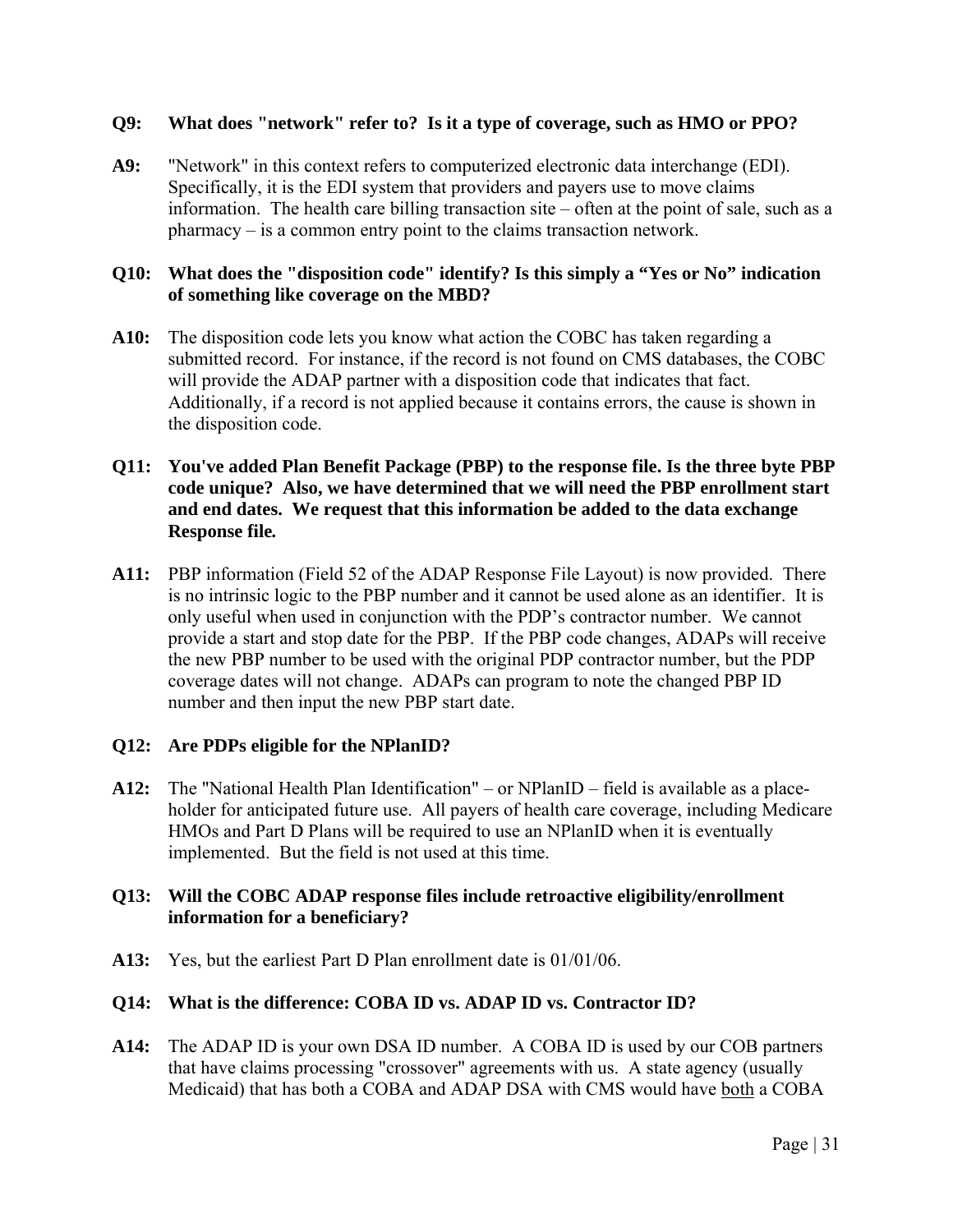ID and an ADAP ID, but the two IDs could not be used interchangeably. The Contractor ID number (Field 45 in the ADAP Response File) is the code number (ID) assigned by CMS to approved Part D Plans.

# **Q15: The data layout indicates space for four Rx error codes, yet the user guide lists six Rx error codes, and several error codes starting with SP.**

**A15:** The Response File has space for only four error codes. These fields may contain either the SP or the RX error code. CMS does not anticipate that an ADAP partner will ever receive more than 4 error codes for a particular individual.

# **Q16: Will BASIS access be available immediately?**

**A16: BASIS access is provided after the partner has signed the DSA and production file exchanges have begun. BASIS is described in this User Guide, and complete information about the program is included in the welcome packet which is sent by the COBC once the partner's agreement is in place.** 

# **Q17: Is the new TrOOP RxBIN or RxPCN for our Medicare Part D claims payments the RxBIN/RxPCN that we will always be sending in the monthly input? In what circumstances would we not know what the correct RxBIN/RxPCN would be?**

**A17:** We need your Part D specific RxBIN and or RxPCN in order to pass TrOOP data on to the TrOOP facilitator and the Part D Plan. Since you will not necessarily know which of your enrollees are Medicare beneficiaries, we are asking you to populate the TrOOP RxBIN and RxPCN fields with the Part D specific TrOOP RxBIN or RxPCN for those individuals *as if* they were Part D beneficiaries. As described earlier, you have to designate your TrOOP Rx BIN or RxPCN to the COBC in the Implementation Questionnaire.

# **Q18: Are we to send all of the ADAP enrollees in the input file (including non-Medicare clients), or only those who have told us that they have Medicare and therefore are eligible for a Part D plans?**

- **A18:** You send all of your enrollees. We respond with data indicating: Those that Medicare matched on and that we applied to our databases; those we matched on but didn't apply because of errors in the record you supplied; or those who we could not match on and who therefore are not Medicare beneficiaries. We do not expect you to know who among your clients are Medicare beneficiaries or enrolled in a Part D Plan. Essentially, the files you send us are finder files.
- **Q19: Is there any indictor on the response file that tells us if a person is ineligible for Part D and a reason? I think that there are various reasons for being ineligible. There would be some that do not have Medicare Parts A or B but there would also be those whose employers accepted the subsidy and they cannot enroll. How would we determine this?**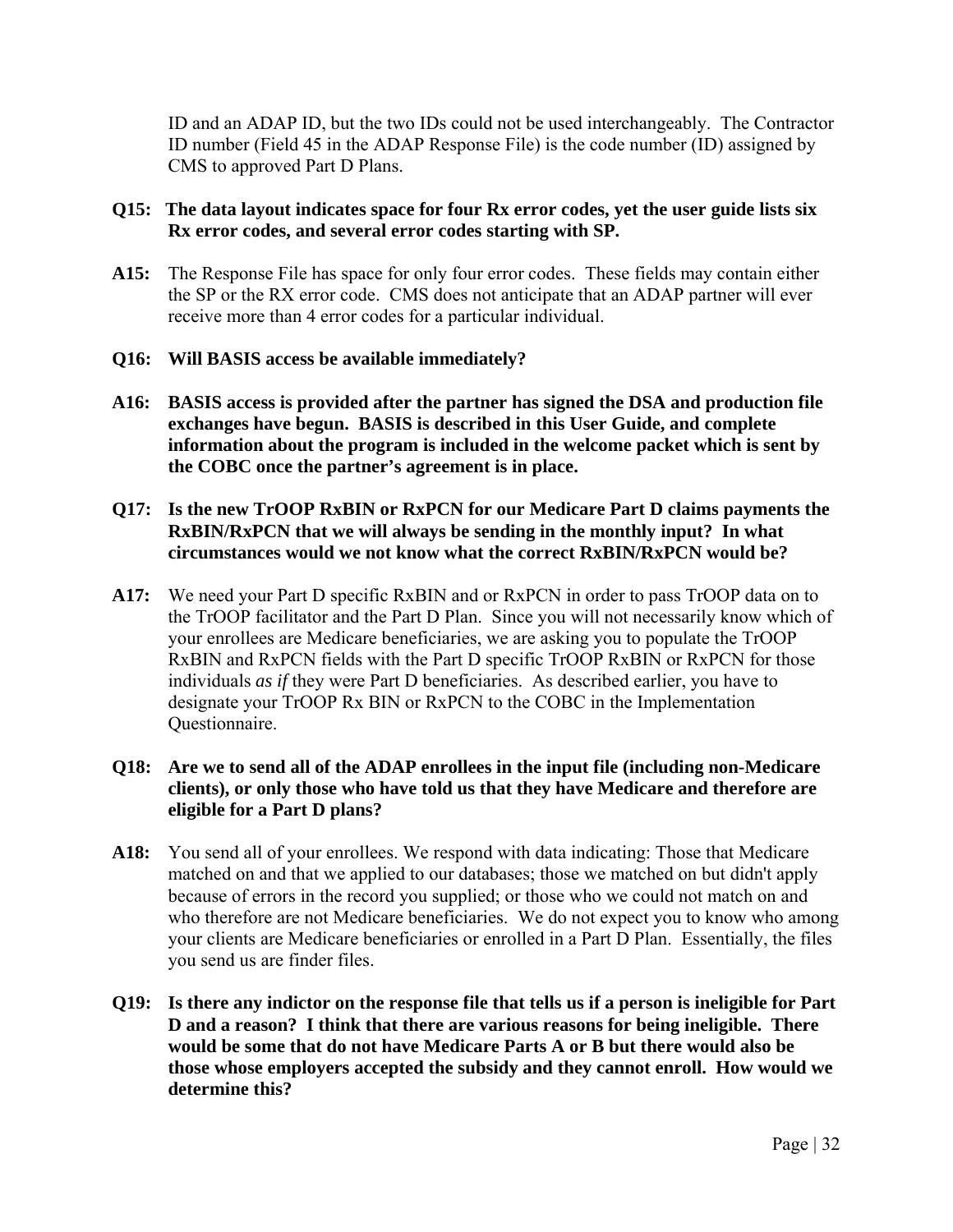**A19:** Generally, someone who is a Medicare beneficiary and enrolled in Part A or Part B (or both) is eligible to enroll in Part D. Even if the beneficiary is part of a group for which an employer is claiming the employer subsidy the beneficiary is still permitted to enroll in a Part D Plan – although that beneficiary would then almost surely lose his or her employer-sponsored coverage.

 $10/05 - 1/08 - 3/09 - 12/09 - 7-10$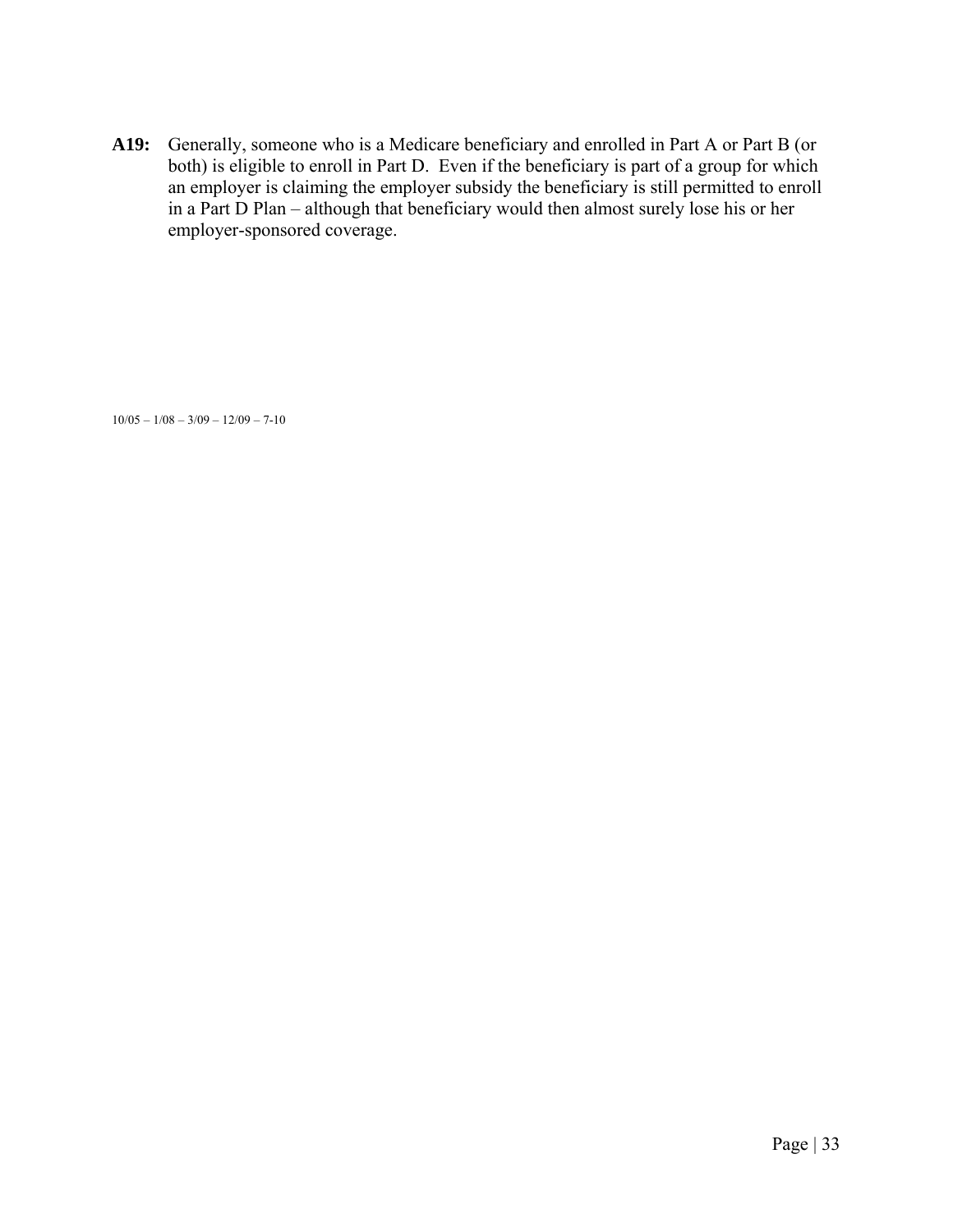# **ADAP DATA SHARING AGREEMENT**

#### **Supplemental Drug Program Data Sharing**

# **For Use by State AIDS Drug Assistance Programs (ADAPs)**

# **Version Effective Date: July 12, 2010**

This Data Sharing Agreement (the "Agreement") for the exchange of enrollment information is entered into between [*Insert Data Sharing Partner Name*], with its principal address at [*Insert Data Sharing Partner Address of Record*] and the United States Department of Health and Human Services, acting by and through the Centers for Medicare & Medicaid Services ("CMS") (the "Parties") on this  $\overline{\phantom{a}}$  th day of  $\overline{\phantom{a}}$ , 20 (the "Effective Date").

# **RECITALS**

# **I. Medicare Prescription Drug, Improvement, and Modernization Act of 2003 and Subsequent Regulations, and Their Impact on Supplemental Drug Program Data Sharing Partners**

The Medicare Prescription Drug, Improvement, and Modernization Act (MMA) was enacted in 2003. It includes a prescription drug benefit, referred to as Medicare Part D. Part D insurance plans, which include private prescription drug plans (PDPs) and Medicare Advantage plans (MAPDs), administer the Medicare Part D prescription drug benefit. The MMA introduced a concept called "true out-of-pocket" (TrOOP) costs. TrOOP refers to the incurred out-of-pocket costs a Medicare Part D beneficiary must spend in a calendar year on Part D covered drugs in order to reach the Part D catastrophic coverage threshold. Any payments made by an ADAP, as defined in Section IV, on behalf of a Part D-enrolled beneficiary supplement the Part D Plan benefit. For the Part D-enrolled beneficiary these ADAP supplements are considered incurred costs and therefore count toward the beneficiary's Part D TrOOP. The Part D Plan has the responsibility to keep the record of the Plan member's TrOOP spending. As a consequence, Part D Plans require up-to-date, validated information about financial support of the benefits being provided to an enrollee in the Part D Program.

#### **II. Purpose of the Agreement**

The purpose of this Agreement is to establish conditions under which (1) an AIDS Drug Assistance Program (ADAP) Data Sharing Partner, as defined in Section IV, agrees to provide prescription drug coverage data to the CMS, as more specifically set forth in Attachment A and in the User Guide; and (2) the CMS agree to provide the Data Sharing Partner with Medicare Part D enrollment data, as more specifically set forth in Attachment B and the User Guide, on Enrollees for whom the ADAP Data Sharing Partner provides prescription drug coverage.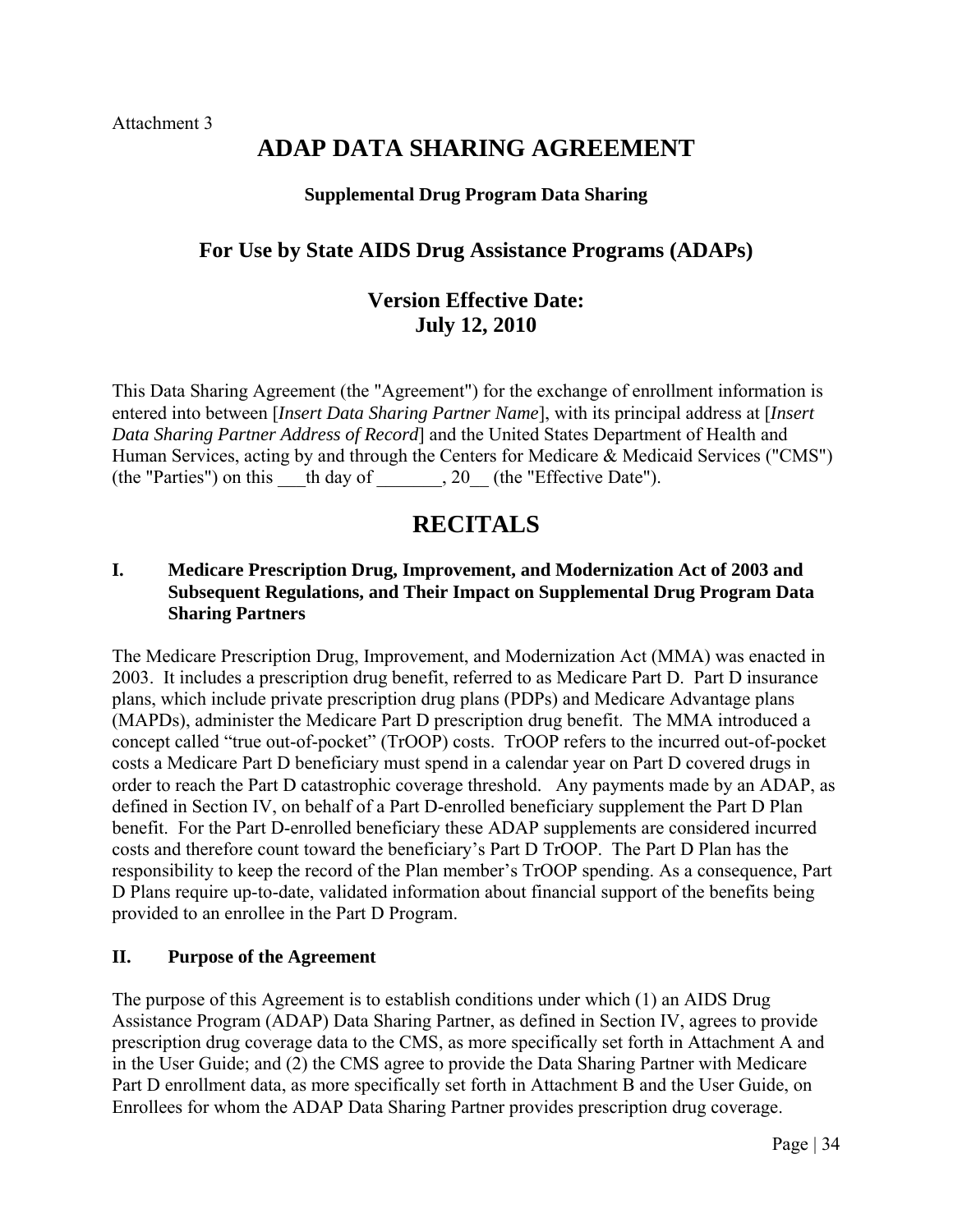ADAPs that offer prescription drug coverage that supplements Medicare Part D are to be included in the point-of-sale coordination of benefits process which was developed to support administration of the Medicare Part D benefit. As a result, there is a need by both Medicare and ADAPs to exchange beneficiary eligibility information. This will facilitate the coordination of benefit coverages among the programs and help to assure accurate TrOOP accounting. The parties to the agreement seek to more efficiently coordinate the payment of prescription drug benefits and premiums with Medicare Part D plans in accordance with applicable law and regulations.

# **III. ADAP Data Sharing Agreement User Guide**

An "ADAP Data Sharing Agreement User Guide" has been produced to accompany this Agreement, and is incorporated herein by reference. This ADAP User Guide is designed to also accommodate the ordinary process changes and revisions that result from monthly program operations. Current operational versions of the input and response data illustrated in Attachments A through C can be found in the User Guide.

# **IV. Definitions**

- 1. "AIDS Drug Assistance Program (ADAP)" a program funded under the Ryan White Care Fund and administered by state governments which provides drug coverage assistance for HIV/AIDS patients.
- 2. "Covered Individual" an individual who is eligible for and enrolled in an ADAP and who receives coverage through such a plan.
- 3. "Medicare Part D Enrollment" information about the Medicare Part D plan enrollment of a Medicare Part D enrollee.
- 4. "Medicare Part D Enrollee" a Medicare beneficiary who is enrolled in a Medicare Part D Plan and who receives Part D Plan coverage.
- 5. "Medicare Part D Plan" a PDP or MAPD, a Medicare Pace Plan which includes qualified prescription drug coverage, or a Medicare Cost Plan offering incorporating prescription drug coverage.
- 6. "TrOOP Facilitation RxBIN or RxPCN" unique code numbers used in the electronic network routing of pharmacy claims information. "TrOOP Facilitation" codes are used by network pharmacy payers to identify benefit coverage that is supplemental to Medicare Part D.
- 7. "Standard RxBIN or RxPCN" unique code numbers used in the electronic network routing of pharmacy claims information. "Standard" codes are used by network pharmacy payers to identify their own primary benefit coverage.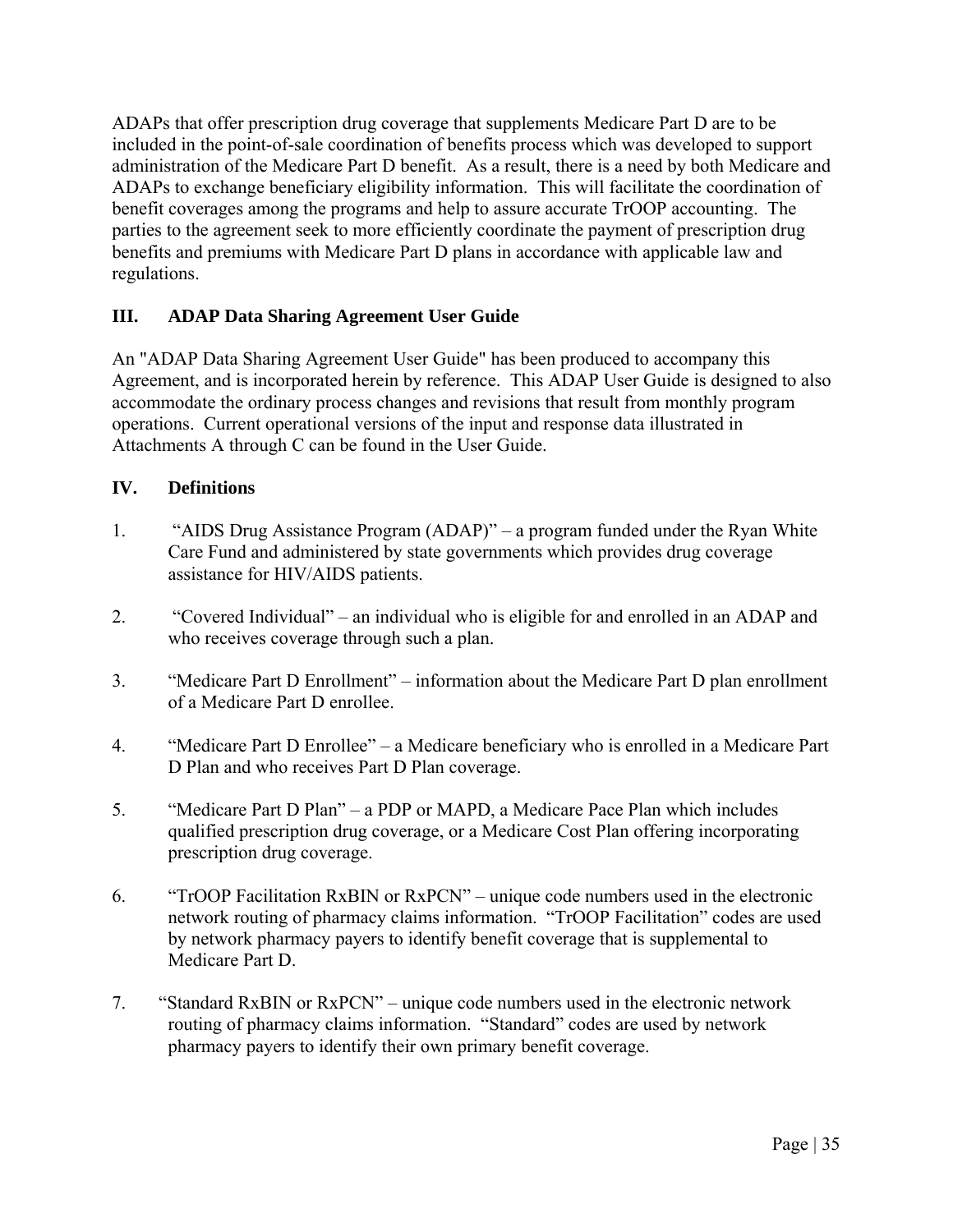8. "Agent" – an individual or entity authorized by the Data Sharing Agreement partner to act on the partner's behalf for purposes of administering this Agreement. All actions undertaken by the agent in administering this Agreement on behalf of the data sharing partner shall be binding on the data sharing partner.

# **V. Terms and Conditions**

In consideration of the mutual promises and representations set forth in this Agreement, the Parties agree as follows:

# **A. Medicare Part D Enrollment Determination for ADAP Covered Individuals**

In accordance with the process described in "C," below, the AIDS Drug Assistance (ADAP) Data Sharing Partner shall identify those ADAP covered individuals, as defined in Section IV of this Agreement, and the CMS shall identify the ADAP covered individuals who are Medicare Part D enrollees. The ADAP Data Sharing Partner further agrees that a completed copy of the ADAP Implementation Questionnaire will accompany the copies of this agreement delivered to CMS.

# **B. Preparatory Period and Test Procedures for Continuing Electronic Data Exchange for ADAP Covered Individuals**

Within ten (10) business days after the effective date of the Agreement, the CMS, the CMS Coordination of Benefits Contractor (COBC) and the ADAP data sharing partner will begin to discuss the operational terms of the Agreement. This shall include discussions on data requirements, file submissions, review of error codes and any other issues. This Preparatory Period shall be completed within thirty (30) business days after the effective date of the agreement. If the ADAP Data Sharing Partner is unable to meet the specified timeframe of the Preparatory Period, the ADAP Data Sharing Partner shall notify the CMS in writing of this delay. Within five (5) business days of receipt of this notice from the ADAP Data Sharing Partner, the CMS will contact the ADAP Data Sharing Partner to agree on a mutually acceptable time frame in which to complete the Preparatory Period.

Prior to submitting its Initial Input File, the ADAP Data Sharing Partner shall conduct tests of its ability to provide to the CMS a "Test" Initial Input File, receive a "Test" Response File, and correct errors identified in the Test Initial Input File and add new ADAP Data Sharing Partner Covered individuals in a "Test" Monthly Input File. This Test process is described in detail in the User Guide.

After successfully completing the Test process, the Initial Input File shall be submitted in accordance with the provisions of Section C hereof.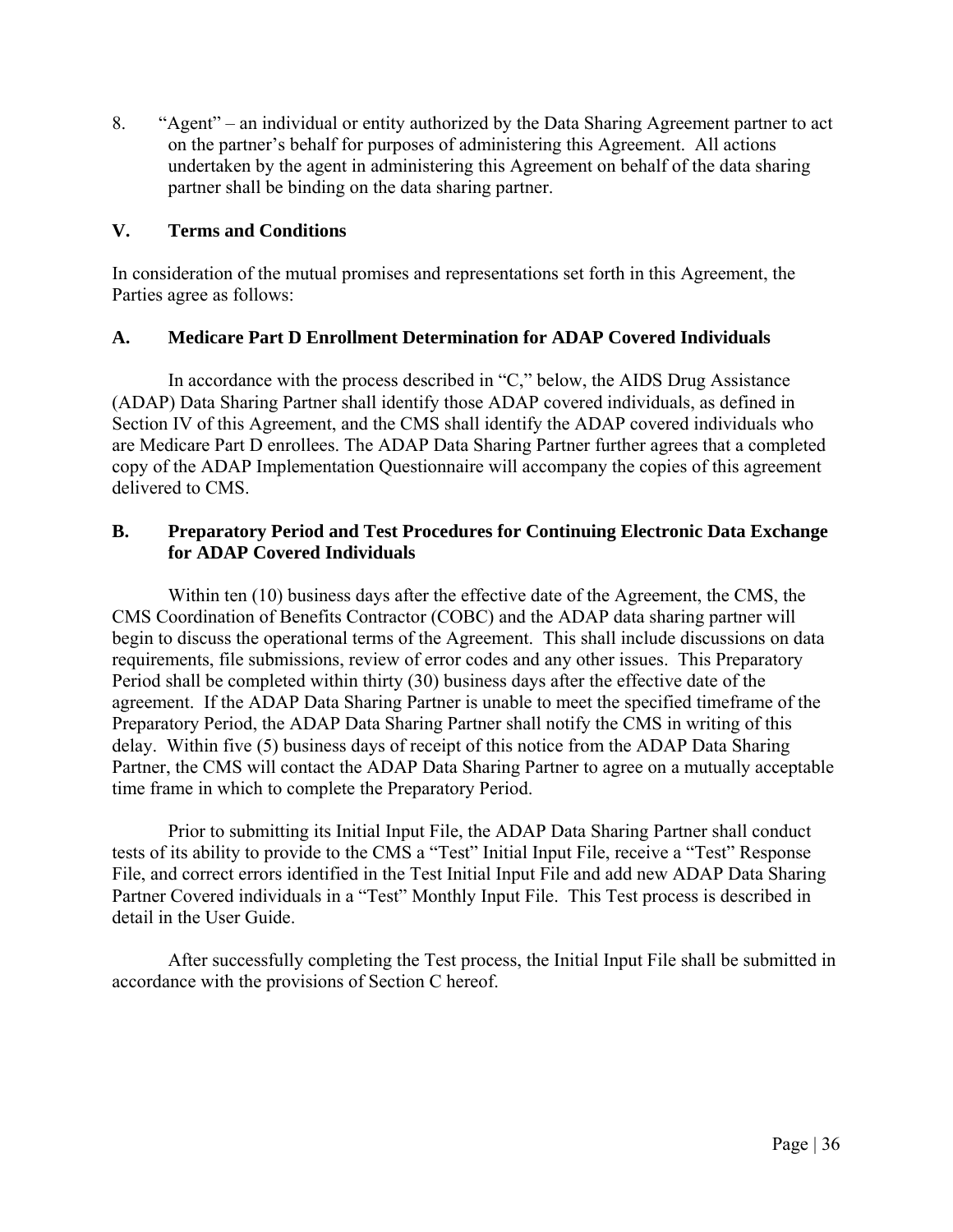# **C. Continuing Electronic Data Exchange for ADAP Covered Individuals**

- 1. Within forty-five (45) days of the completion of the process described in Section B hereof (the "Preparatory Period"), the ADAP Data Sharing Partner shall provide to the CMS a file containing the data elements listed in Attachment A, in the record layout prescribed in the User Guide, with respect to ADAP covered individuals ("Initial Input File"). The data provided by the ADAP in the Initial File shall cover all the periods of coverage for the above-mentioned ADAP covered individuals from [*insert date*] through the first day of the month following the Initial File Date.
- 2. The CMS shall search its Medicare enrollment files for the ADAP covered individuals identified on the ADAP's Initial Input File. Where a match occurs, the CMS shall annotate its Medicare Part D enrollment files to identify the ADAP as a supplemental payer to the Medicare Part D plan for these ADAP covered individuals.
- 3. Within fifteen (15) days of the CMS's receipt of the ADAP's Initial Input File, the CMS shall provide to the ADAP a file containing the data elements listed in Attachment B, in the record layout prescribed in the User Guide, for individuals identified under the electronic match conducted pursuant to ¶ B.2 ("Response File").
- 4. Within fifteen (15) days of the ADAP's receipt of the CMS's Response File, the ADAP shall submit the next monthly Input File, having:
	- a. examined the Response File to determine whether the CMS was able to apply the ADAP's prescription drug coverage contained in the Input Records to the CMS enrollment files;
	- b. examined the Response File to determine whether there were errors in the Input Records that prevented the CMS from determining the Medicare Part D enrollment of the ADAP's covered individuals or from applying the ADAP's prescription drug coverage contained in the Input Records to the CMS enrollment files;
	- c. corrected all errors contained in the Input Records so that the CMS can determine the Medicare Part D enrollment of the ADAP's covered individuals and apply all ADAP prescription drug coverage contained in the Input Records where the ADAP's covered individual was identified as a Medicare Part D enrollee in subsequent Input Files; and
	- d. updated the ADAP's internal records with all corrections made by the CMS during processing of the Input File and by the ADAP after receiving the Response File.

Monthly Input Files shall contain records of all ADAP covered individuals whose ADAP enrollment terminated up to twenty-seven (27) months prior to the first day of the month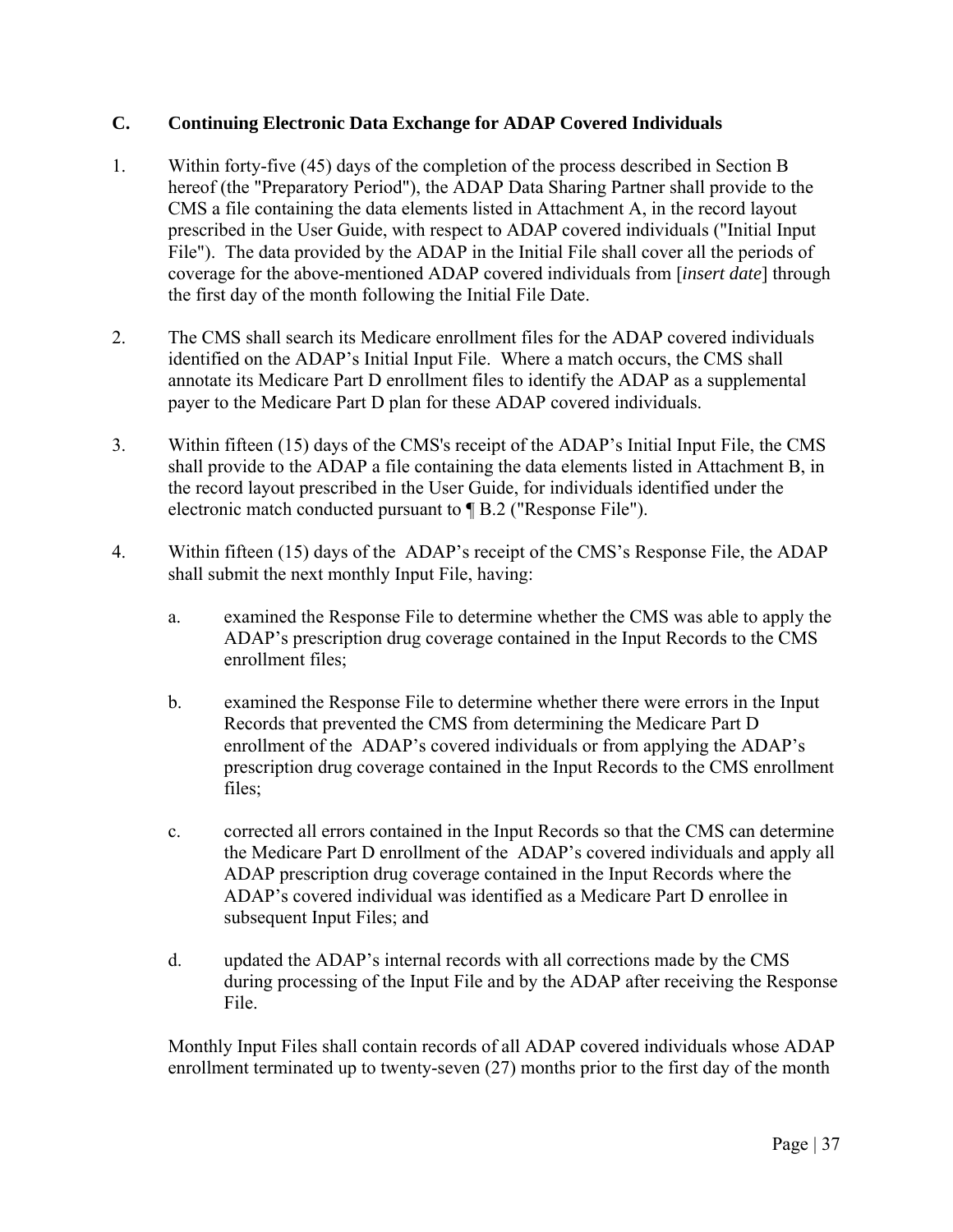in which the Monthly Input File is generated, or whose ADAP enrollment terminated after December 31, 2005, whichever date is most recent.

# **D. Correction of Error Records**

Upon receipt of the ADAP's Initial and Monthly Input Files, in the course of its standard processing activity the CMS shall analyze the files to identify any errors and defects in the data provided (e.g., data that is not readable or data that does not comply with the terms of the Agreement). If it detects errors and/or defects with submitted data, in the regular Response File the CMS shall provide to the ADAP the data elements listed in Attachment B and in the record layout prescribed in the User Guide, and will identify the errors detected on the Initial or Monthly Input Files. The ADAP shall undertake the steps necessary to correct any error records identified in a Response File, provided such records can be corrected by the Parties, and resubmit the corrected records on the next Input File.

# **E. RxBIN and RxPCN Codes**

Both the RxBIN and RxPCN are codes used in the electronic routing of pharmacy benefit reimbursement information. The prescription Benefit Identification Number (RxBIN) and the pharmacy benefit Processor Control Number (RxPCN) are assigned to network pharmacy payers by national standards setting organizations. All point-of-sale network pharmacy payers have an RxBIN. Many, though not all, also have an RxPCN. The Input and Response Files used by the ADAP Data Sharing Agreement program include data fields for RxBIN and RxPCN reporting.

To participate in the TrOOP Facilitation process, ADAPs must obtain a unique, TrOOP-specific RxBIN or RxPCN number to code for coverage that is supplemental to Medicare Part D. This unique coding will assure that a copy of the supplemental paid claim is captured by the TrOOP Facilitation Contractor as the claims data moves through the health care billing and reimbursement EDI networks. "TrOOP Facilitation" RxBIN(s) and RxPCN(s) are required, and must be separate and distinct from the ADAP's standard RxBIN(s) and RxPCN(s).

On an Input file, when CMS identifies an ADAP-covered individual as a Medicare Part D enrollee, the prescription drug coverage and TrOOP Facilitation RxBIN and RxPCN routing information will be made available to the Part D Plan and the TrOOP Facilitation Contractor. By signing this Agreement, the ADAP agrees to obtain a TrOOP Facilitation RxBIN or RxPCN. In addition, the ADAP must provide CMS with a list of all its Standard and TrOOP Facilitation RxBINs and RxPCNs no later than ten (10) business days prior to the submission of the Initial Input File. (See Number 13, in Section O.)

# **F. Beneficiary Automated Status Inquiry System (BASIS)**

When an ADAP has an immediate need to query for Medicare Part D enrollment, the BASIS application allows the ADAP to make a limited number of on-line queries of the Medicare Part D enrollment of its ADAP covered individuals using a private web-based host. Access to BASIS is contingent on the ADAP having submitted its Initial Input File and its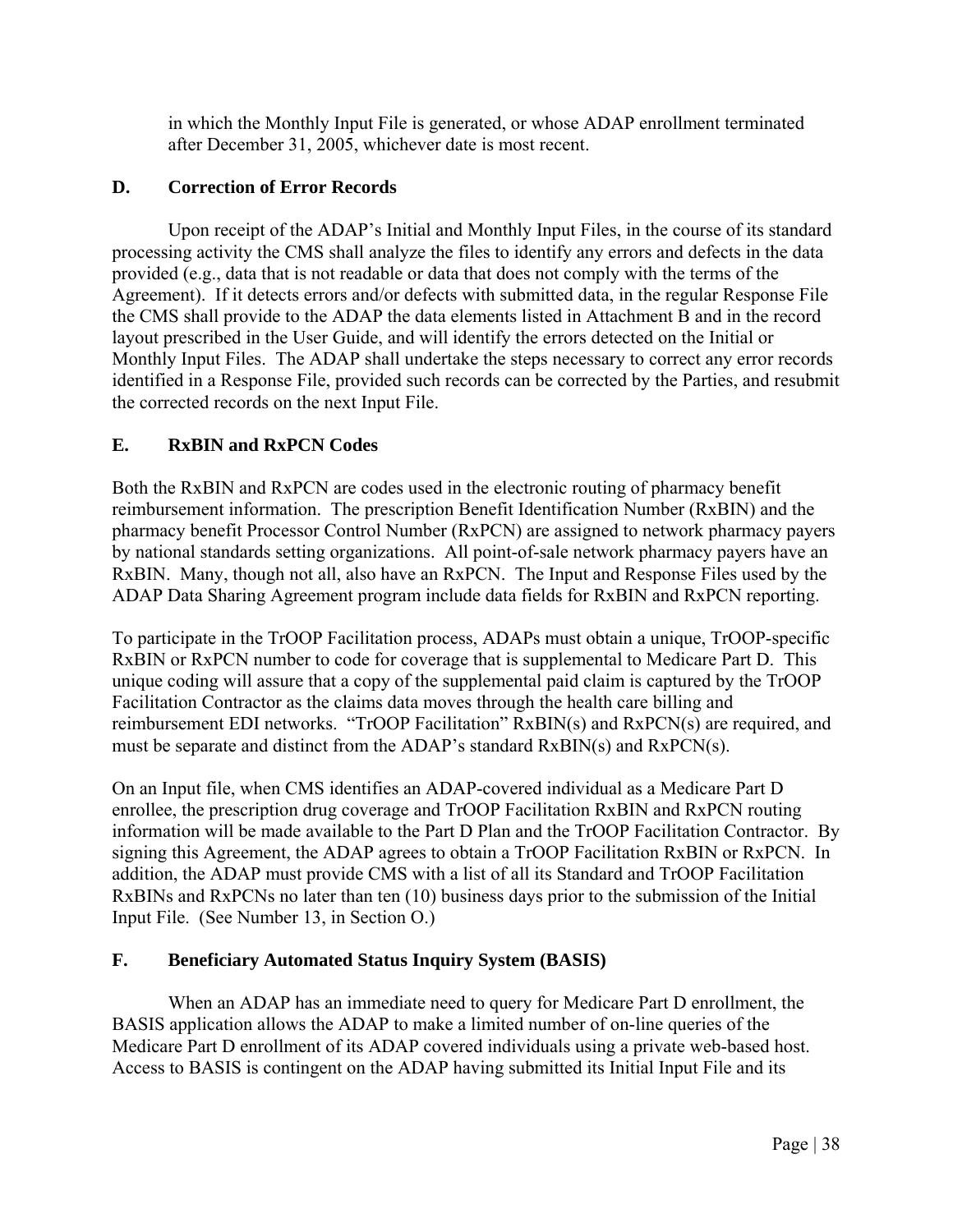Monthly Input File during the last monthly production cycle. Refer to the ADAP User Guide for a detailed description of the BASIS application and its operation.

# **G. Duty to Obtain Data**

The ADAP may be in possession of some, but not all, of the data elements identified in Attachment A and the User Guide. With respect to data not now in its possession, the ADAP shall use its best efforts to obtain such data as soon as reasonably possible. With respect to data not now in its possession or incorrect, where the data cannot be obtained because an enrollment, re-enrollment or renewal date of the ADAP will not occur in the next six (6) months, the ADAP shall individually contact each program client from whom data is missing or incorrect, to obtain or correct such data within thirty (30) days of becoming aware, or being notified, that the information is missing or is incorrect. The ADAP shall include data corrections received in response to such contact in the next Monthly Input File delivered to the CMS.

If, after following the procedures detailed above for collection/correction of data, the ADAP is still unable to obtain a certain data element, excluding the Social Security Number or Medicare Health Insurance Claim Number, one of which is always mandatory, the ADAP should still provide the CMS with as many of the other data elements as it can obtain for the program client. The ADAP shall follow up requests for data that remain unresolved for more than thirty (30) days.

# **H. Term of Agreement**

 exchanging data that provides the CMS with monthly Input Files and the ADAP with monthly The ADAP and the CMS are dedicated to developing and implementing a process for Response Files on a regular and consistent basis with minimal interruption to the administration of the ADAP or CMS. Accordingly, the initial term of this Agreement shall be twenty-four (24) months from the Effective Date unless earlier terminated as set forth below, and shall automatically renew for successive twelve (12) month terms unless, not less than ninety (90) days prior to the end of any term, a Party provides the other Party with written notice of its intent not to renew the Agreement. During the initial term of the Agreement, the parties shall diligently and in good faith evaluate the data exchange process and discuss and endeavor to implement modifications to the process in order to achieve the efficiency described in Section II hereof as a principal purpose of the agreement.

During the initial term or any succeeding term of this Agreement, the CMS may terminate this Agreement upon sixty (60) days prior written notice to the ADAP of the ADAP's repeated failure to perform its obligations pursuant to this Agreement, and the ADAP's failure during such sixty (60) day period to cure such breach of its obligations by satisfying the conditions set forth in such notice.

During the initial term or any succeeding term of this Agreement, the ADAP may terminate this Agreement upon sixty (60) days prior written notice to the CMS of the CMS's repeated failure to perform its obligations pursuant to this Agreement, and the CMS's failure during such sixty (60) day period to cure such breach of its obligations by satisfying the conditions set forth in such notice.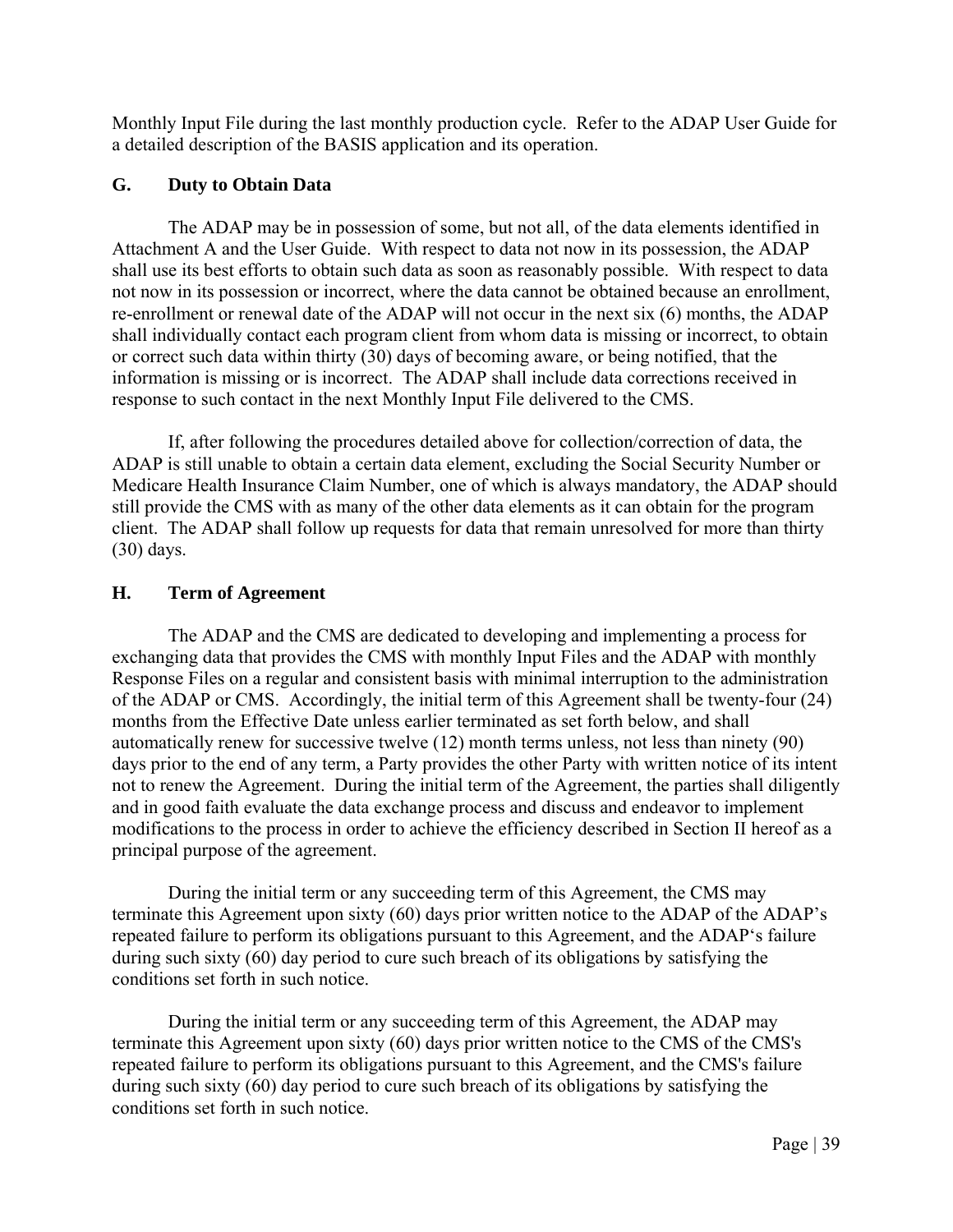Except as the parties may otherwise agree, this Agreement shall terminate in the event of enactment of any new Medicare Part D legislation which contradicts or is inconsistent with the terms of the data exchange portions of this Agreement.

#### **I. Safeguarding and Limiting Access to Exchanged Data**

The Parties agree to establish and implement proper safeguards against unauthorized use and disclosure of the data exchanged under this Agreement. Proper safeguards shall include the adoption of policies and procedures to ensure that the data obtained under this Agreement shall be used solely in accordance with Section 1106 of the Social Security Act [42 U.S.C. § 1306], Section 1874(b) of the Social Security Act [42 U.S.C. § 1395k(b)], Section 1862(b) of the Social Security Act [42 U.S.C. § 1395y(b)], and the Privacy Act of 1974, as amended [5 U.S.C. § 552a]. The ADAP shall establish appropriate administrative, technical, procedural, and physical safeguards to protect the confidentiality of the data and to prevent unauthorized access to the data provided by the CMS. The ADAP agrees that the authorized representatives of the CMS shall be granted access to the premises where the Medicare data is being kept for the purpose of inspecting security arrangements and confirming whether the ADAP is in compliance with the security requirements specified above.

Access to the records matched and to any records created by the matching process shall be restricted to authorized employees, agents and officials of the CMS and the ADAP who require access to perform their official duties in accordance with the uses of the information as authorized in this Agreement. Such personnel shall be advised of (1) the confidential nature of the information; (2) safeguards required to protect the information, and (3) the administrative, civil and criminal penalties for noncompliance contained in applicable Federal laws.

The CMS and the ADAP agree to limit access to, disclosure of and use of all data exchanged between the Parties. The information provided may not be disclosed or used for any purpose other than to implement the Part D coordination of benefits provisions of the MMA and subsequent applicable law and regulations, and coordinate benefit payments between the ADAP and the Medicare Part D plans. The Parties agree that the enrollment files exchanged by the Parties shall not be duplicated or disseminated beyond updating the Parties' current enrollment files.

# **J. Privacy Act**

Data that are protected in a Privacy Act System of Records (SOR) shall be released from the

CMS in accordance with the Privacy Act (5 U.S.C. §552a) and the CMS data release policies

and procedures. There appropriate Privacy Act disclosure exception for these releases is

found in System No. 09-70-0536 (Medicare Beneficiary Database).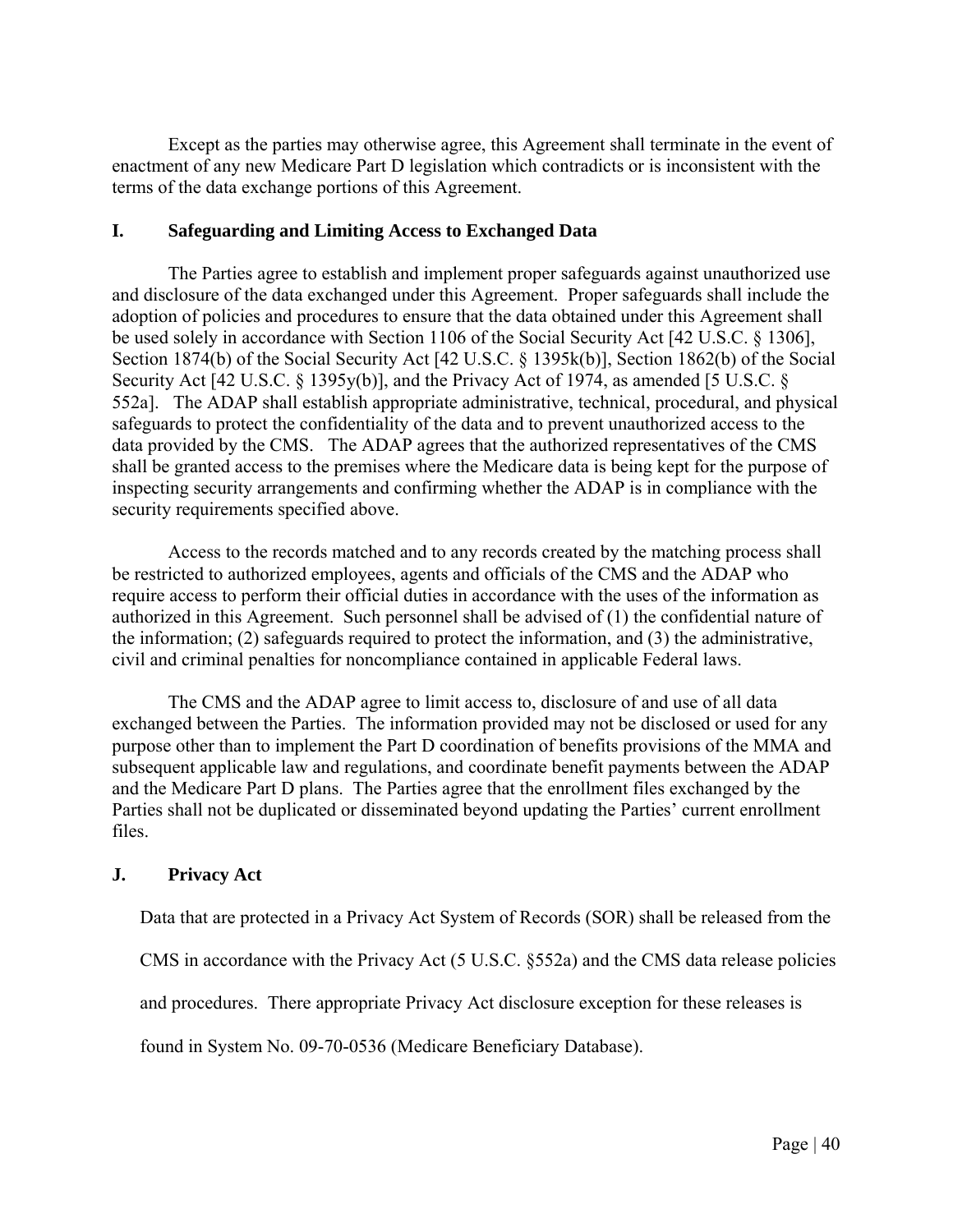The parties agree and acknowledge that they are performing "covered functions" as that term is defined in the Standards for Privacy of Individually Identifiable Health Information (the "Privacy Rule") under the HIPAA at 45 C.F.R. § 164.501. The parties further agree that the use and disclosure of Protected Health Information between the parties pursuant to this Agreement is for payment as defined in the Privacy Rule. The Parties further agree that the Protected Health Information be used or disclosed pursuant to this Agreement is the minimum necessary to accomplish the intended purposes of this Agreement. The parties agree to abide by all requirements of the Privacy Rule with respect to Protected Health Information used or disclosed under the Agreement.

# **K. Restriction on Use of Data**

All data and information provided by the Parties shall be used solely for the purposes outlined in Section II of the Recitals. If the ADAP wishes to use the data and information provided by the CMS under this Agreement for any purpose other than those outlined above, the ADAP shall make a written request to the CMS outlining the additional purposes for which it seeks to use the data. If the CMS determines that the ADAP's request to use the data and information provided hereunder is acceptable, the CMS shall provide written approval to the ADAP of the additional purpose for use of the data.

The terms of this Section K. shall not apply to the ADAP with respect to data contained in any Monthly Input Files, excluding any Medicare data which are provided by CMS to the ADAP in any Response Files.

# **L. Penalties for Unapproved Use of Disclosure of Data**

The ADAP acknowledges that criminal penalties under section 1106(a) of the Social Security Act [42 U.S.C. § 1306 (a)], including possible imprisonment, may apply with respect to any disclosure of data received from the CMS that is inconsistent with the purposes and terms of the Agreement. The ADAP acknowledges that criminal penalties under the Privacy Act [5 U.S.C., § 552a (I) (3)] may apply if it is determined that the ADAP, or any individual employed or affiliated therewith, knowingly and willfully obtained the data under false pretenses. The ADAP also acknowledges that criminal penalties may be imposed under 18 U.S.C. § 641 if the ADAP, or any individual employed or affiliated therewith, has taken or converted to its own use date file(s), or received the file(s) knowing that (it) they were stolen or converted. The ADAP further acknowledges that civil and criminal penalties under HIPAA (PL 104-191) may apply if it is determined that a person wrongfully discloses protected health information/individually identifiable health information.

# **M. AIDS Drug Assistance Program Contacts**

Administrative Contact: The ADAP designates the individual listed below as the contact person for administrative or other implementation coordination issues under this Agreement. The contact person shall be the point of contact for the CMS for any administrative questions that may arise during the term of this Agreement. If the ADAP changes its administrative contact person, the ADAP shall notify the CMS in writing within thirty (30) working days of the transfer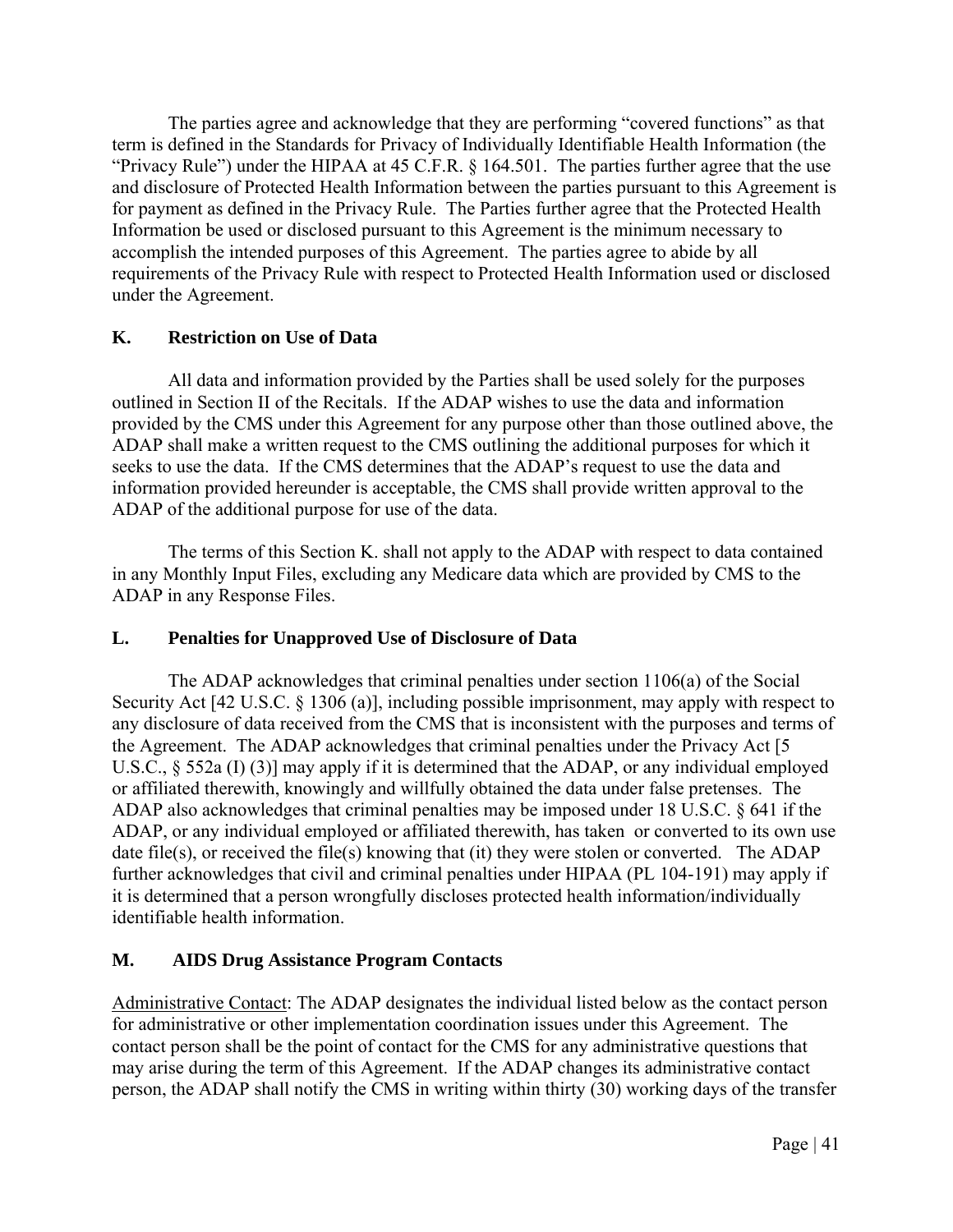and provide the information listed below for the new contact person.

| Name: (Inse | rt Name)                 |
|-------------|--------------------------|
| Address:    | (Insert mailing address) |
| Phone $#$ : | (Insert Phone #)         |
| Fax #:      | (Insert Fax #)           |
| E-mail:     | (Insert E-mail address)  |

Technical Contact: The ADAP designates the individual listed below as the contact person for technical or other implementation coordination issues under this Agreement. The contact person shall be the point of contact for CMS for any technical questions that may arise during the term of this Agreement. If the ADAP changes its technical contact person, the ADAP shall notify the CMS in writing within thirty (30) working days of the transfer and provide the information listed below for the new contact person.

| Name: (Inse | rt Name)                 |
|-------------|--------------------------|
| Address:    | (Insert mailing address) |
| Phone $#$ : | (Insert Phone #)         |
| Fax #:      | (Insert Fax #)           |
| $E$ -mail:  | (Insert E-mail address)  |

# **N. CMS Contact**

Administrative Contact: The CMS designates the individual listed below as the contact for administrative or other implementation coordination issues under this Agreement. The individual shall be the point of contact for the ADAP for any administrative questions that may arise during the term of this Agreement. If CMS changes the administrative contact person(s), CMS shall notify the ADAP in writing within thirty (30) working days of the transfer and provide the information listed below for the new contact person.

| Name:                   | William Decker                                             |  |
|-------------------------|------------------------------------------------------------|--|
| Phone #:                | $(410)$ 786-0125                                           |  |
| Fax #:                  | $(410)$ 786-7030                                           |  |
| E-mail:                 | william.decker@cms.hhs.gov                                 |  |
| <b>Address: Centers</b> | for Medicare and Medicaid Services                         |  |
|                         | Office of Financial Management                             |  |
|                         | <b>Financial Services Group</b>                            |  |
|                         | Division of Medicare Secondary Payer Policy and Operations |  |
|                         | Mail Stop: $C3-14-16$                                      |  |
|                         | 7500 Security Boulevard                                    |  |
|                         | Baltimore, Maryland 21244-1850                             |  |

Technical Contact: Upon implementation of this agreement through signature by both parties, CMS will designate a Coordination of Benefits Contractor (COBC) Electronic Data Interchange (EDI) Representative as the COBC contact for technical or other implementation coordination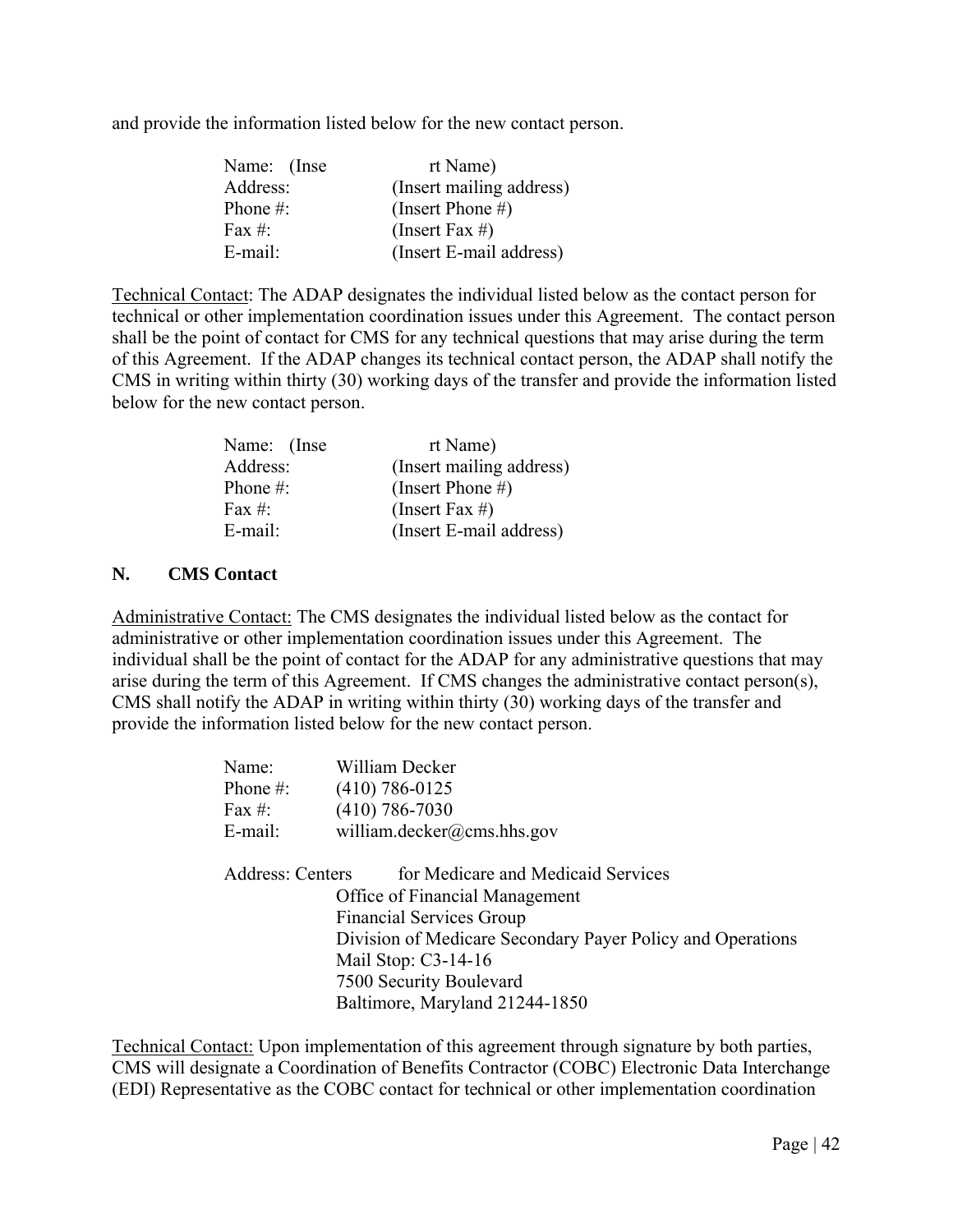issues under this Agreement. The EDI Rep shall be the point of contact for the ADAP for any technical questions that may arise during the term of this Agreement. If CMS changes the technical contact, the COBC shall notify the ADAP within thirty (30) working days of the transfer and provide contact information for the new EDI Rep.

# **O. Miscellaneous**

1. The Parties agree that their respective representatives, whose signatures appear below, have the authority to execute this Agreement and to bind each of the Parties, respectively, to every promise or covenant contained in this Agreement. The Effective Date of this Agreement shall be the last date of execution by the Parties.

2. No alteration, amendment, modification or other change to the Agreement shall be effective without the written consent of the affected Party or Parties. No waiver of this Agreement or of any of the promises, obligations, terms, or conditions contained herein shall be valid unless it is written and signed by the Party against whom the waiver is to be enforced. This applies only to alterations, amendments, modifications or other changes to information contained in this Agreement and not to the User Guide.

3. The Parties agree that this Agreement, together with the User Guide, includes all material representations, understandings, and promises of the Parties with respect to this Agreement. This Agreement shall be binding upon the Parties, their successors, and assigns.

4. In the interest of protecting confidentiality of ADAP-covered individual data, information received by the Parties hereto that does not result in a match relevant to this Agreement shall be destroyed within twelve (12) months following a Party's completion of the matching process. Each Party to this Agreement shall provide written confirmation to the other that all data and information that does not result in a match has been destroyed within that time frame if requested by either Party. The Parties further agree that if "hard media" (e.g., round reel tapes, cartridges, CDs, etc.) were used to exchange data, such media shall be destroyed within twelve (12) months of receipt.

5. The Parties may transmit the data required to be exchanged under this Agreement electronically, provided the Parties agree on a methodology and format within which to exchange such documentation as required by the User Guide, and the transmission is secure.

6. The ADAP shall provide a header and trailer for each file submitted using the data elements in the record layout as prescribed in the User Guide.

 Part D provisions. 7. The ADAP agrees that it will inform its related entities to the extent necessary to pay prescription drug claims in accordance with the MMA provisions. The ADAP shall share the Medicare Part D entitlement information, identified as a result of this data exchange, with these entities for their use in paying prescription drug claims in accordance with the Medicare

8. No fees are payable by either party with respect to this Agreement.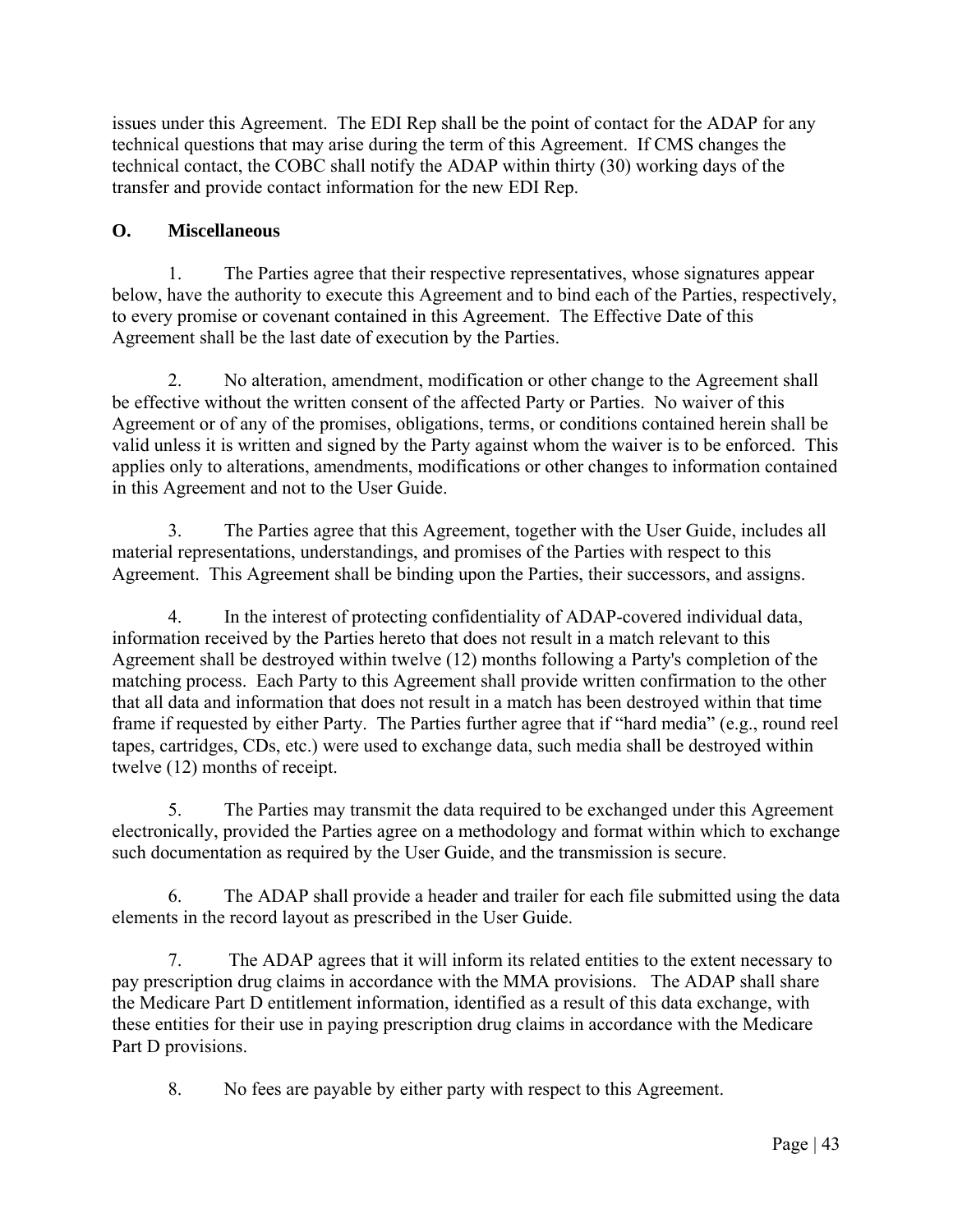9. Except as specifically provided herein, the rights and/or obligations of either party to this Agreement may not be assigned without the other party's written consent. This agreement shall be binding upon and shall inure to the benefit of and be enforceable by the successors, legal representatives and permitted assigns of each party hereto.

10. If either party cannot release its respective file in a timely manner, it must notify the other party at least one week prior to the scheduled release of the file that the submission shall be late. A date as to when the file will be released shall be provided at that time.

11. The ADAP agrees to provide to the CMS a list of all its standard and TrOOP facilitation RxBINs and RxPCNs no later than ten (10) days prior to submission of the Initial Input File. The ADAP further agrees to update this list no more than thirty (30) days after receiving any new coding numbers.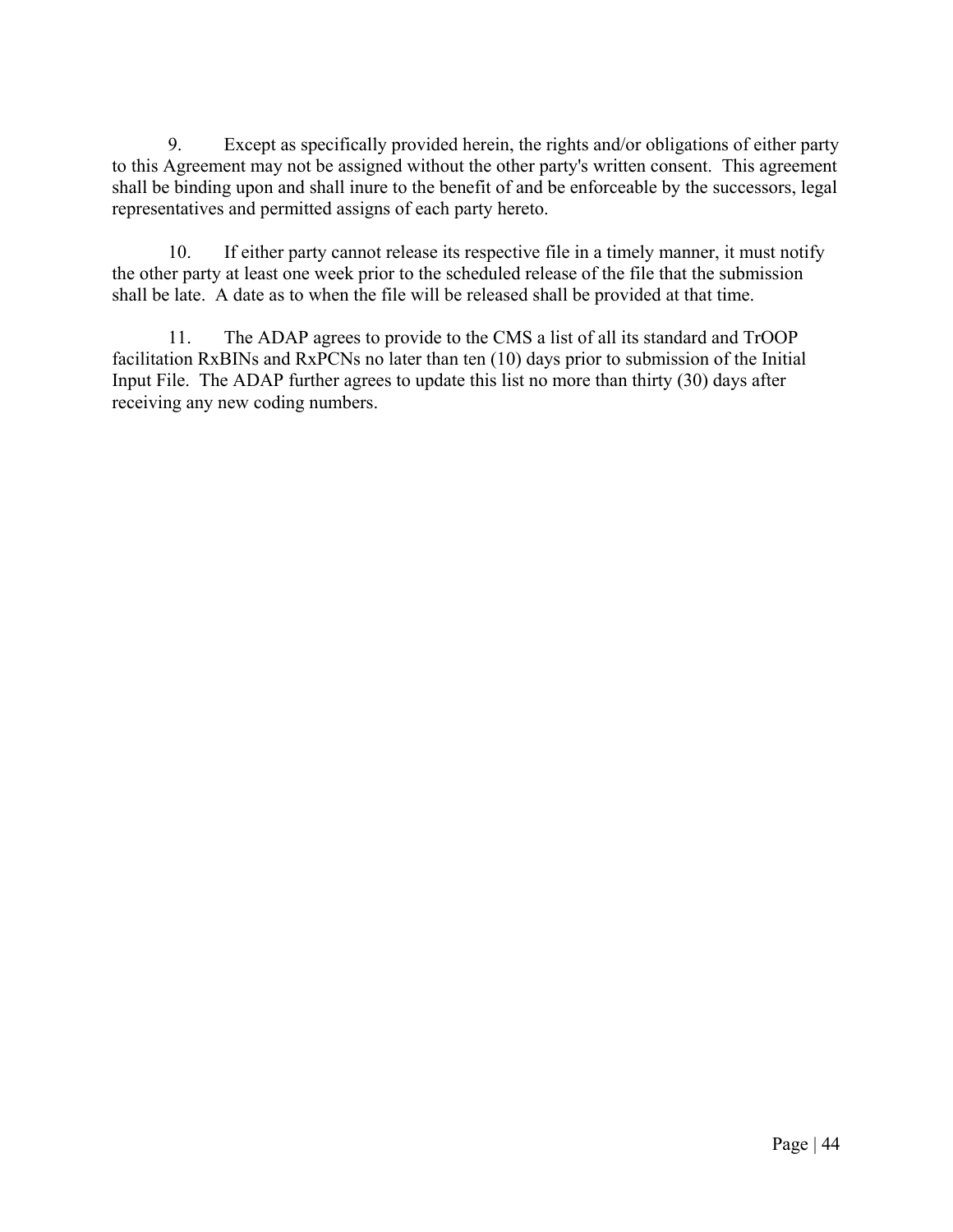# **P. SIGNATURES**

IN WITNESS WHEREOF, the Parties have signed this Agreement on the date indicated below.

\_\_\_\_\_\_\_\_\_\_\_\_\_\_\_\_\_\_\_\_\_\_\_\_\_\_\_\_\_\_\_\_\_\_\_\_\_\_\_\_\_\_\_\_\_\_\_\_\_\_\_\_\_\_\_\_\_\_\_\_\_\_\_\_\_\_\_\_\_\_\_\_\_\_\_\_\_\_

Centers for Medicare and Medicaid Services

By: GERALD WALTERS DATE Director, Financial Services Group Office of Financial Management

Duly Authorized Representative

*(Insert ADAP Name)* 

By: *(Insert ADAP Representative Name)* DATE *(Insert Title)* 

Duly Authorized Representative

V: 8/9/05(c); 7/27/07(d); 1/22/08(e); 7/12/10(f)

\_\_\_\_\_\_\_\_\_\_\_\_\_\_\_\_\_\_\_\_\_\_\_\_\_\_\_\_\_\_\_\_\_\_\_\_\_\_\_\_\_\_\_\_\_\_\_\_\_\_\_\_\_\_\_\_\_\_\_\_\_\_\_\_\_\_\_\_\_\_\_\_\_\_\_\_\_\_

Page | 45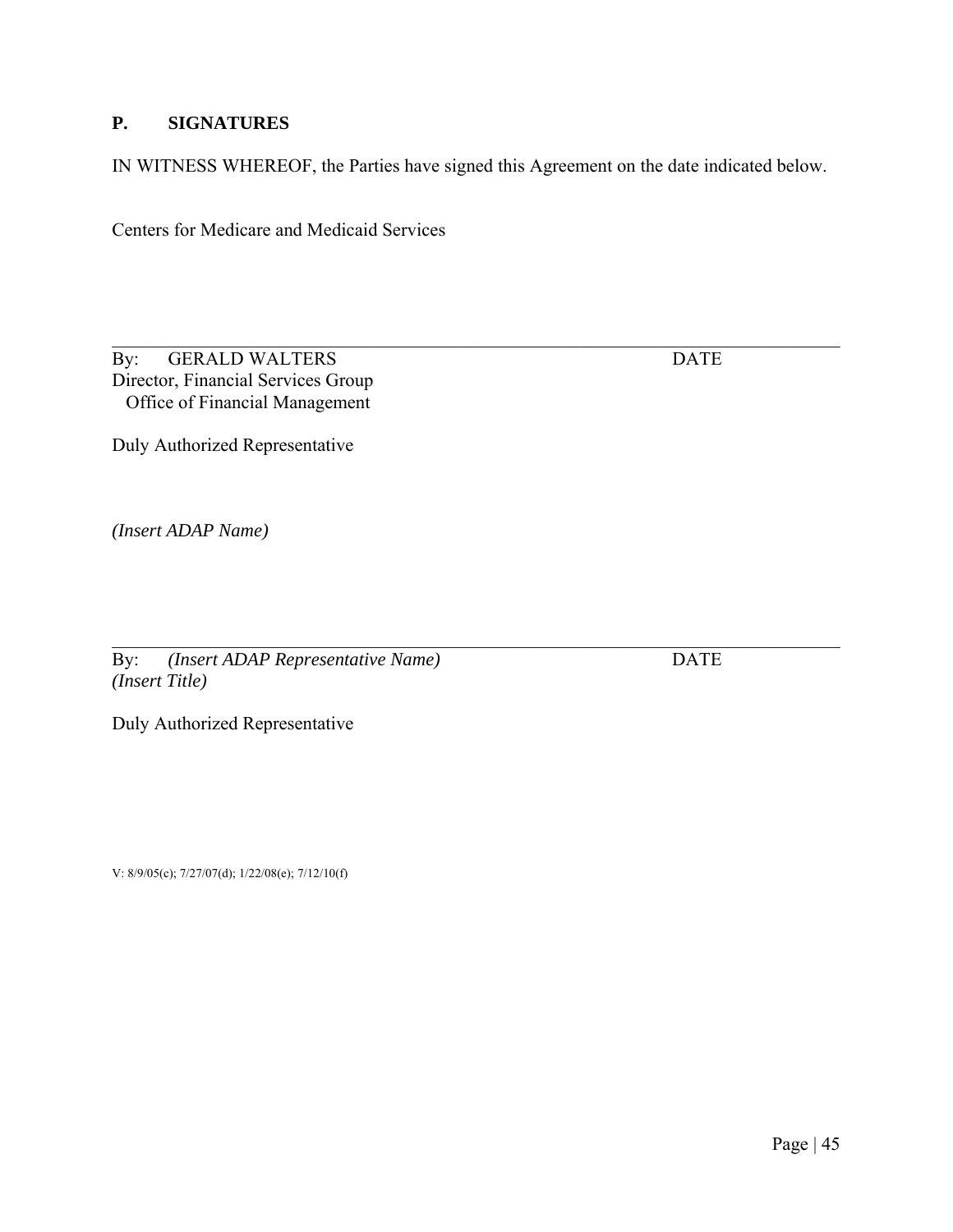# *Implementation Questionnaire For AIDS Drug Assistance Programs*

# **Data Sharing Agreement**

Version 7/22/10